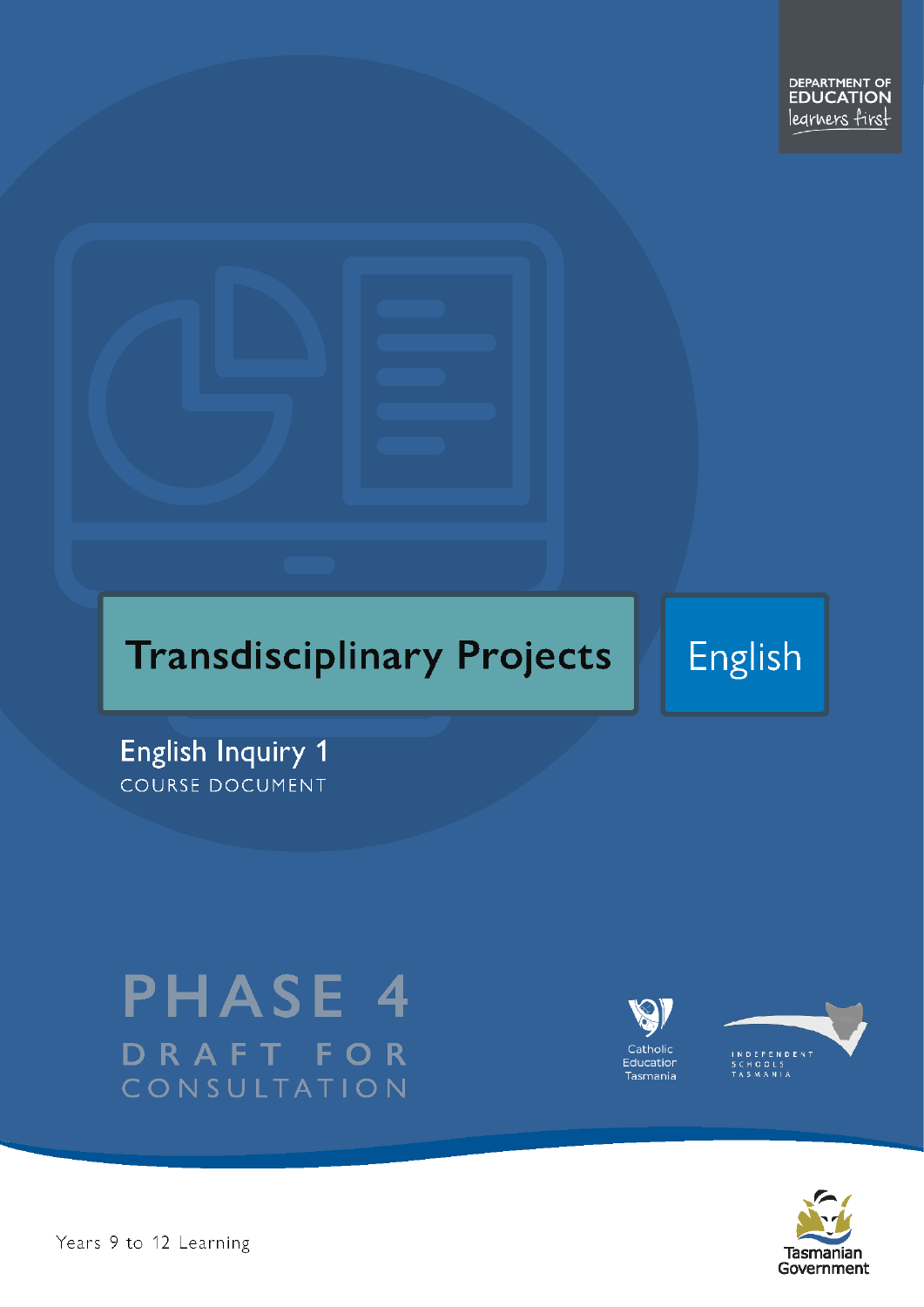# Table of Contents

Phase 4 Consultation Draft Published: August 2021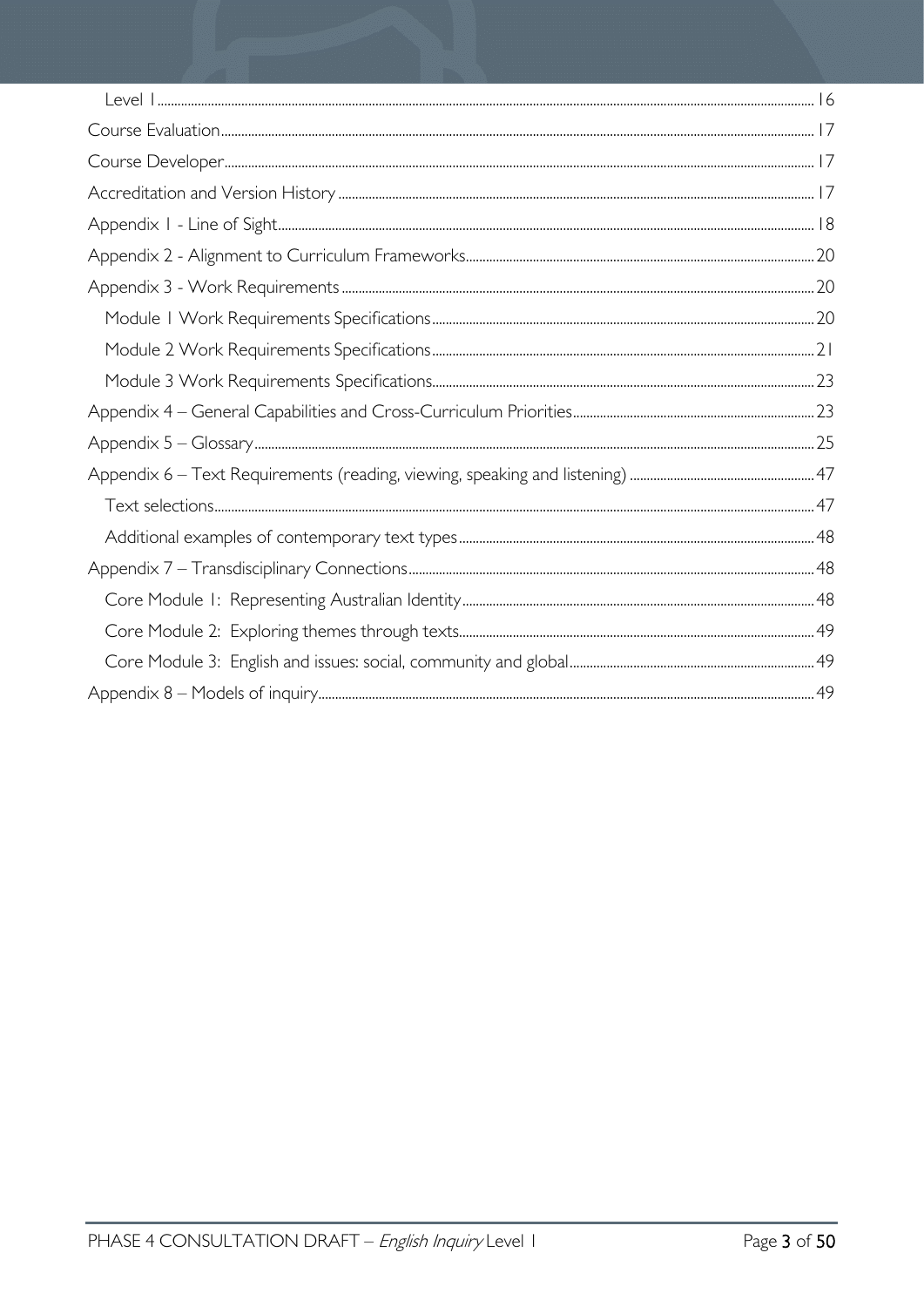# <span id="page-3-0"></span>English Inquiry, 150 hours – Level 1

This course is the Level 1 component of the proposed English Inquiry suite.

# <span id="page-3-1"></span>Focus Area – Transdisciplinary Projects

Courses aligned to the [Years 9 to 12 Curriculum Framework](https://publicdocumentcentre.education.tas.gov.au/library/Shared%20Documents/Education%209-12%20Frameworks%20A3%20WEB%20POSTER.pdf) belong to one of the five focus areas of Discipline-based Study, Transdisciplinary Projects, Professional Studies, Work-based Learning and Personal Futures.

English Inquiry Level 1 is a Transdisciplinary Projects course.

Transdisciplinary Projects courses require students to integrate, transfer and reflect on their prior knowledge, skills, attitudes and values in transdisciplinary ways. Students will engage critically and creatively to integrate the learning and ways of working from multiple disciplines. Students will produce outcomes that are only possible through the intersection between disciplines. Students will share the outcomes of Transdisciplinary Projects as appropriate to their methodology, and their exhibition of work will form a major element of their assessment. Students will reflect upon their learning by evaluating their project outputs, the effectiveness of their methodology and the implications of their work on the pre-existing body of knowledge.

Transdisciplinary projects courses have three key features that guide teaching and learning:

- engage and ideate
- connect and apply
- exhibit and reflect.



Figure 1: Transdisciplinary Project Cycle of Learning (adapted from OECD Learning Compass 2030)

In this course learners will do this by:

- engaging in inquiry learning and communicating their learning preferences
- making meaning and personal connections from short, familiar texts
- accessing and locating basic information
- identifying, brainstorming, questioning and conveying their thinking
- applying their learning in creative and critical ways
- responding to and producing basic text types as modelled
- sharing and reflecting on their learning experiences.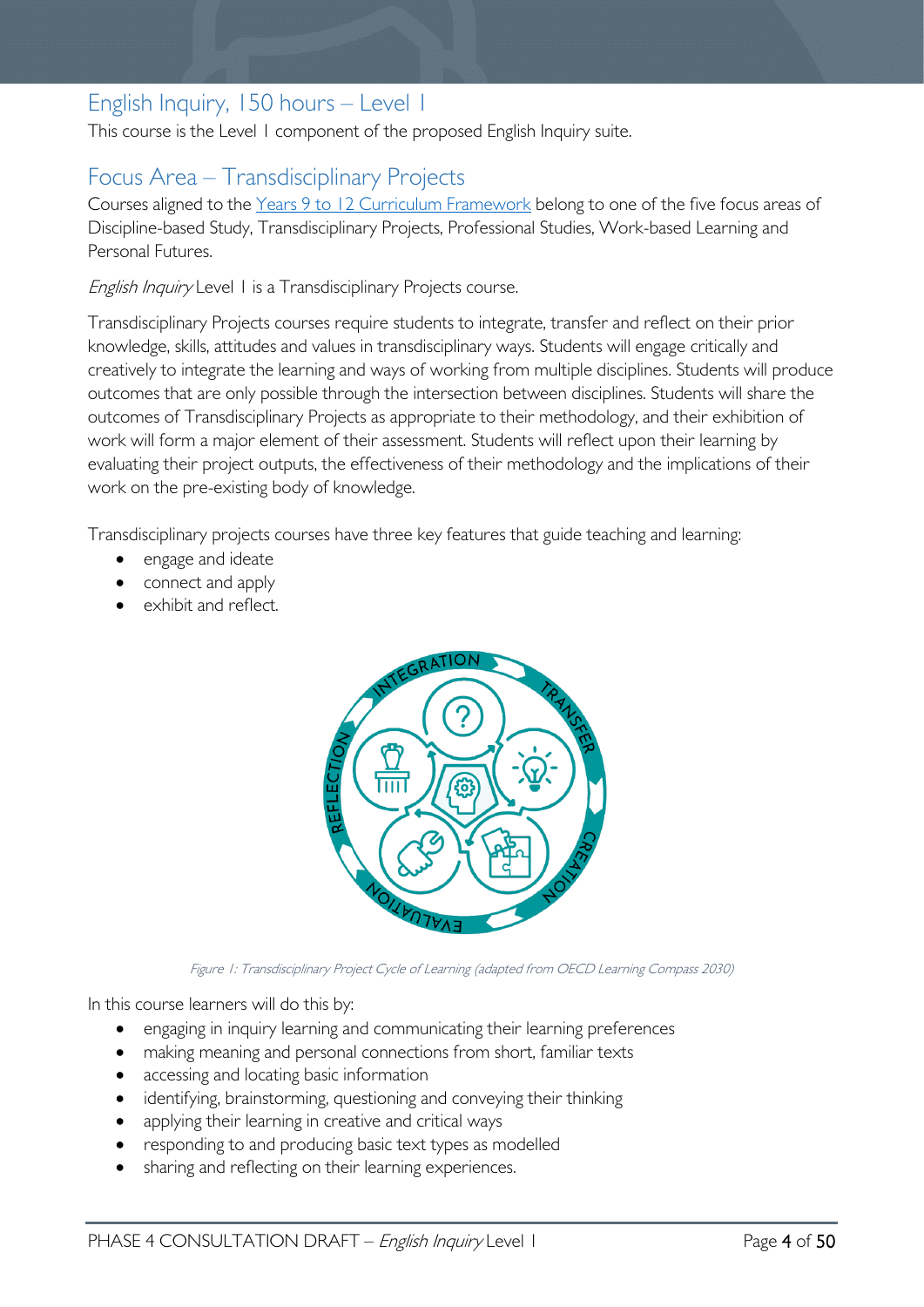## <span id="page-4-0"></span>Rationale

English empowers learners as dynamic and effective participants in all aspects of their lives. English is an essential disciplinary point of access to learning in all other curriculum areas. It helps create confident communicators, imaginative thinkers and informed citizens.

English Inquiry Level 1 is the study of English which enables students to make cross curriculum connections through inquiry. It is designed to foster students' curiosity and wonder about themselves and the diverse worlds of others. The course is suited to students who need assistance to develop their English skills to become competent and engaged communicators in everyday contexts.

The *English Inquiry* Level 1 course aims to develop students' knowledge, skills and understanding in the English discipline across a growing range of contexts with accuracy, fluency and purpose. Learners undertaking this course will learn how to:

- communicate through speaking, listening, reading, writing, viewing and representing
- engage with contemporary spoken, written and multimodal texts
- use the English language in different forms to make and communicate meaning
- personally, express themselves and their relationships with their world
- create, respond, apply and share their learning
- develop basic inquiry skills through their study of English.

The purpose of Years 9 to 12 Education is to enable all students to achieve their potential through Years 9 to 12 and beyond in further study, training or employment.

Years 9 to 12 Education enables Personal Empowerment, Cultural Transmission, Preparation for Citizenship and Preparation for Work.

This course is built on the principles of Access, Agency, Excellence, Balance, Support and Achievement as part of a range of programs that enables students to access a diverse and flexible range of learning opportunities suited to their level of readiness, interests and aspirations.

### <span id="page-4-1"></span>Learning Outcomes

On successful completion of this course learners will be able to:

- 1. Use language for expression and to develop ideas
- 2. Communicate meaning (writing, listening, speaking and representing)
- 3. Make meaning from familiar text types (reading, viewing, listening)
- 4. Produce basic texts in real and/or imagined contexts
- 5. Apply basic inquiry skills to explore ideas, texts, and contexts
- 6. Respond to simple attitudes and values represented in texts
- 7. Respond to themes represented in texts
- 8. Engage critically with texts that explore straightforward issues

### <span id="page-4-2"></span>Integration of General Capabilities and Cross-Curriculum Priorities

The general capabilities addressed specifically in this course are:

- Critical and creative thinking  $\mathbb{C}$
- Intercultural understanding  $\frac{c_3}{b_1}$
- Literacy.  $\blacksquare$

The cross-curriculum priorities enabled through this course are: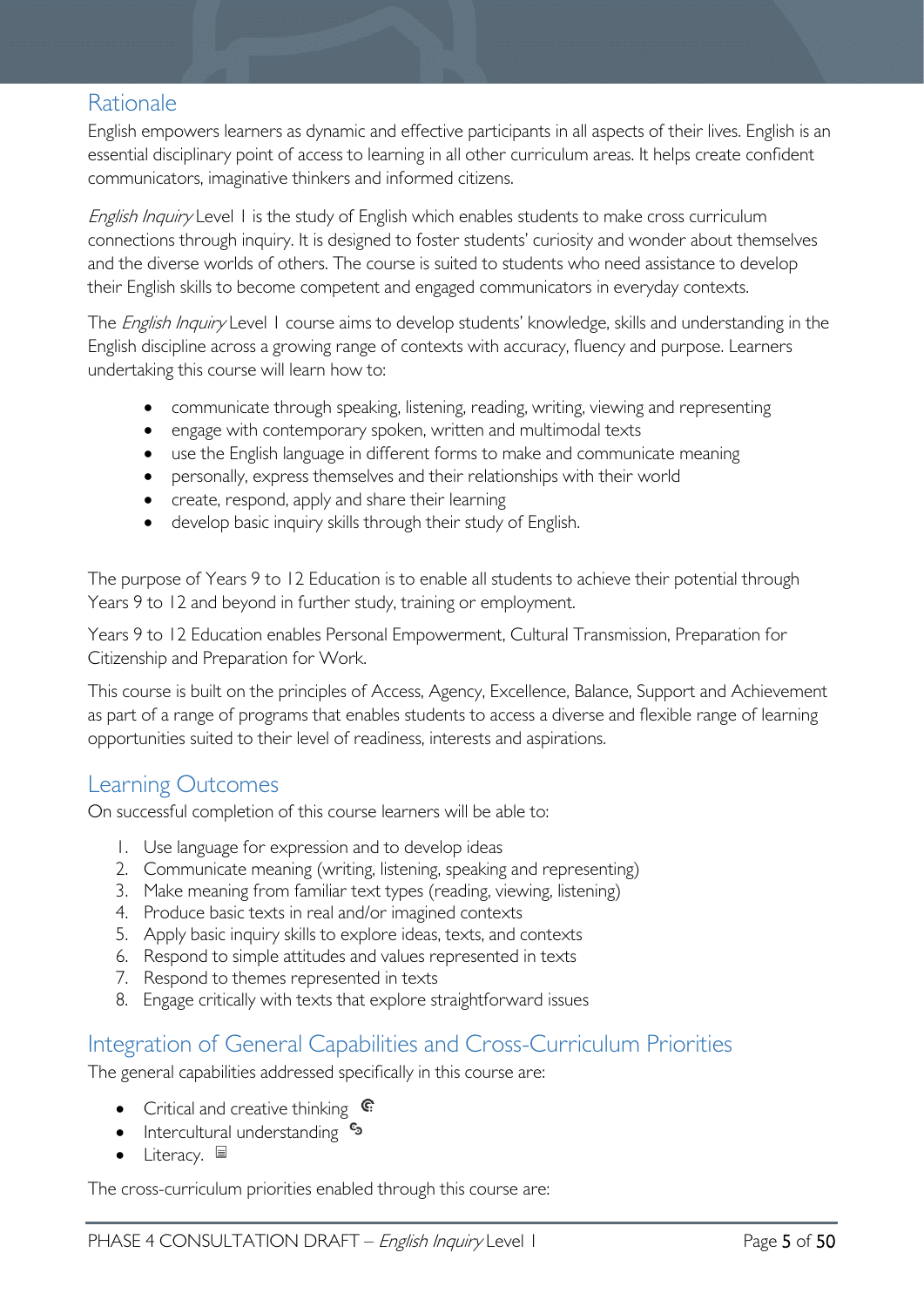- Aboriginal and Torres Strait Islander Histories and Cultures ↓
- Asia and Australia's Engagement with Asia **AA**
- Sustainability.  $\triangleleft$

## <span id="page-5-0"></span>Course Description

English Inquiry Level 1 is a transdisciplinary course which makes connections across subjects and/or to the wider world. It is designed for students who are acquiring and developing their basic skills, knowledge and understanding in English. Students will learn how to inquire, create, make and communicate meaning. They will explore and respond to ideas and issues in present day texts and everyday contexts.

### <span id="page-5-1"></span>Pathways

The proposed *English Inquiry* Level 1 course enables sequential learning continuity from:

- Years 9-10 Australian Curriculum English
- Preliminary English Stage 4 PRE005419.

The proposed *English Inquiry* Level 1 course enables sequential learning continuity to:

• the proposed English Inquiry Level 2.

### <span id="page-5-2"></span>Course Requirements

#### <span id="page-5-3"></span>Access

There are no access restrictions or prerequisite requirements for entry into this course.

#### <span id="page-5-4"></span>Resource requirements

Access to a computer, phone and the internet

Engagement with the community inside and outside the classroom through avenues such as visits, surveys, interviews, listening to guest speakers and/or excursions.

### <span id="page-5-5"></span>Course Structure and Delivery

#### <span id="page-5-6"></span>Structure

This course consists of three 50-hour modules:

- Core Module 1: Representing Australian Identity
- Core Module 2: Exploring themes through texts
- Core Module 3: English and real-world issues

#### <span id="page-5-7"></span>**Delivery**

The three modules should be delivered in order 1, 2, 3 only. All three Modules are compulsory.

The key knowledge and skills are common across all three modules. By exploring, visiting and revising the content shared in each of the three modules, the teaching of each module aims to consolidate what students have learned, to fill in the gaps, to build on what students know and understand already. From one Module to the next, the topic or theme of the modules will change; the text types students encounter will change; and the teaching and learning strategies may change.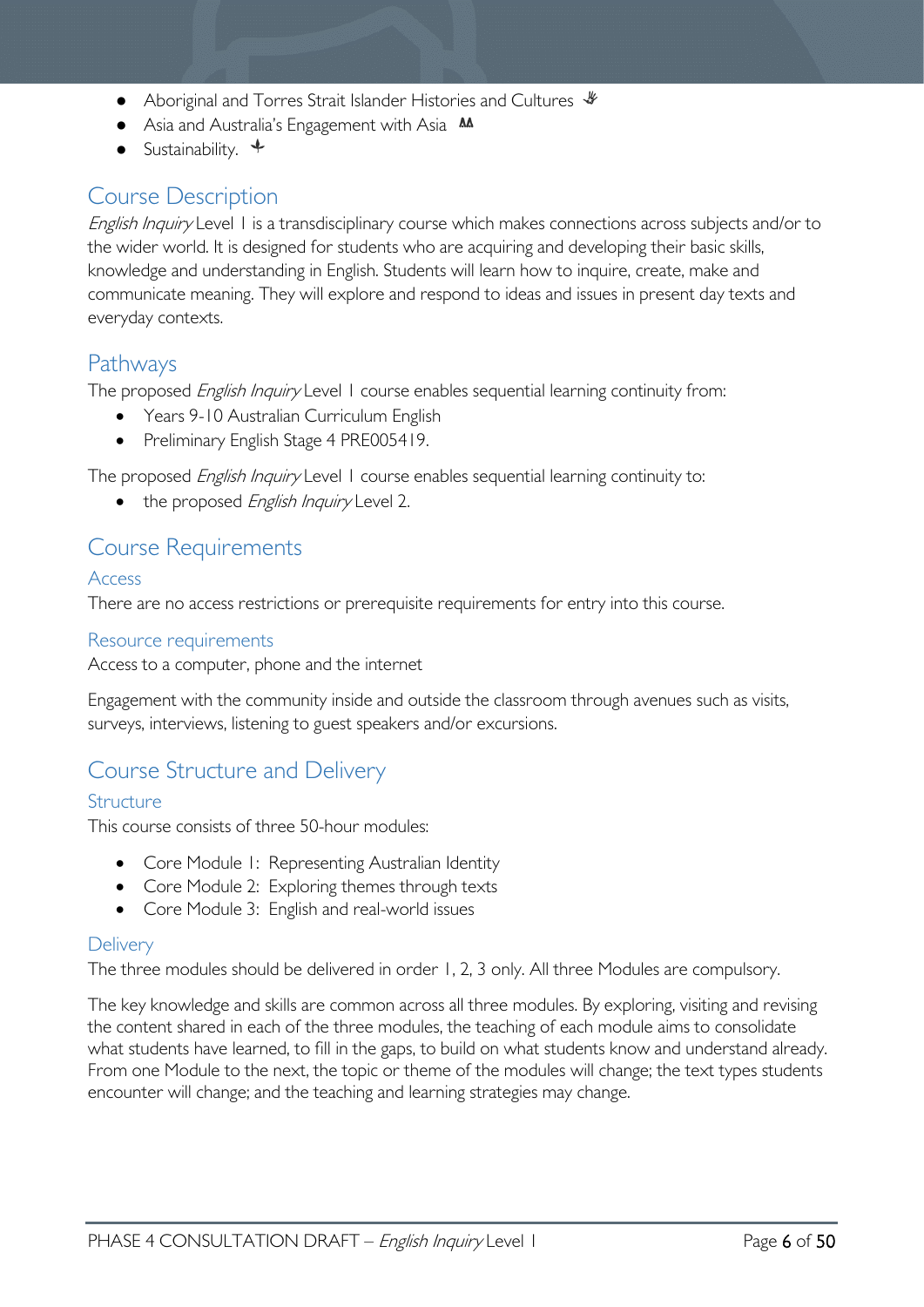### <span id="page-6-0"></span>Course Content

### <span id="page-6-1"></span>Module 1 - Representing Australian identity

In this module students will learn to make transdisciplinary connections between concepts and contexts and use basic inquiry skills and processes relevant to their stage of learning. This module introduces the concepts of representation, context and characterisation.

- See Appendix 5 for inquiry skills
- See Appendix 6 for text requirements
- See Appendix 7 for suggested transdisciplinary connections
- See Appendix 8 for models and approaches to inquiry learning.

#### <span id="page-6-2"></span>Module 1 Learning Outcomes

The following Learning Outcomes are a focus of this module:

- 1. use language for expression and to develop ideas
- 2. communicate meaning (writing, listening, speaking and representing)
- 3. make meaning from familiar text types (reading, viewing, listening)
- 4. produce basic texts in real and/or imagined contexts
- 5. apply basic inquiry skills to explore ideas, texts, and contexts
- 6. respond to simple attitudes and values represented in texts

#### <span id="page-6-3"></span>Module 1 Content

In this module learners will explore ideas about their own cultural identity and learn about the diversity of the Australian identity. Students will learn to make and communicate meaning through speaking, listening, reading, writing, viewing and representing. They will learn about the ways texts and language works to represent ideas about Australian cultural identity, attitudes, beliefs and values. They will learn how to respond to and produce short, simple responses or familiar text types in real and/or imagined contexts.

#### Key Knowledge

#### How texts work:

- how texts work (e.g. their basic features and structures)
- why texts use a particular form or mode (e.g. how a Tweet differs from a recipe)
- the basic conventions of familiar text types (e.g. snapchat uses images).

#### How language works in texts:

- how texts use language for a specific purpose and audience (e.g. words, symbols)
- how words, symbols and images represent people, places and ideas (e.g. emojis)
- how texts can be interpreted in different ways (e.g. meaning of words may change in different contexts)
- the likely or intended effect of specific language features in texts (e.g. the placement of a photo in a newspaper).

#### Key Skills

#### How to make meaning from texts:

- how to identify simple ideas, information, attitudes, values and issues in texts
- how to use basic comprehension strategies to make meaning from texts.

#### How to communicate meaning:

- how to communicate ideas and present information for a specific purpose and audience
- how to use communication strategies to provide information and establish and maintain communication in familiar, and some unfamiliar, contexts.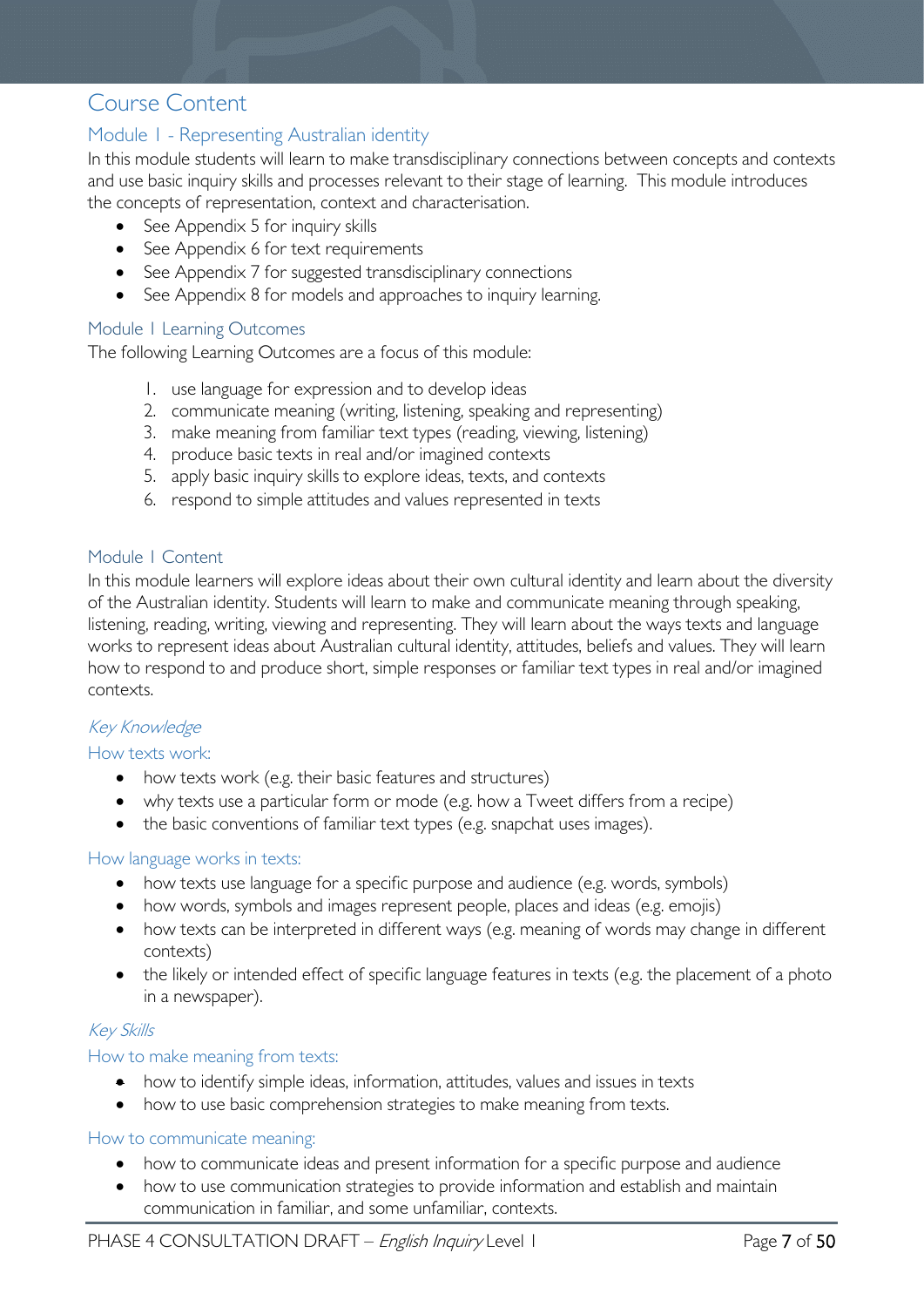#### How to use language for expression and to develop ideas:

- how to spell and pronounce familiar words, use basic punctuation and use basic concepts of English grammar (e.g. basic structures, simple cohesive devices)
- how to use language and nonverbal communication appropriate for audience and purpose.

#### How to produce texts:

- how to produce familiar text types using basic text conventions for different purposes in real or imagined contexts
- how to use basic language features and text structures in consideration of audience
- how to use language to represent and idea
- how to plan and structure simple texts using relevant strategies to organise information.

#### How to use basic inquiry skills and respond to texts:

- how to question, brainstorm, reflect, explore and make connections between basic elements of texts and own life
- how to express a point of view and use basic evaluative language (e.g. positive, negative)
- how to use strategies to locate and organise specific information.

#### <span id="page-7-0"></span>Module 1 Work Requirements Summary

The work requirements of a course are processes, products or performances that provide a significant demonstration of achievement that is measurable against the course's standards. Work requirements need not be the sole form of assessment for a module.

This module includes 1 short response and 2 extended responses work requirements.

See Appendix 3 for the full specifications of the Work Requirements of this course.

#### <span id="page-7-1"></span>Module 1 Assessment

This module has a focus on criteria 1, 2, 3, 4, 5 and 6.

#### <span id="page-7-2"></span>Module 2 – Exploring themes through texts: truth, power, survival or discovery

In this module students will learn to make transdisciplinary connections between concepts and contexts and use basic inquiry skills and processes relevant to their stage of learning. This module introduces the concept of theme and builds on the concepts of representation and context.

- See Appendix 5 for inquiry skills
- See Appendix 6 for text requirements
- See Appendix 7 for suggested transdisciplinary connections
- See Appendix 8 for models and approaches to inquiry learning.

#### <span id="page-7-3"></span>Module 2 Learning Outcomes

The following Learning Outcomes are a focus of this module:

- 1. use language for expression and to develop ideas
- 2. communicate meaning (writing, listening, speaking and representing)
- 3. make meaning from familiar text types (reading, viewing and listening)
- 4. produce basic texts in real and/or imagined contexts
- 5. apply basic inquiry skills to explore ideas, texts and contexts
- 7. respond to themes represented in texts

#### <span id="page-7-4"></span>Module 2 Content

In this module, learners will explore a theme and learn about how it may be represented in different ways by different texts. Students learn that themes convey messages and are suggested through specific elements of a text. They learn that the communication of information and ideas varies according to purpose, audience and the mode and medium through which it is delivered. Students will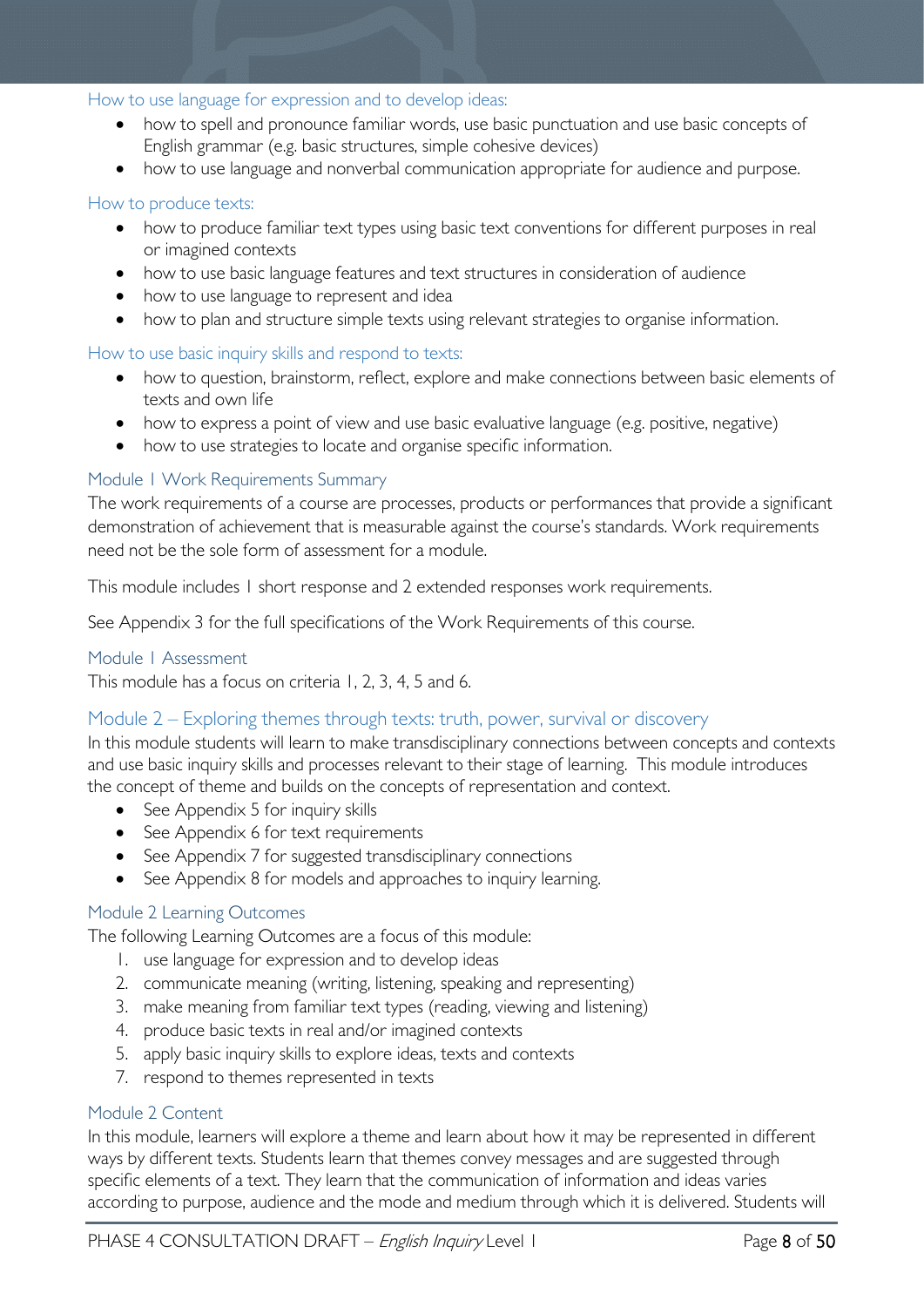learn to make and communicate meaning through speaking, listening, reading, writing, viewing and representing. They will learn how to respond to and produce short, simple responses or familiar text types for differing purposes.

Students will learn:

### Key Knowledge

#### How texts work:

- how texts work (e.g. their basic features and structures)
- why texts use a particular form or mode (e.g. how a poster differs from a blog)
- the basic conventions of familiar text types (e.g. online news uses headlines).

#### How language works in texts:

- how texts use language for a specific purpose and audience (e.g. words and symbols)
- how words, symbols and images represent people, places and ideas (e.g. protest signs)
- how texts can be interpreted in different ways (e.g. meaning of words may change in different contexts)
- the likely or intended effect of specific language features in texts (e.g. the use of font or punctuation marks).

#### Key Skills

#### How to make meaning from texts:

- how to identify simple ideas, information, attitudes, values and issues in texts
- how to use basic comprehension strategies to make meaning from texts

#### How to communicate meaning:

- how to communicate ideas and present information for a specific purpose and audience
- how to use communication strategies to provide information and establish and maintain communication in familiar and some unfamiliar contexts.

#### How to use language for expression and to develop ideas:

- how to spell and pronounce familiar words, use basic punctuation and use basic concepts of English grammar (e.g. basic structures, simple cohesive devices)
- how to use language and nonverbal communication appropriate for audience and purpose.

#### How to produce texts:

- how to produce familiar text types using basic text conventions for different purposes in real or imagined contexts
- how to use basic language features and text structures in consideration of audience
- how to use language to represent and idea
- how to plan and structure simple texts using relevant strategies to organise information.

#### How to use basic inquiry skills and respond to texts:

- how to question, brainstorm, reflect, explore and make connections between basic elements of texts and own life
- how to express a point of view and use basic evaluative language (e.g. positive and negative)
- how to use strategies to locate and organise specific information.

#### <span id="page-8-0"></span>Module 2 Work Requirements Summary

The work requirements of a course are processes, products or performances that provide a significant demonstration of achievement that is measurable against the course's standards. Work requirements need not be the sole form of assessment for a module.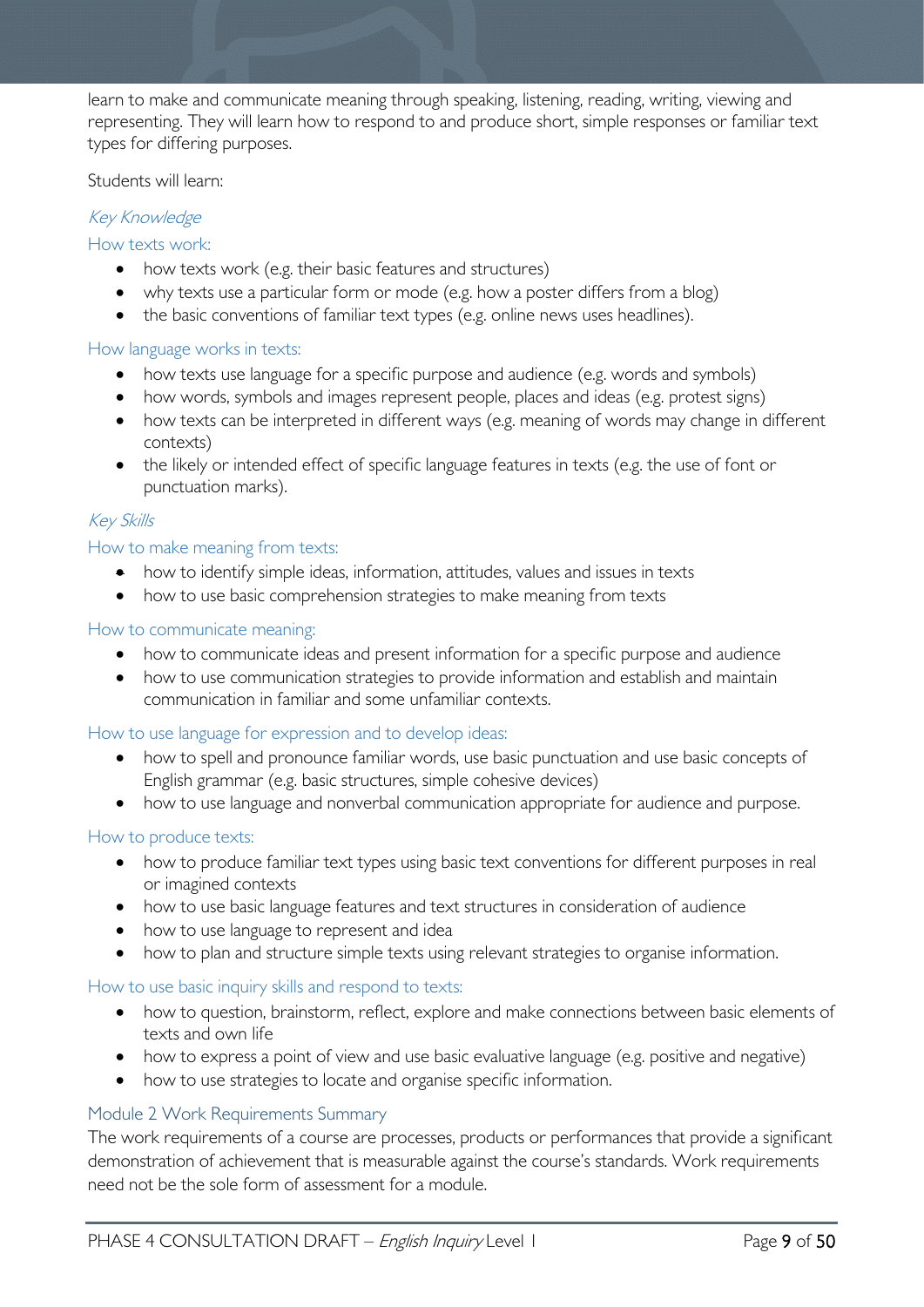This module includes 1 short response and 2 extended responses work requirements.

See Appendix 3 for the full specifications of the Work Requirements of this course.

#### <span id="page-9-0"></span>Module 2 Assessment

This module has a focus on criteria 1, 2, 3, 4, 5 and 7

### <span id="page-9-1"></span>Module 3 – English and real-world issues: social, community, or global

In this module students will learn to make transdisciplinary connections between concepts and contexts and use basic inquiry skills and processes relevant to their stage of learning. This module introduces the concept of point of view and builds on the concepts of representation and context.

- See Appendix 5 for inquiry skills
- See Appendix 6 for text requirements
- See Appendix 7 for suggested transdisciplinary connections
- See Appendix 8 for models and approaches to inquiry learning.

#### <span id="page-9-2"></span>Module 3 Learning Outcomes

The following Learning Outcomes are a focus of this module:

- 1. use language for expression and to develop ideas
- 2. communicate meaning (writing, listening, speaking and representing)
- 3. make meaning from familiar text types (reading, viewing and listening)
- 4. produce basic texts in real and/or imagined contexts
- 5. apply basic inquiry skills to explore ideas, texts and contexts
- 8. engage critically with texts that explore straightforward issues

#### <span id="page-9-3"></span>Module 3 Content

In this module, learners will explore issues or problems and learn how to express an opinion. Students will learn that different voices are represented in texts. They will learn how to identify ideas, facts and opinions relating to straightforward issues. They learn that point of view is a device for persuading. Students will learn to make and communicate meaning through speaking, listening, reading, writing, viewing and representing. They will learn how to respond to and produce short, simple responses or familiar text types for differing purposes.

Students will learn:

#### Key Knowledge

#### How texts work:

- how texts work (e.g. their basic features and structures)
- why texts use a particular form or mode (e.g. how a vlog differs from a flyer)
- the basic conventions of familiar text types (e.g. SMS text messaging uses emojis).

#### How language works in texts:

- how texts use language for a specific purpose and audience (e.g. words,
- and symbols)
- how words, symbols and images represent people, places and ideas (e.g. signs)
- how texts can be interpreted in different ways (e.g. meaning of words may change in different contexts)
- the likely or intended effect of specific language features in texts (e.g. the placement of a photo in a newspaper).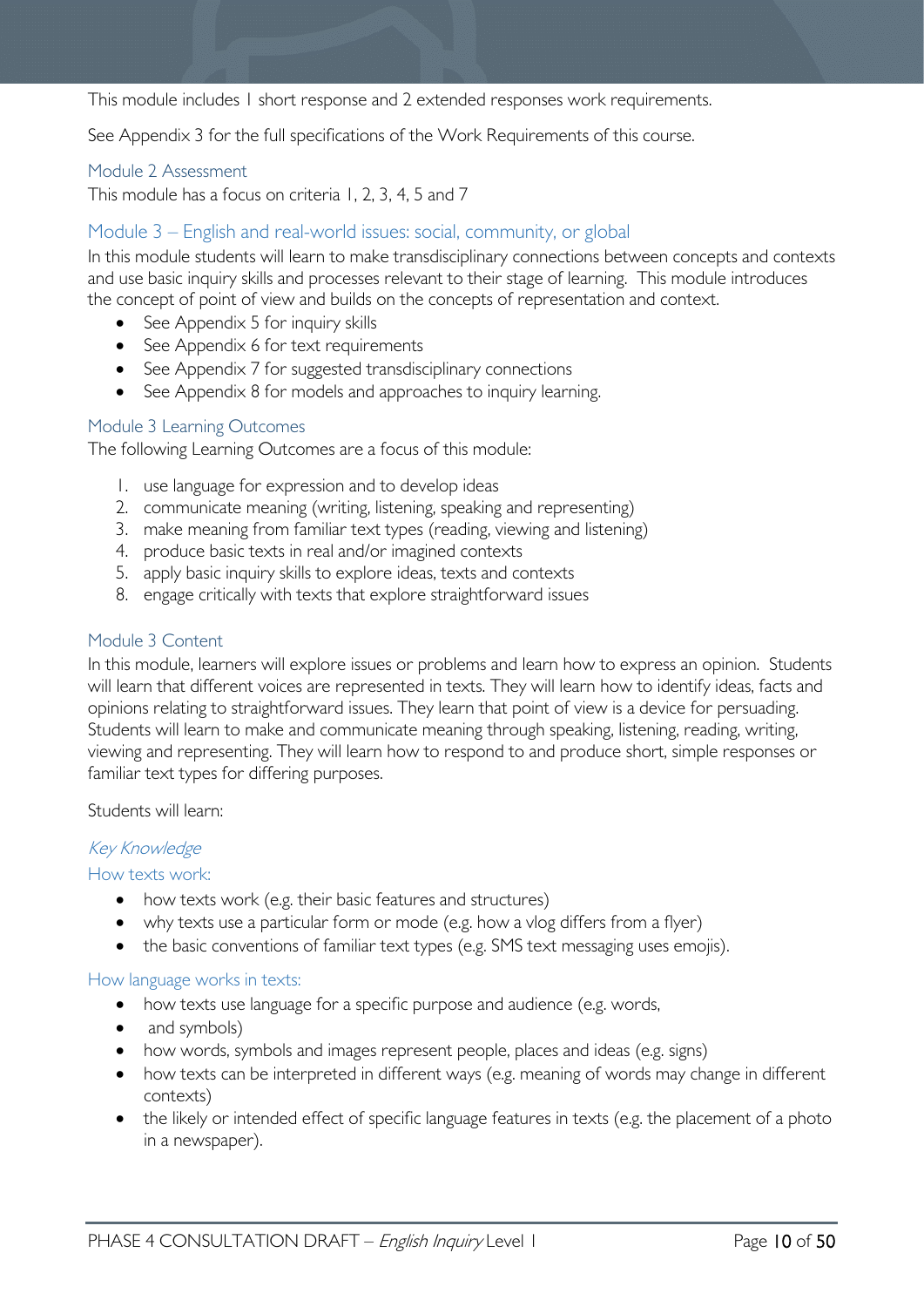#### Key Skills

#### How to make meaning from texts:

- how to identify simple ideas, information, attitudes, values and issues in texts
- how to use basic comprehension strategies to make meaning from texts.

#### How to communicate meaning:

- how to communicate ideas and present information for a specific purpose and audience
- how to use communication strategies to provide information and establish and maintain communication in familiar, and some unfamiliar, contexts.

#### How to use language for expression and to develop ideas:

- how to spell and pronounce familiar words, use basic punctuation and use basic concepts of English grammar: (e.g. basic structures and simple cohesive devices)
- how to use language and nonverbal communication appropriate for audience and purpose.

#### How to produce texts:

- how to produce familiar text types using basic text conventions for different purposes in real or imagined contexts
- how to use basic language features and text structures in consideration of audience
- how to use language to represent and idea
- how to plan and structure simple texts using relevant strategies to organise information.

#### How to use basic inquiry skills and respond to texts:

- how to question, brainstorm, reflect, explore and make connections between basic elements of texts and own life
- how to express a point of view and use basic evaluative language (e.g. positive and negative)
- how to use strategies to locate and organise specific information.

#### <span id="page-10-0"></span>Module 3 Work Requirements Summary

The work requirements of a course are processes, products or performances that provide a significant demonstration of achievement that is measurable against the course's standards. Work requirements need not be the sole form of assessment for a module.

This module includes 1 Folio of work requirements.

See Appendix 3 for the full specifications of the Work Requirements of this course.

#### <span id="page-10-1"></span>Module 3 Assessment

This module has a focus on criteria 1, 2, 3, 4, 5 and 8.

### <span id="page-10-2"></span>Assessment

Criterion-based assessment is a form of outcomes assessment that identifies the extent of learner achievement at an appropriate end-point of study. Although assessment – as part of the learning program – is continuous, much of it is formative, and is done to help learners identify what they need to do to attain the maximum benefit from their study of the course. Therefore, assessment for summative reporting to TASC will focus on what both teacher and learner understand to reflect endpoint achievement.

The standard of achievement each learner attains on each criterion is recorded as a rating 'A', 'B', or 'C', according to the outcomes specified in the standards section of the course.

A 't' notation must be used where a learner demonstrates any achievement against a criterion less than the standard specified for the 'C' rating.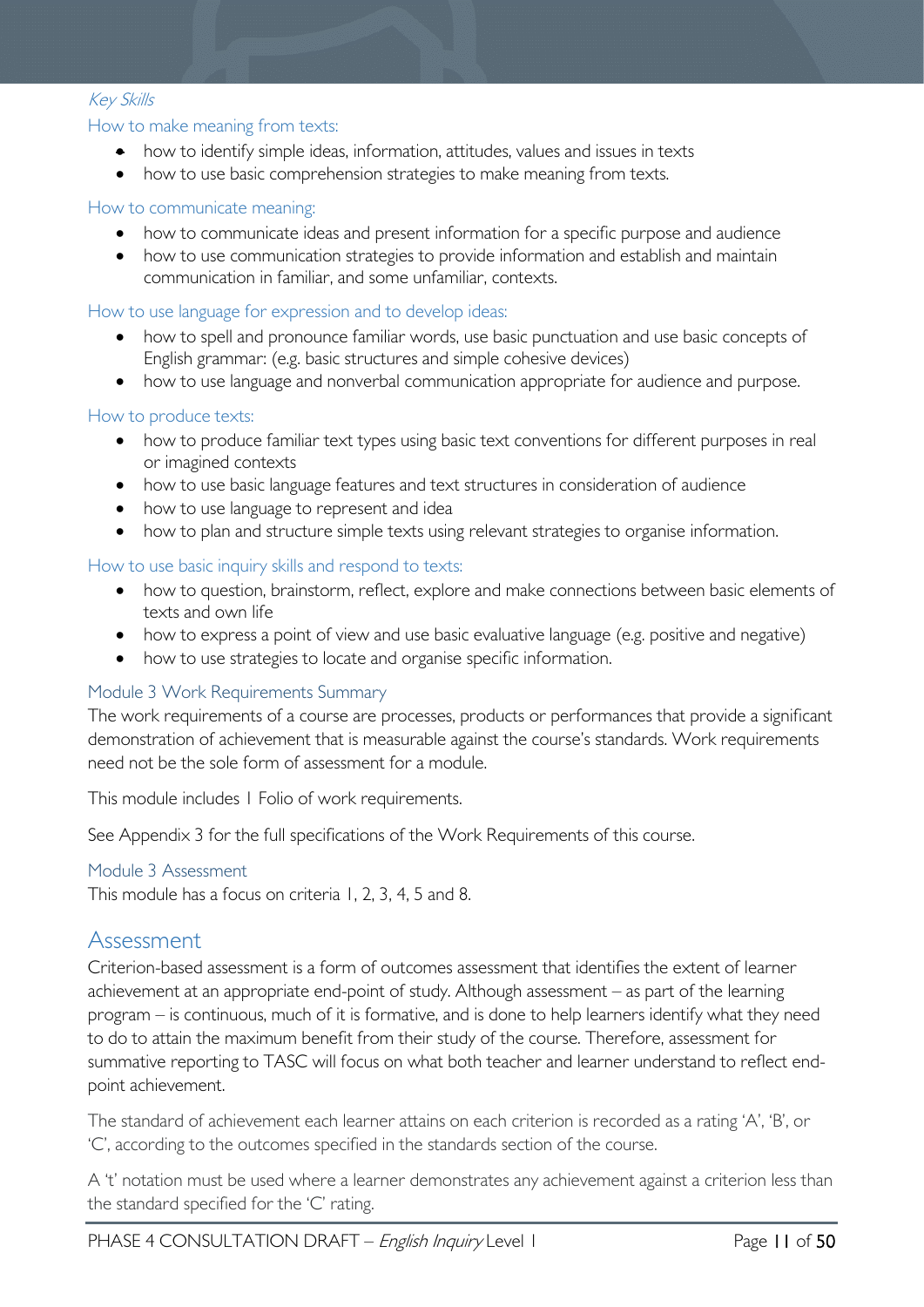A 'z' notation is to be used where a learner provides no evidence of achievement at all.

Internal assessment of all criteria will be made by the provider. Providers will report the learner's rating for each criterion to TASC.

#### <span id="page-11-0"></span>**Criteria**

|                | Module      | Module 2    | Module 3     |
|----------------|-------------|-------------|--------------|
| Criteria Focus | ,2,3,4,5,6. | ,2,3,4,5,7. | 1,2,3,4,5,8. |

The assessment for *English Inquiry* Level 1 will be based on the degree to which the learner can:

- 1. Use and control language
- 2. Apply basic communication skills (writing, listening, speaking and representing)
- 3. Apply basic comprehension skills (reading, viewing, listening)
- 4. Produce basic text types
- 5. Use basic inquiry skills
- 6. Respond to simple attitudes and values represented in texts
- 7. Respond to themes represented in texts
- 8. Respond to straightforward real-world issues represented in texts.

#### <span id="page-11-1"></span>**Standards**

Criterion 1: use and control language

| <b>Standard Element</b>         | Rating C                                                                                                                              | <b>Rating B</b>                                                                                                                                | <b>Rating A</b>                                                                                     |
|---------------------------------|---------------------------------------------------------------------------------------------------------------------------------------|------------------------------------------------------------------------------------------------------------------------------------------------|-----------------------------------------------------------------------------------------------------|
| EI - spelling                   | spells simple common<br>words: errors may<br>impede meaning at<br>times                                                               | spells simple common<br>words: errors do not<br>impede meaning                                                                                 | correctly spells simple,<br>common words                                                            |
| E2 - grammar and<br>punctuation | uses basic grammar and<br>punctuation: errors<br>may impede meaning at<br>times                                                       | controls basic grammar<br>and punctuation:<br>infrequent errors do<br>not impede meaning                                                       | controls basic grammar<br>and punctuation                                                           |
| $E3 -$ language and<br>register | uses vocabulary and<br>language features to<br>convey meaning with<br>awareness of audience:<br>errors may impede<br>meaning at times | uses appropriate<br>vocabulary and<br>language features to<br>convey meaning with<br>awareness of audience:<br>errors do not impede<br>meaning | controls vocabulary and<br>language features for<br>clarity of expression<br>according to audience. |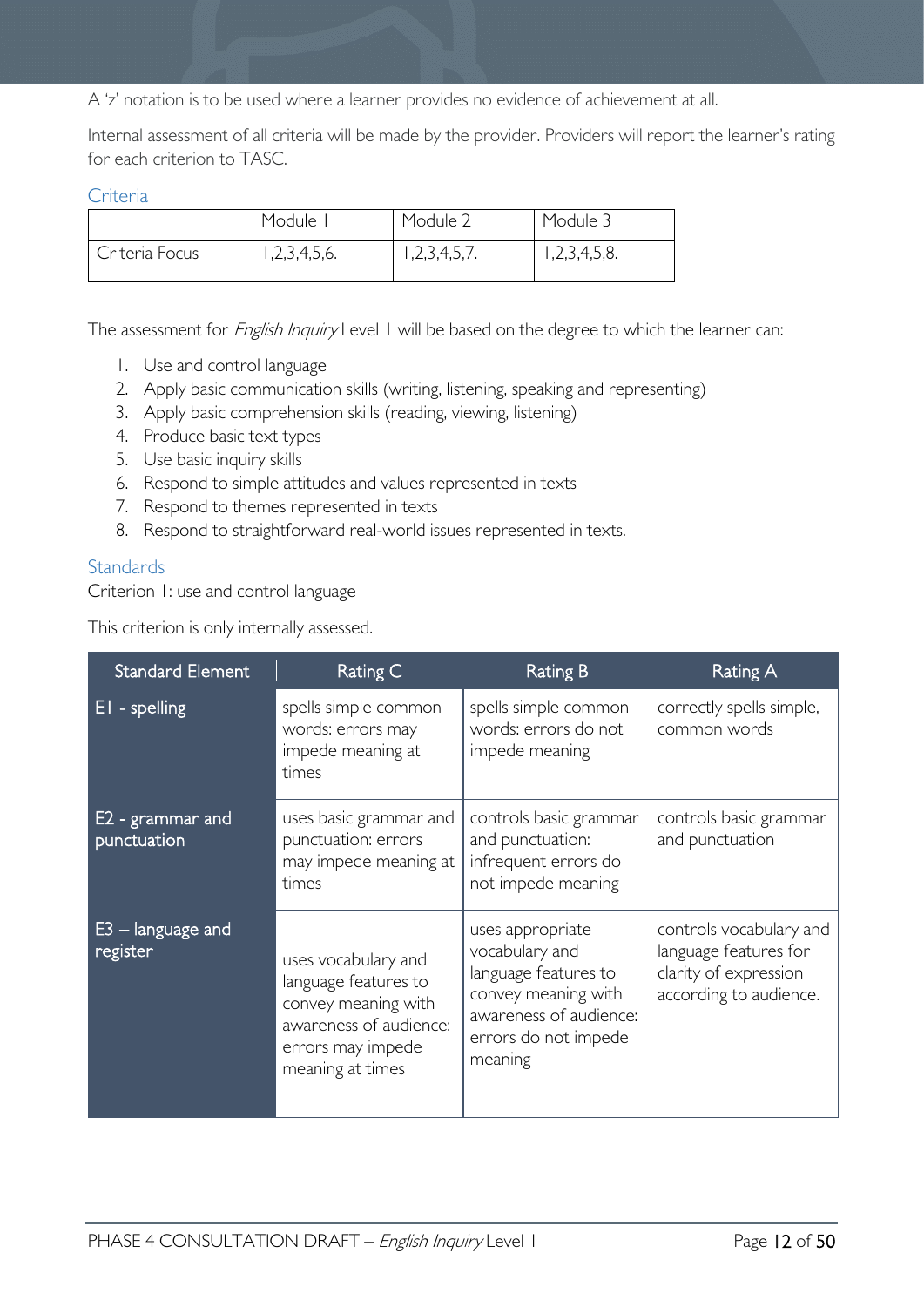Criterion 2: apply basic communication skills (writing, listening, speaking and representing)

This criterion is only internally assessed.

| <b>Standard Element</b>          | Rating C                                                                                                       | <b>Rating B</b>                                                                                                                                                      | <b>Rating A</b>                                                                                                                                    |
|----------------------------------|----------------------------------------------------------------------------------------------------------------|----------------------------------------------------------------------------------------------------------------------------------------------------------------------|----------------------------------------------------------------------------------------------------------------------------------------------------|
| EI - purpose and<br>audience     | communicates one or<br>two ideas and<br>information with<br>limited understanding<br>of purpose                | communicates basic<br>ideas and information<br>with understanding of<br>purpose and audience                                                                         | communicates basic<br>ideas and information<br>appropriately for a<br>purpose and an<br>audience                                                   |
| E2 - communication<br>strategies | uses simple strategies<br>to establish and<br>maintain<br>communication in<br>everyday contexts as<br>modelled | uses strategies to<br>establish and maintain<br>communication in<br>everyday contexts                                                                                | selects and uses<br>strategies that establish<br>and maintain<br>communication in<br>everyday contexts                                             |
| E3 - presents<br>information     | shares basic<br>information with peers<br>as modelled: errors<br>may impede meaning at<br>times.               | makes a short<br>presentation using<br>nonverbal skills, delivery<br>skills, topic knowledge<br>and visual supports as<br>modelled: errors do<br>not impede meaning. | makes a short<br>presentation using<br>nonverbal skills, delivery<br>skills, topic knowledge<br>and visual supports<br>competently as<br>modelled. |

Criterion 3: apply basic comprehension skills (reading, viewing, listening)

| <b>Standard Element</b>                                   | Rating C                                                                                                  | <b>Rating B</b>                                                                                              | Rating A                                                                                                          |
|-----------------------------------------------------------|-----------------------------------------------------------------------------------------------------------|--------------------------------------------------------------------------------------------------------------|-------------------------------------------------------------------------------------------------------------------|
| EI - attitudes, values,<br>ideas and issues               | identifies one or two<br>attitudes, values, ideas<br>and issues in texts<br>providing limited<br>evidence | outlines attitudes,<br>values, ideas and issues<br>in texts providing<br>evidence                            | describes attitudes,<br>values, ideas and issues<br>in texts providing<br>appropriate evidence                    |
| E2 - language features,<br>text structures and<br>purpose | identifies one or two<br>structures and language<br>features and the<br>purpose of a text                 | outlines structures and<br>language features and<br>the purpose of a text                                    | describes structures<br>and language features<br>and the purpose of a<br>text                                     |
| $E3$ – reading and<br>comprehension<br>strategies         | uses specific<br>comprehension/reading<br>strategies as modelled<br>to make meaning from<br>texts.        | uses a limited range of<br>comprehension/reading<br>strategies as modelled,<br>to make meaning from<br>texts | uses an increasing range<br>of comprehension/<br>reading strategies as<br>modelled, to make<br>meaning from texts |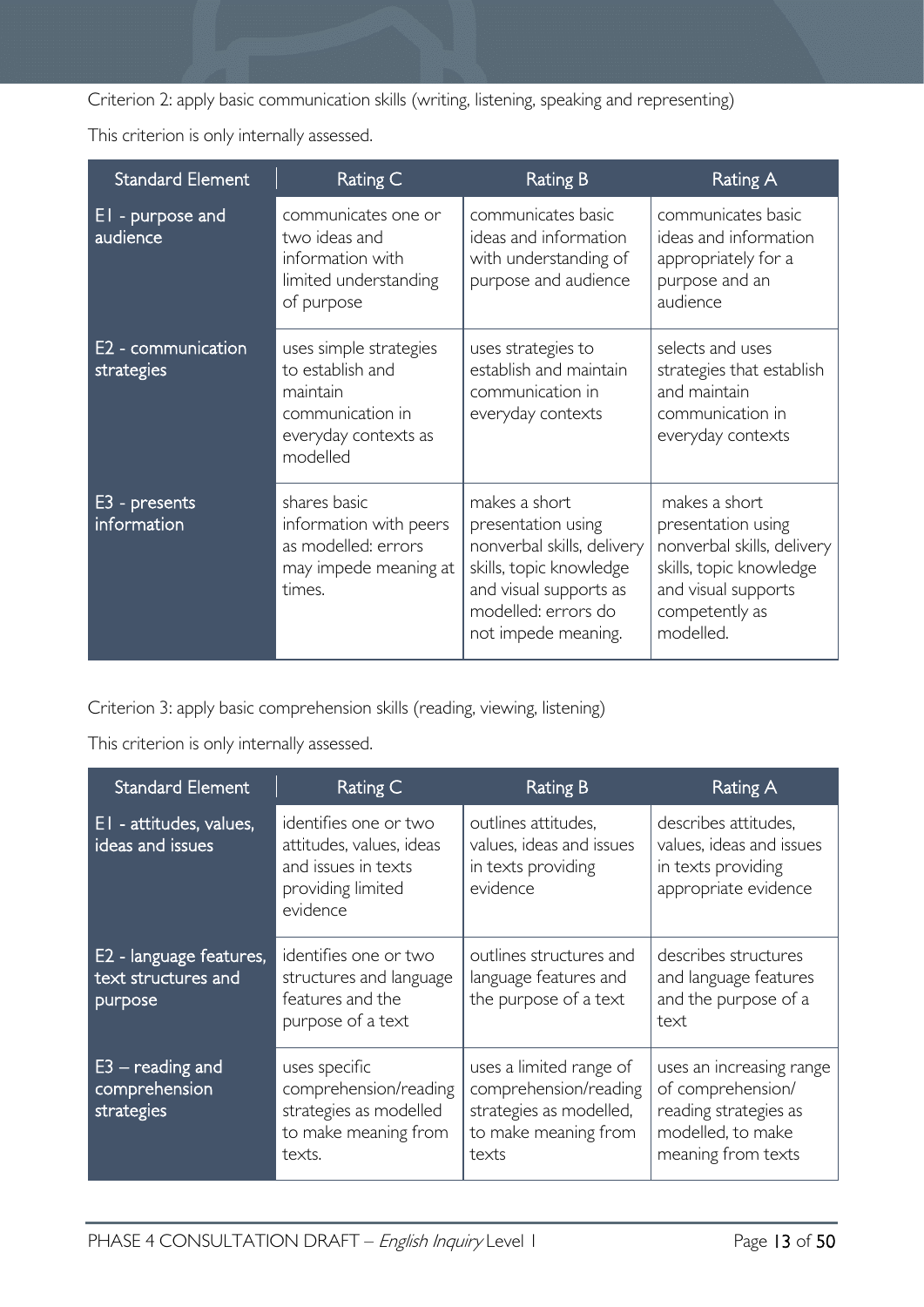### Criterion 4: produce basic text types

This criterion is only internally assessed.

| <b>Standard Element</b>                                  | Rating C                                                                                                | <b>Rating B</b>                                                                                   | <b>Rating A</b>                                                                                                     |
|----------------------------------------------------------|---------------------------------------------------------------------------------------------------------|---------------------------------------------------------------------------------------------------|---------------------------------------------------------------------------------------------------------------------|
| EI-range and form                                        | produces one or two<br>highly-familiar text<br>types and use some<br>textual conventions as<br>modelled | produces two familiar<br>text types and use<br>appropriate textual<br>conventions                 | produces at least two<br>different text types and<br>use appropriate textual<br>conventions                         |
| $E2$ – creates texts                                     | creates texts to<br>communicate ideas<br>attitudes, values, and<br>ideas with varying<br>control        | creates texts to<br>communicate ideas<br>attitudes, values, and<br>ideas appropriately            | creates texts to<br>communicate ideas<br>attitudes, values, and<br>ideas effectively                                |
| E3 - features and<br>structures                          | uses basic language<br>features and text<br>structures as modelled                                      | uses basic language<br>features and text<br>structures, with some<br>consideration of<br>audience | selects and uses basic<br>language features and<br>text structures in<br>consideration of<br>audience               |
| $E4 - W$ riting process:<br>plan, rehearse and<br>revise | plans/rehearses and<br>checks responses by re-<br>reading and making<br>some corrections as<br>modelled | plans/rehearses, drafts<br>and checks responses<br>using relevant strategies<br>as modelled.      | plans/rehearses, drafts<br>and revises responses<br>to enhance meaning<br>using relevant strategies<br>as modelled. |

### Criterion 5: use basic inquiry skills

| <b>Standard Element</b>    | Rating C                                                                           | <b>Rating B</b>                                              | <b>Rating A</b>                                                              |
|----------------------------|------------------------------------------------------------------------------------|--------------------------------------------------------------|------------------------------------------------------------------------------|
| <b>El</b> - inquiry skills | uses basic inquiry skills<br>as modelled to meet<br>nominated task<br>requirements | uses basic inquiry skills<br>to meet task<br>requirements    | uses basic inquiry skills<br>to meet all task<br>requirements<br>competently |
| E2 - locate<br>information | locates specific<br>information from<br>provided sources as<br>modelled            | locates and collects<br>information from<br>provided sources | locates, collects and<br>organises information<br>from provided sources      |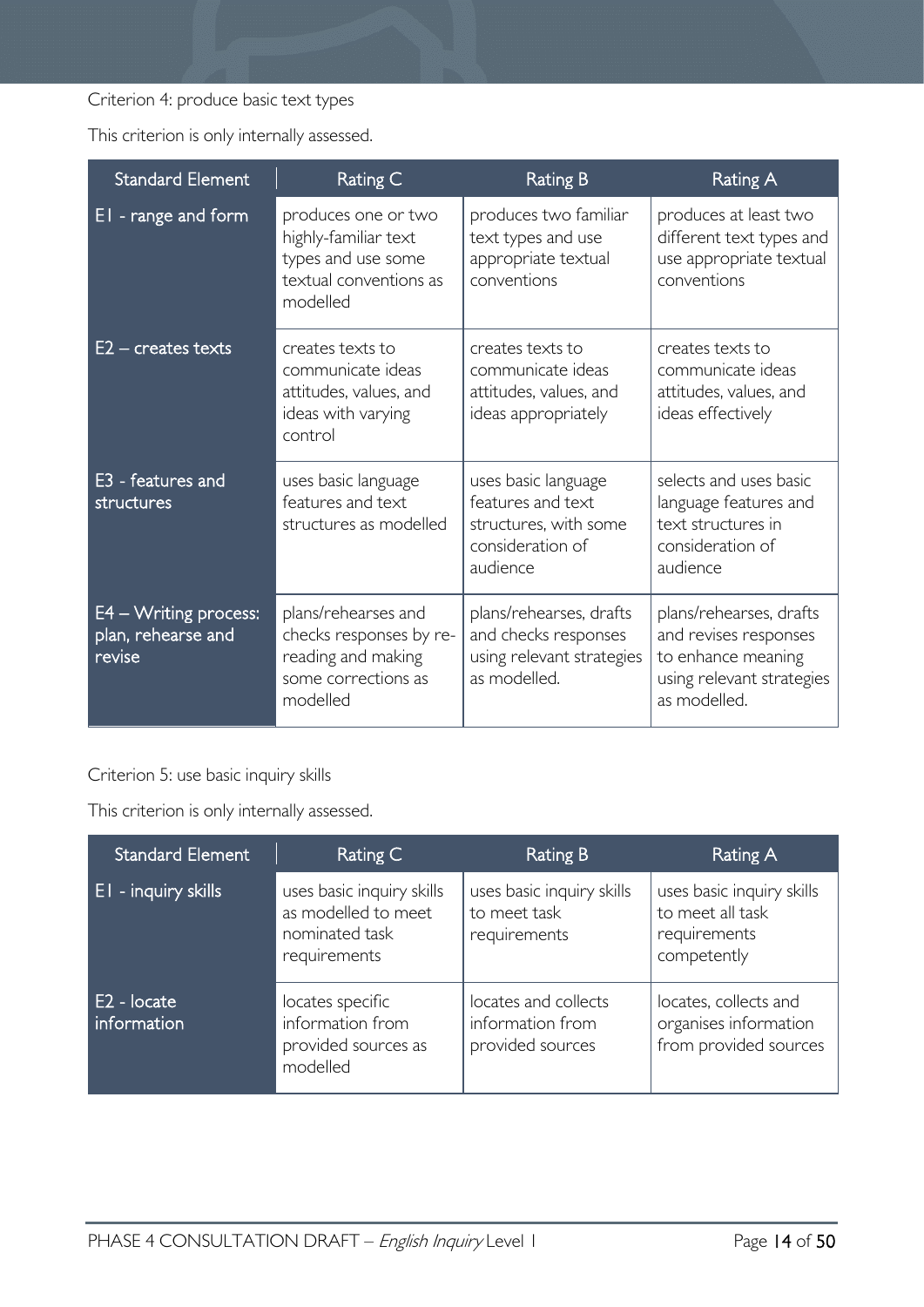| <b>Standard Element</b> | Rating C                                                                                                                   | Rating B                                                                                                   | Rating A                                                                                                                 |
|-------------------------|----------------------------------------------------------------------------------------------------------------------------|------------------------------------------------------------------------------------------------------------|--------------------------------------------------------------------------------------------------------------------------|
| E3 - task completion    | selects from a limited<br>range of specified<br>strategies to perform<br>tasks within established<br>timelines as advised. | selects from<br>recommended<br>strategies to perform<br>tasks responsibly within<br>established timelines. | selects from<br>recommended<br>strategies to manage<br>and perform tasks<br>competently within<br>established timelines. |

Criterion 6: respond to simple attitudes and values represented in texts

This criterion is only internally assessed.

| <b>Standard Element</b>              | Rating C                                                                                      | <b>Rating B</b>                                                                             | Rating A                                                                                     |
|--------------------------------------|-----------------------------------------------------------------------------------------------|---------------------------------------------------------------------------------------------|----------------------------------------------------------------------------------------------|
| EI-representation<br>and symbols     | explores and identifies<br>how information and<br>ideas can be<br>represented<br>symbolically | explores and outlines<br>how information and<br>ideas can be<br>represented<br>symbolically | explores and discusses<br>how information and<br>ideas can be<br>represented<br>symbolically |
| E2 - representation                  | identifies the ways that<br>attitudes and values are<br>represented in texts                  | outlines the ways that<br>attitudes and values are<br>represented in texts                  | discusses the ways that<br>attitudes and values are<br>represented in texts                  |
| E3 - language features<br>and effect | identifies an obvious<br>effect of specific<br>language/text features.                        | outlines two or more<br>obvious effects of<br>specific language/text<br>features.           | describes two or more<br>obvious effects of<br>specific language/text<br>features.           |

Criterion 7: respond to themes represented in texts

| <b>Standard Element</b>                | Rating C                                                                           | Rating B                                                    | Rating A                                                             |
|----------------------------------------|------------------------------------------------------------------------------------|-------------------------------------------------------------|----------------------------------------------------------------------|
| El - experiment in<br>imaginative ways | uses specific words<br>signs and/or symbols to<br>represent an idea as<br>modelled | uses words, signs<br>and/or symbols to<br>represent an idea | selects and uses words,<br>signs and symbols to<br>represent an idea |
| E2 - theme                             | identifies the main<br>idea/message in a text                                      | outlines the main<br>idea/message in a text                 | describes the main<br>idea/message in a text                         |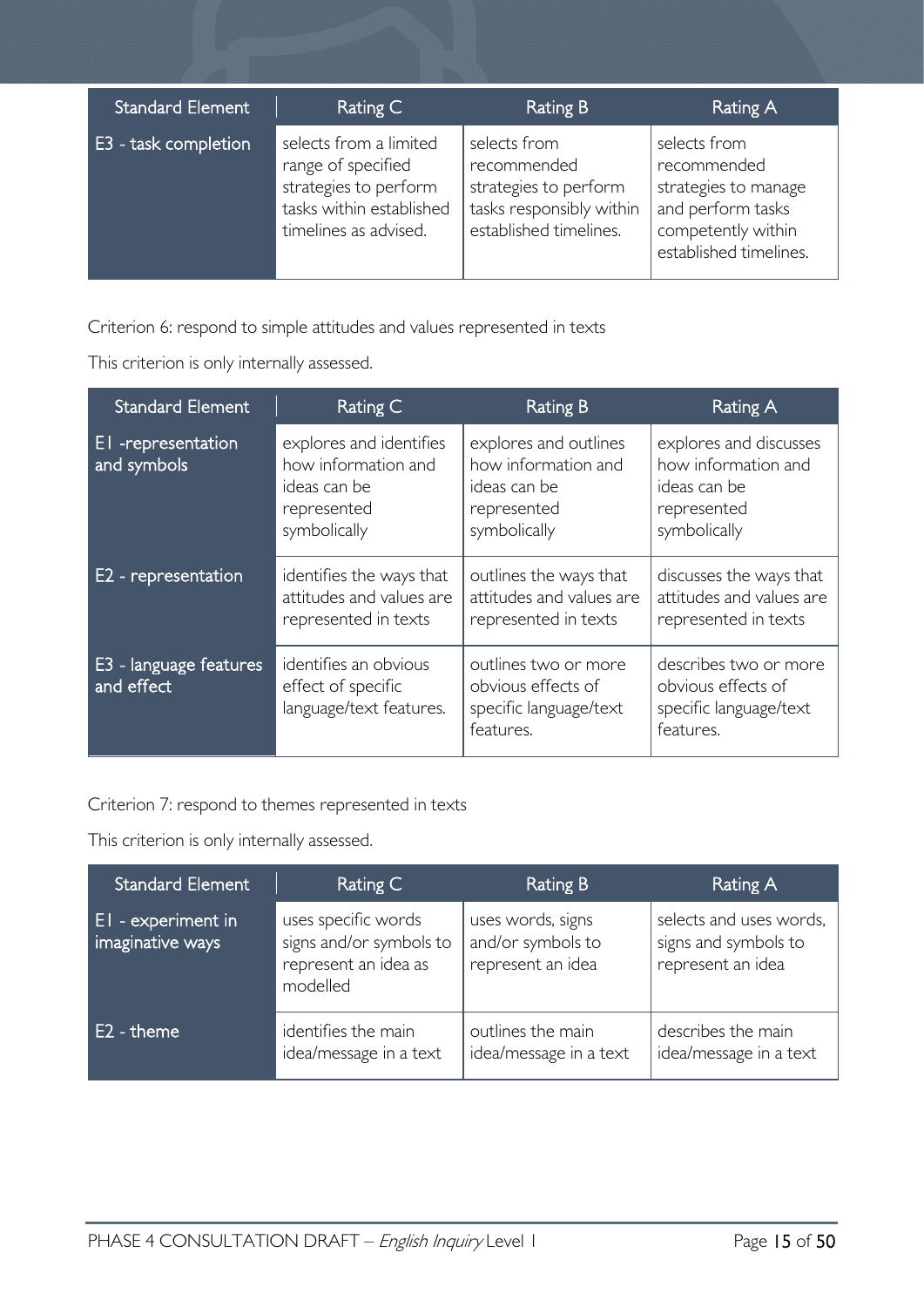| <b>Standard Element</b> | Rating C                                                                                                                                                         | Rating B                                                                                                   | Rating A                                                                                                     |
|-------------------------|------------------------------------------------------------------------------------------------------------------------------------------------------------------|------------------------------------------------------------------------------------------------------------|--------------------------------------------------------------------------------------------------------------|
| $E3$ - judgment         | expresses a response<br>to simple ideas and<br>information in texts<br>using a limited range of<br>basic evaluative<br>language (e.g., positive<br>or negative). | expresses a response<br>to simple ideas and<br>information in texts<br>using basic evaluative<br>language. | expresses a detailed<br>response to ideas and<br>information in texts<br>using basic evaluative<br>language. |

Criterion 8: respond to straightforward real-world issues represented in texts

This criterion is only internally assessed.

| <b>Standard Element</b>     | Rating C                                                                                                    | <b>Rating B</b>                                                                         | Rating A                                                                                     |
|-----------------------------|-------------------------------------------------------------------------------------------------------------|-----------------------------------------------------------------------------------------|----------------------------------------------------------------------------------------------|
| $EI - questioning$          | poses one or two<br>exploratory questions<br>about issues based on<br>personal interests and<br>experiences | poses questions to<br>identify issues and<br>information in texts                       | poses questions to<br>identify and clarify<br>issues and information<br>in texts             |
| E2 - fact and opinion       | identifies a fact and an<br>opinion                                                                         | outlines two or more<br>facts and opinions in<br>texts                                  | describes facts and<br>opinions in texts                                                     |
| E3 - express own<br>opinion | expresses own point of<br>view on a specified<br>topic.                                                     | expresses own point of<br>view on a specified<br>topic supported with<br>some evidence. | expresses own point of<br>view on a specified<br>topic supported by<br>appropriate evidence. |

### <span id="page-15-0"></span>Quality Assurance

• This will be determined by TASC at time of accreditation.

# <span id="page-15-1"></span>Qualifications and Award Requirements

### <span id="page-15-2"></span>Level 1

The final award will be determined by the Office of Tasmanian Assessment, Standards and Certification from 8 ratings.

The minimum requirements for an award are as follows:

EXCEPTIONAL ACHIEVEMENT (EA) 6 'A' ratings, 2 'B' rating

HIGH ACHIEVEMENT (HA) 3 'A' ratings, 4 'B' ratings, 1 'C' rating

COMMENDABLE ACHIEVEMENT (CA) 4 'B' ratings, 3 'C' ratings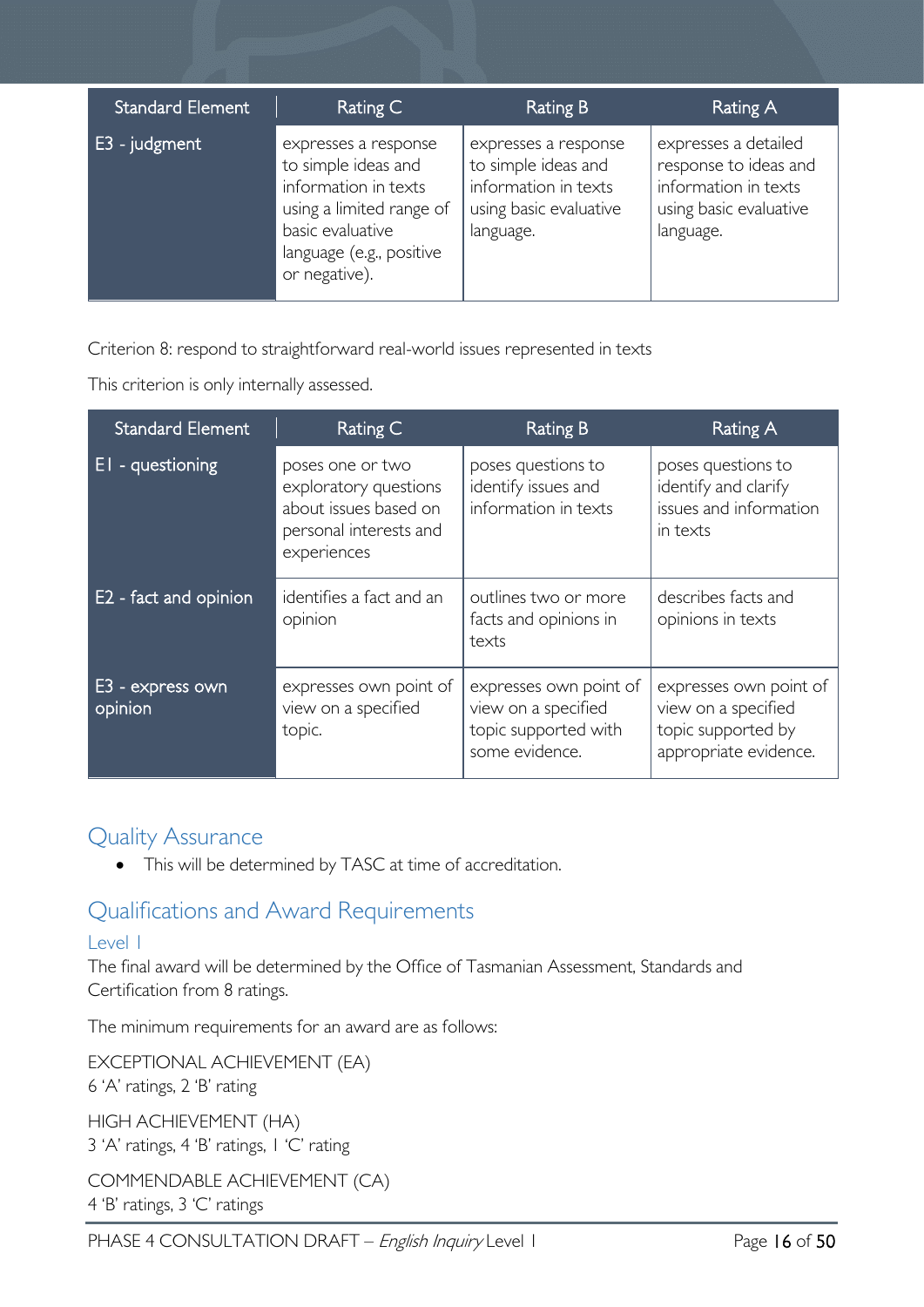SATISFACTORY ACHIEVEMENT (SA) 6 'C' ratings

```
PRELIMINARY ACHIEVEMENT (PA)
4 'C' ratings
```
A learner who otherwise achieves the rating for a CA (Commendable Achievement) or SA (Satisfactory Achievement) award but who fails to show any evidence of achievement in one or more criteria ('z' notation) will be issued with a PA (Preliminary Achievement) award.

### <span id="page-16-0"></span>Course Evaluation

• This will be confirmed by the time of accreditation.

### <span id="page-16-1"></span>Course Developer

This course has been developed by the Department of Education's Years 9 to 12 Learning Unit in collaboration with Catholic Education Tasmania and Independent Schools Tasmania.

# <span id="page-16-2"></span>Accreditation and Version History

• Details to be determined by TASC at time of accreditation.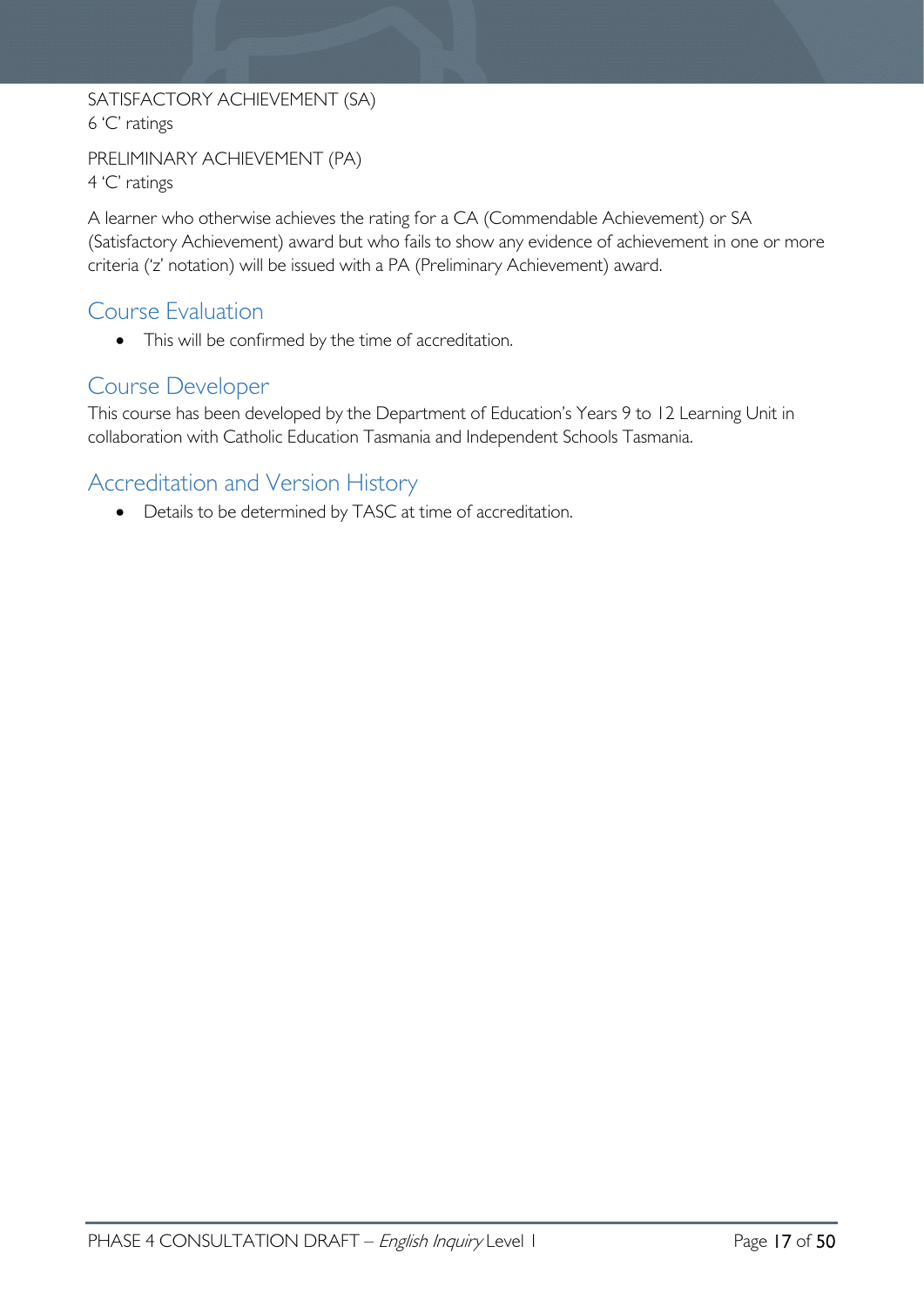# Appendix 1 - Line of Sight

| Learning Outcomes |         |                          |          |           |  |
|-------------------|---------|--------------------------|----------|-----------|--|
|                   | Content |                          |          |           |  |
|                   |         | <b>Work Requirements</b> |          |           |  |
|                   |         |                          | Criteria |           |  |
|                   |         |                          |          | Standards |  |
|                   |         |                          |          |           |  |

<span id="page-17-0"></span>

|    | Learning Outcomes                                                         | Course<br>Content | Work<br>Requirements | Criteria       | Standards      | General<br>Capabilities<br>(GC)      |
|----|---------------------------------------------------------------------------|-------------------|----------------------|----------------|----------------|--------------------------------------|
|    | use language for expression and to develop ideas                          | Module 1, 2, 3    | Module 1, 2, 3       | C              | E1, 2, 3       | GC:<br>$\mathbf{r} \in \mathbb{R}^n$ |
| 2. | communicate meaning (writing, listening, speaking and<br>representing)    | Module 1, 2, 3    | Module 1, 2, 3       | C <sub>2</sub> | E1, 2, 3       | GC:<br>$\mathbf{r} \in \mathbb{R}^n$ |
| 3. | make meaning from familiar text types (reading, viewing<br>and listening) | Module 1, 2, 3    | Module 1, 2, 3       | C <sub>3</sub> | E1, 2, 3       | GC:<br>$\blacksquare$ G:             |
| 4. | produce basic texts in real and/or imagined contexts                      | Module 1, 2, 3    | Module 1, 2, 3       | C <sub>4</sub> | $E$ 1, 2, 3, 4 | GC:<br>$\mathbf{r} \in \mathbb{C}^2$ |
| 5. | use basic inquiry skills to explore ideas, texts and contexts             | Module 1, 2, 3    | Module 1, 2, 3       | C <sub>5</sub> | E1, 2, 3       | GC:<br>$\mathbf{r}$                  |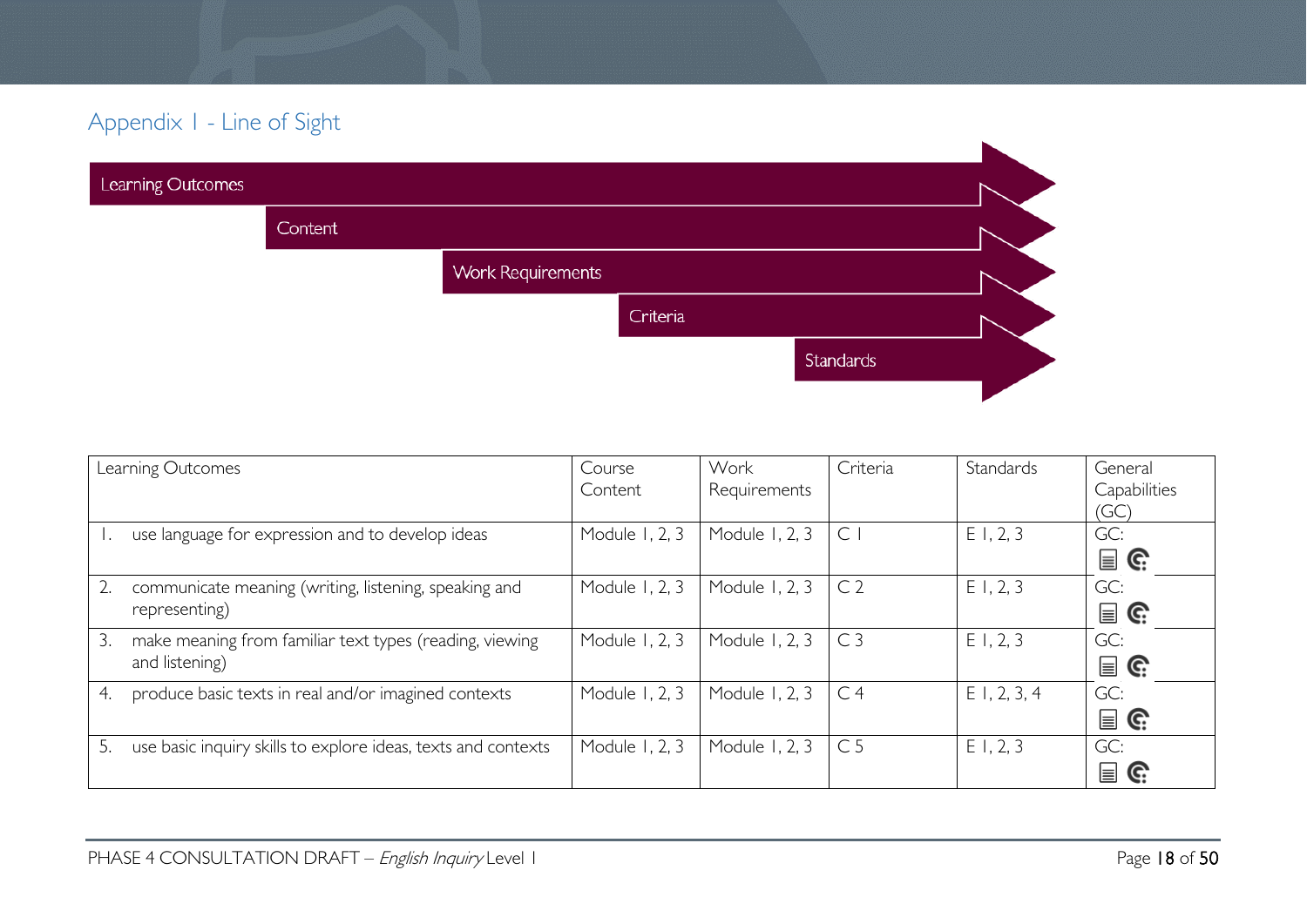|    | Learning Outcomes                                                          | Course<br>Content | Work<br>Requirements | Criteria                | Standards | General<br>Capabilities<br>(GC) |
|----|----------------------------------------------------------------------------|-------------------|----------------------|-------------------------|-----------|---------------------------------|
| 6. | respond to simple attitudes and values represented in texts                | Module I          | Module               | C <sub>6</sub>          | E1, 2, 3  | GC:<br>၉ ၆<br>冒                 |
|    | respond to straightforward concepts represented in texts                   | Module 2          | Module 2             | C <sub>7</sub>          | E1, 2, 3  | GC:<br>冒<br>G.                  |
| 8. | engage critically with texts that explore straightforward<br><b>ISSUES</b> | Module 3          | Module 3             | $\overline{\text{C}}$ 8 | E1, 2, 3  | GC:<br>冒<br>C.                  |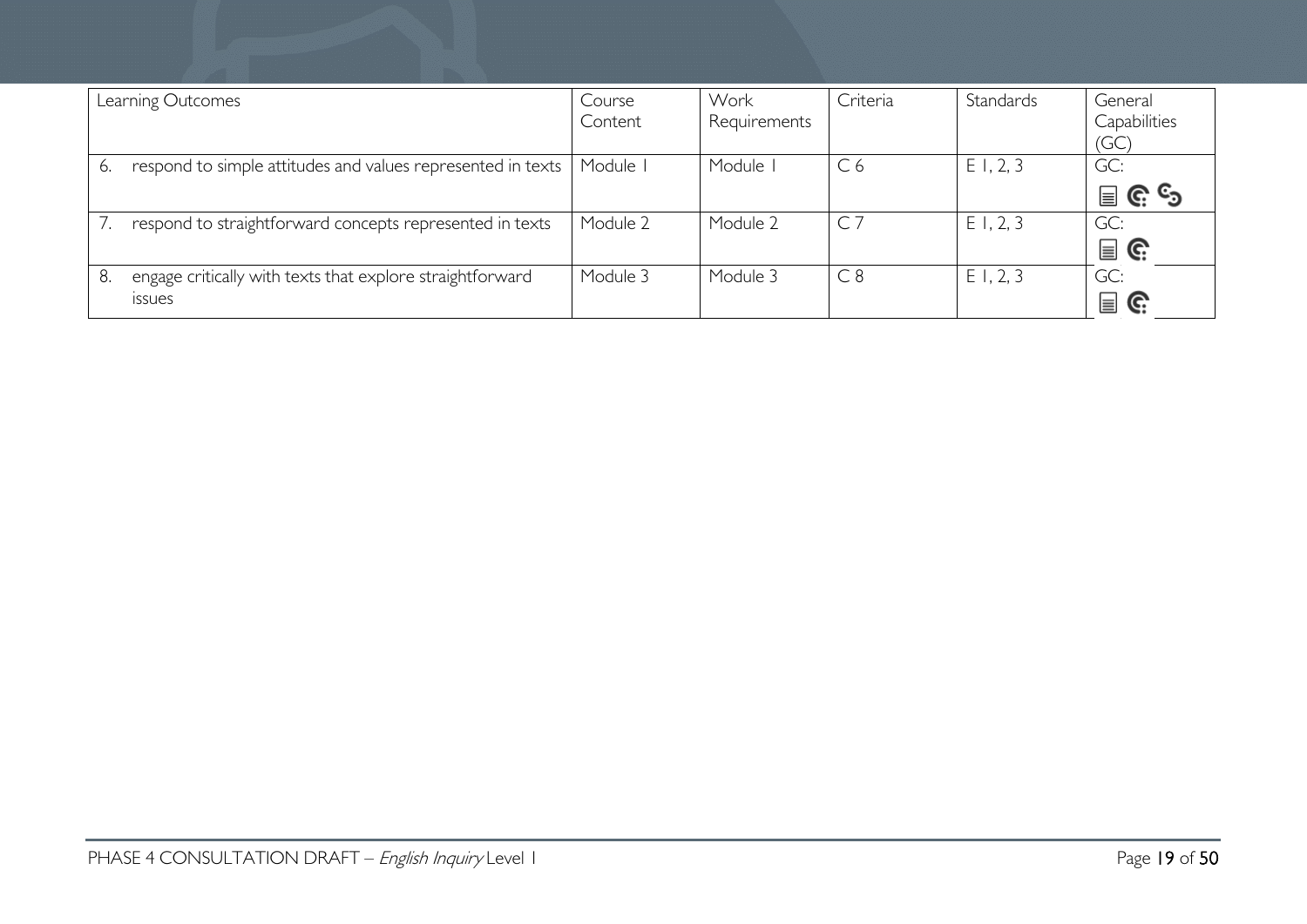# <span id="page-19-0"></span>Appendix 2 - Alignment to Curriculum Frameworks

English Inquiry Level 1 aligns with course content contained in:

- The Western Australia School Curriculum and Standards Authority English Foundation Year 11 Syllabus† .
- The ACT Board of Senior Secondary Studies Contemporary English Modified, Board Endorsed Course.
- Level 1 and 2 of the Australian Core Skills Framework (ACSF).
- Australian Curriculum English.

† The Western Australia School Curriculum and Standards Authority has granted use of some of the content to be utilised throughout modules 1, 2 and 3.

# <span id="page-19-1"></span>Appendix 3 - Work Requirements

### <span id="page-19-2"></span>Module 1 Work Requirements Specifications

Focus Area: Transdisciplinary Projects

Title of Work Requirement: Work Requirement 1: Module 1: Representing Australian Identity

Mode /Format: oral and/or multimodal: creative, imaginative, informative, analytical or persuasive

Description: One short response aligned to the module description.

• The text type selected must be different across the three work requirements for this Module.

Size: suggested range a *maximum* of 60 words or 1 minute multimodal or equivalent.

Timing: will depend upon the learning context and the needs of the individual learner.

External agencies: Not required

Relevant Criteria: The criteria for this task are identified below. The criterion elements/descriptors selected for assessment from each criterion are at the discretion of the provider and should be determined holistically and appropriate to the learning context.

- Criterion 1 Use and control language Criterion 2 Apply basic communication skills (writing, listening, speaking and representing)
- Criterion 6 Respond to simple attitudes and values represented in texts

#### Focus Area: Transdisciplinary Projects

Title of Work Requirement: Work Requirement 2: Module 1: Representing Australian Identity

Mode/Format: written and/or multimodal: creative, imaginative, informative, analytical or persuasive

Description: One extended response aligned to the module description.

• The text type selected must be different across the three work requirements for this Module.

Size: suggested range a maximum of 350 words or 2 minutes multimodal or equivalent.

Timing: will depend upon the learning context and the needs of the individual learner.

#### External agencies: Not required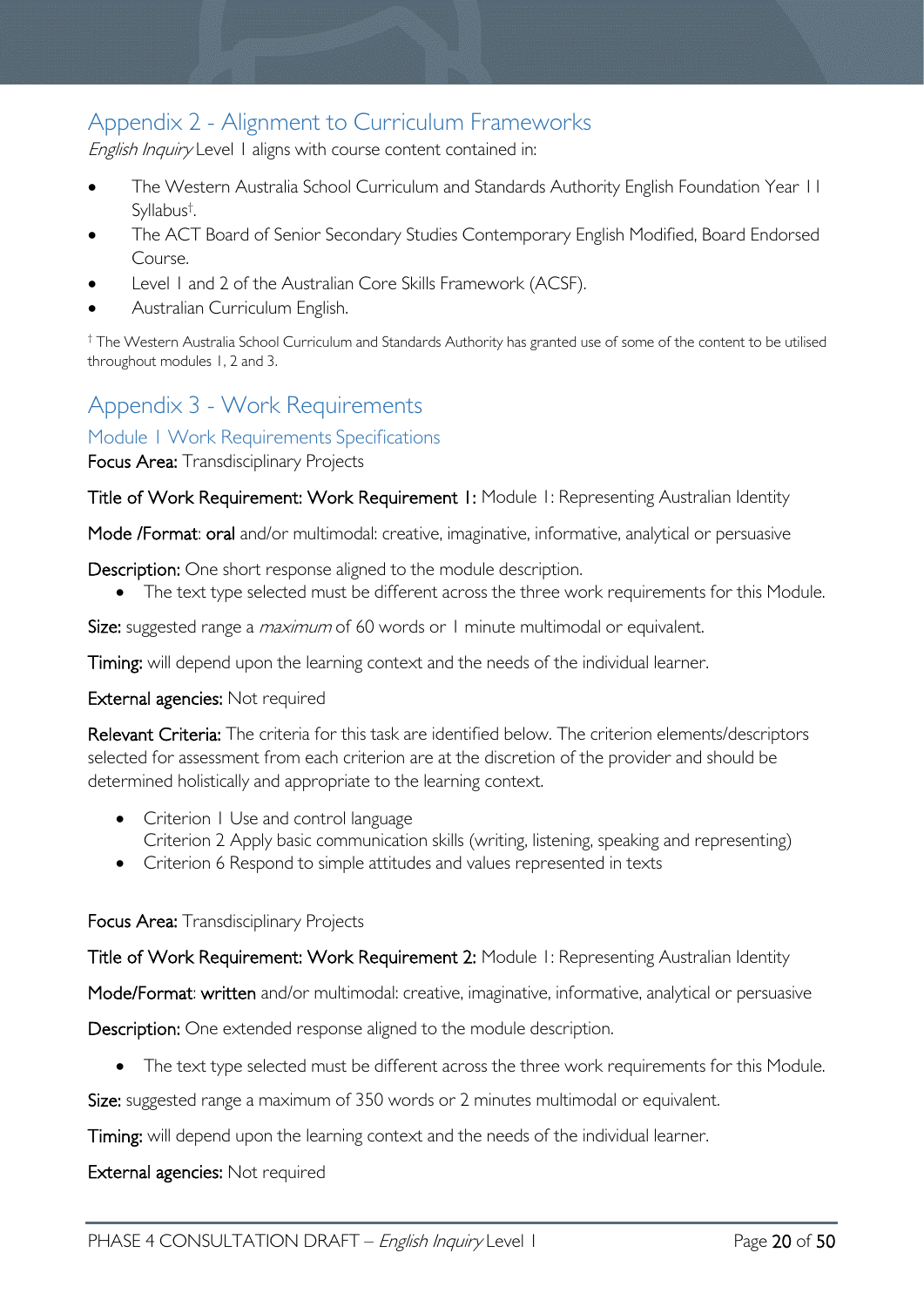Relevant Criteria: The criteria for this task are identified below, the criterion elements/descriptors selected for assessment from each criterion are at the discretion of the provider and should be determined holistically and appropriate to the learning context.

- Criterion 1 Use and control language
- Criterion 3 Apply basic comprehension skills (reading, viewing, listening)
- Criterion 4 Produce basic text types
- Criterion 6 Respond to simple attitudes and values represented in texts

Focus Area: Transdisciplinary Projects

Title of Work Requirement: Work Requirement 3: Module 1: Representing Australian Identity

Mode/Format: multimodal: creative, imaginative, informative, analytical or persuasive

Description: One extended response aligned to the module description.

• The text type selected must be different across the three work requirements for this Module.

Size: suggested range a maximum of 350 words or 2 minutes multimodal or equivalent.

Timing: will depend upon the learning context and the needs of the individual learner.

External agencies: Not required

Relevant Criteria: The criteria for this task are identified below. The criterion elements/descriptors selected for assessment from each criterion are at the discretion of the provider and should be determined holistically and appropriate to the learning context.

- Criterion 1 Use and control language Criterion 2 Apply basic communication skills (writing, listening, speaking and representing)
- Criterion 4 Produce basic text types
- Criterion 5 Apply basic inquiry skills
- Criterion 6 Respond to simple attitudes and values represented in texts

### <span id="page-20-0"></span>Module 2 Work Requirements Specifications

Focus Area: Transdisciplinary Projects

Title of Work Requirement: Work Requirement 1: Module 2: Exploring themes through texts

Mode /Format: oral and/or multimodal: creative, imaginative, informative, analytical or persuasive

Description: One short response aligned to the module description.

• The text type selected must be different across the three work requirements for this Module.

Size: suggested range a *maximum* of 60 words or 1 minute multimodal.

Timing: will depend upon the learning context and the needs of the individual learner.

#### External agencies: Not required

Relevant Criteria: The criteria for this task are identified below. The criterion elements/descriptors selected for assessment from each criterion are at the discretion of the provider and should be determined holistically and appropriate to the learning context.

• Criterion 1 Use and control language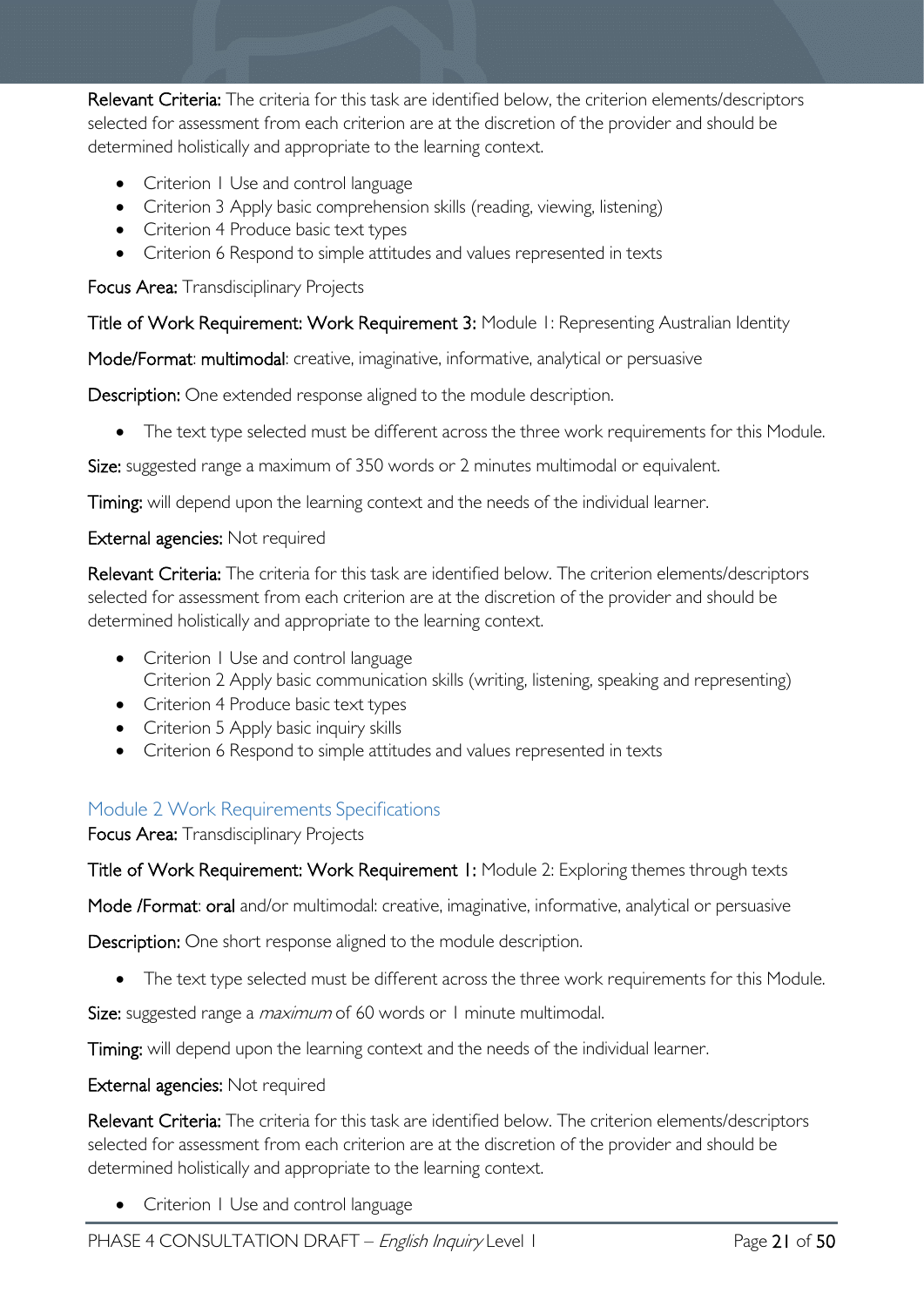- Criterion 2 Apply basic communication skills (writing, listening, speaking and representing)
- Criterion 7 Respond to themes represented in texts

Focus Area: Transdisciplinary Projects

Title of Work Requirement: Work Requirement 2: Module 2: Exploring themes through texts

Mode/Format: written and/or multimodal: creative, imaginative, informative, analytical or persuasive

Description: One extended response aligned to the module description.

• The text type selected must be different across the three work requirements for this Module.

Size: suggested range a maximum of 350 words or 2 minutes multimodal or equivalent.

Timing: will depend upon the learning context and the needs of the individual learner.

#### External agencies: Not required

Relevant Criteria: The criteria for this task are identified below. The criterion elements/descriptors selected for assessment from each criterion are at the discretion of the provider and should be determined holistically and appropriate to the learning context.

- Criterion I Use and control language
- Criterion 3 Apply basic comprehension skills (reading, viewing, listening)
- Criterion 4 Produce basic text types
- Criterion 7 Respond to themes represented in texts

Focus Area: Transdisciplinary Projects

Title of Work Requirement: Work Requirement 3: Module 2: Exploring themes through texts

Mode/Format: multimodal: creative, imaginative, informative, analytical or persuasive

Description: One extended response aligned to the module description.

• The text type selected must be different across the three work requirements for this Module.

Size: suggested range a maximum of 350 words or 2 minutes multimodal or equivalent.

Timing: will depend upon the learning context and the needs of the individual learner.

#### External agencies: Not required

Relevant Criteria: The criteria for this task are identified below. The criterion elements/descriptors selected for assessment from each criterion are at the discretion of the provider and should be determined holistically and appropriate to the learning context.

- Criterion I Use and control language Criterion 2 Apply basic communication skills (writing, listening, speaking and representing)
- Criterion 4 Produce basic text types
- Criterion 5 Apply basic inquiry skills
- Criterion 7 Respond to themes represented in texts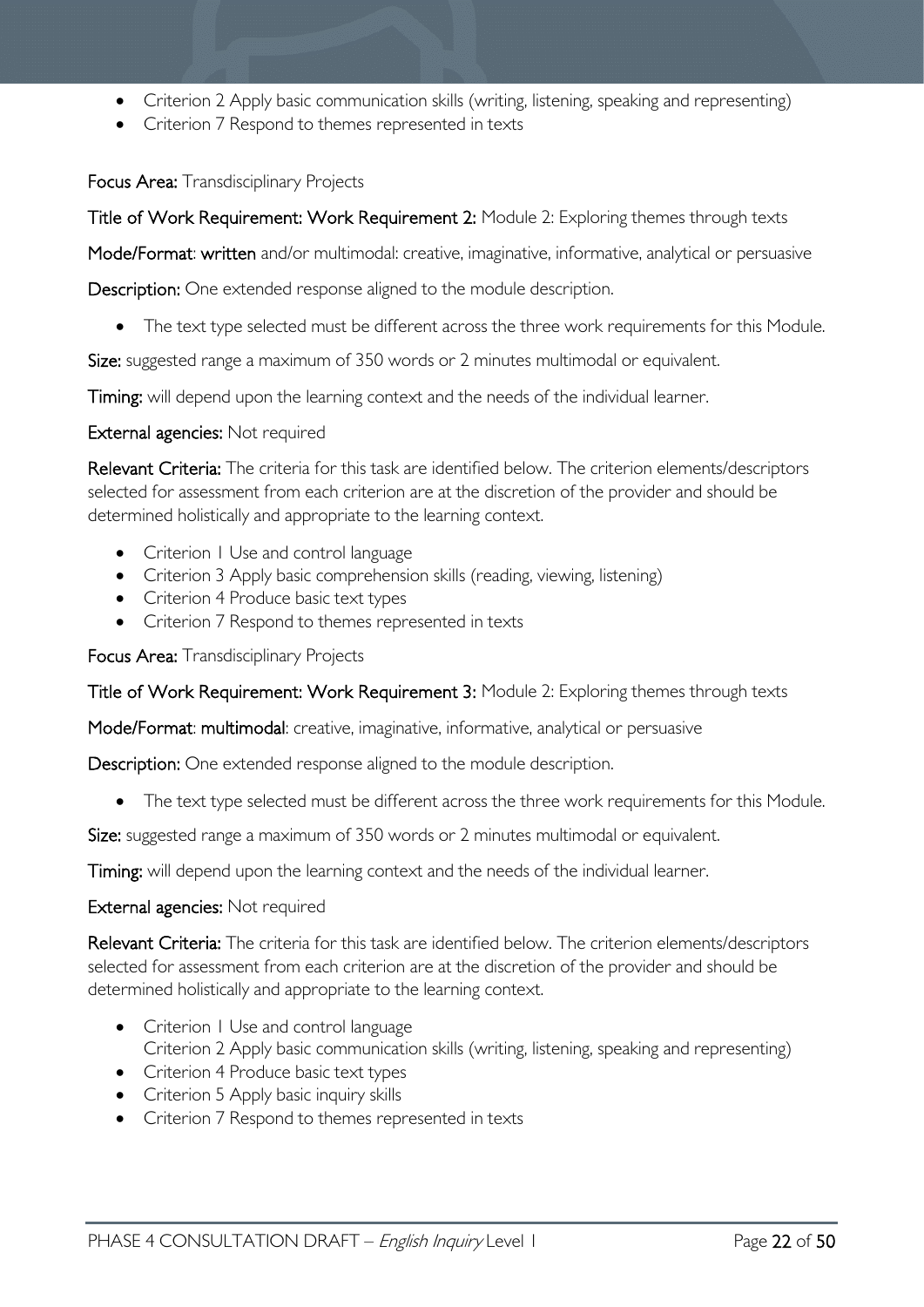### <span id="page-22-0"></span>Module 3 Work Requirements Specifications

Focus Area: Transdisciplinary Projects

Title of Work Requirement: Work Requirement 1: Module 3: English and real-world issues

Mode/Format: oral and/or multimodal: creative, imaginative, informative, analytical or persuasive

Description: One Folio aligned to the module description.

• The text types represented in the folio must differ.

Size: suggested range a *maximum* of 750 words inclusive of 2 minutes multimodal.

Timing: will depend upon the learning context and the needs of the individual learner.

#### External agencies: Not required

Relevant Criteria: The criteria for this task are identified below. The criterion elements/descriptors selected for assessment from each criterion are at the discretion of the provider and should be determined holistically and appropriate to the learning context.

- Criterion I Use and control language Criterion 2 Apply basic communication skills (writing, listening, speaking and representing)
- Criterion 3 Apply basic comprehension skills (reading, viewing, listening)
- Criterion 4 Produce basic text types
- Criterion 5 Apply basic inquiry skills
- Criterion 8 Respond to straightforward real-world issues represented in texts

<span id="page-22-1"></span>Relationship to External Assessment: NA

### Appendix 4 – General Capabilities and Cross-Curriculum Priorities

Learning across the curriculum content, including the cross-curriculum priorities and general capabilities, assists students to achieve the broad learning outcomes defined in the Alice Springs (Mparntwe) Education Declaration (December 2019).

#### General Capabilities:

The general capabilities play a significant role in the Australian Curriculum in equipping young Australians to live and work successfully in the twenty-first century.

In the Australian Curriculum, capability encompasses knowledge, skills, behaviours and dispositions. Students develop capability when they apply knowledge and skills confidently, effectively and appropriately in complex and changing circumstances, in their learning at school and in their lives outside school.

The general capabilities include:

- Critical and creative thinking  $\mathbb{C}$
- Ethical understanding  $\pm$
- Information and communication technology capability  $\cdot$
- Intercultural understanding •
- Literacy  $\blacksquare$
- Numeracy
- Personal and social capability  $\ddot{\bullet}$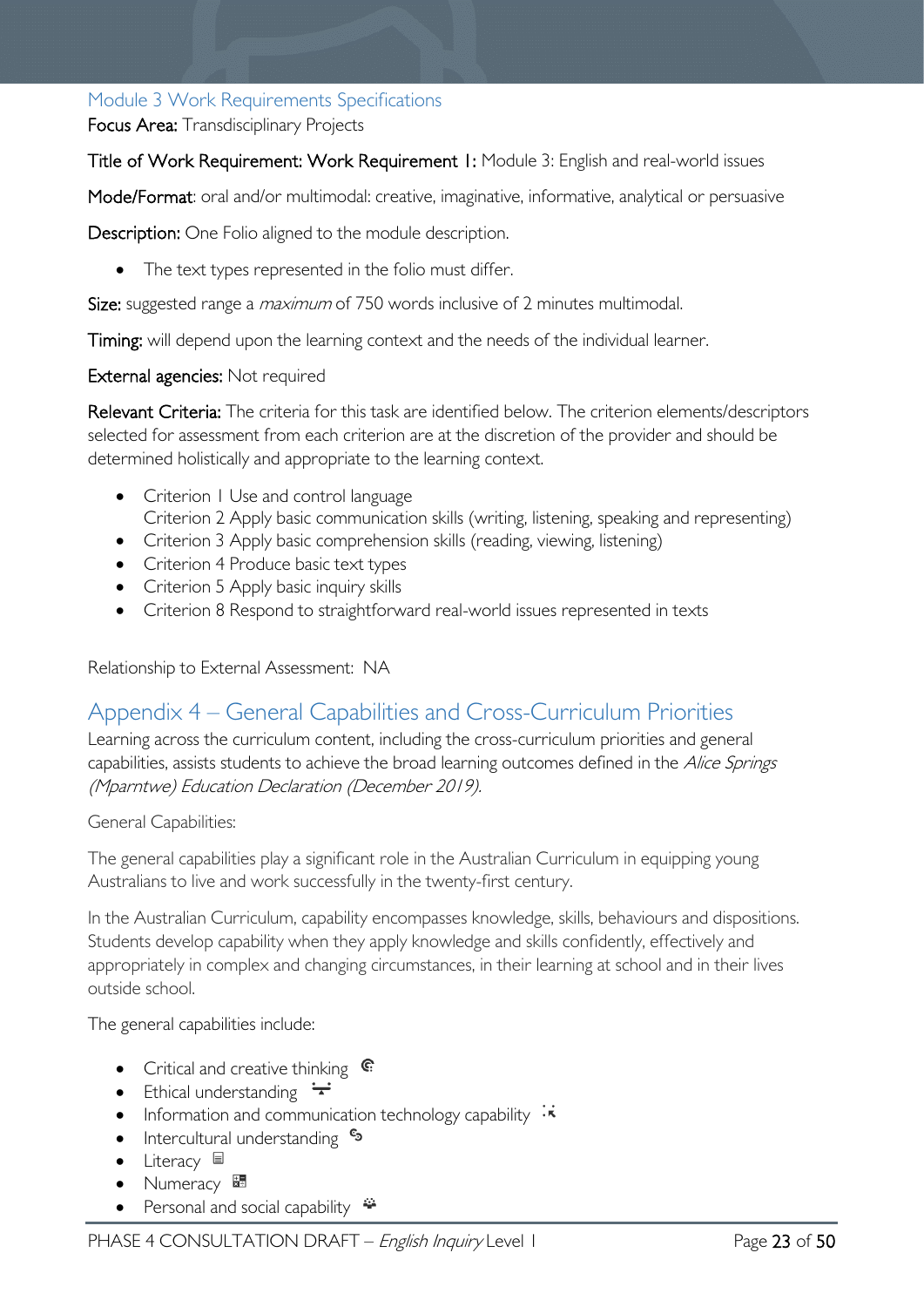#### Cross-Curriculum Priorities:

Cross-curriculum priorities enable students to develop understanding about and address the contemporary issues they face, for their own benefit and for the benefit of Australia as a whole. The priorities provide national, regional and global dimensions which will enrich the curriculum through development of considered and focused content that fits naturally within learning areas. Incorporation of the priorities will encourage conversations between students, teachers and the wider community.

The cross-curriculum priorities include:

- Aboriginal and Torres Strait Islander Histories and Cultures  $\mathcal$
- Asia and Australia's Engagement with Asia **AA**
- Sustainability  $\triangleleft$

#### Representation of the cross-curriculum priorities in the *English Inquiry* Level 1 course

The cross-curriculum priorities address contemporary issues which students face in a globalised world. As a result of the transdisciplinary nature of the *English Inquiry* Level 1 course teachers may find opportunities to incorporate the priorities into the teaching and learning program for the *English* Inquiry Levell course. The module description and content identify the expected student learning within each course. The cross-curriculum priorities are not assessed unless they are identified within the specified unit content.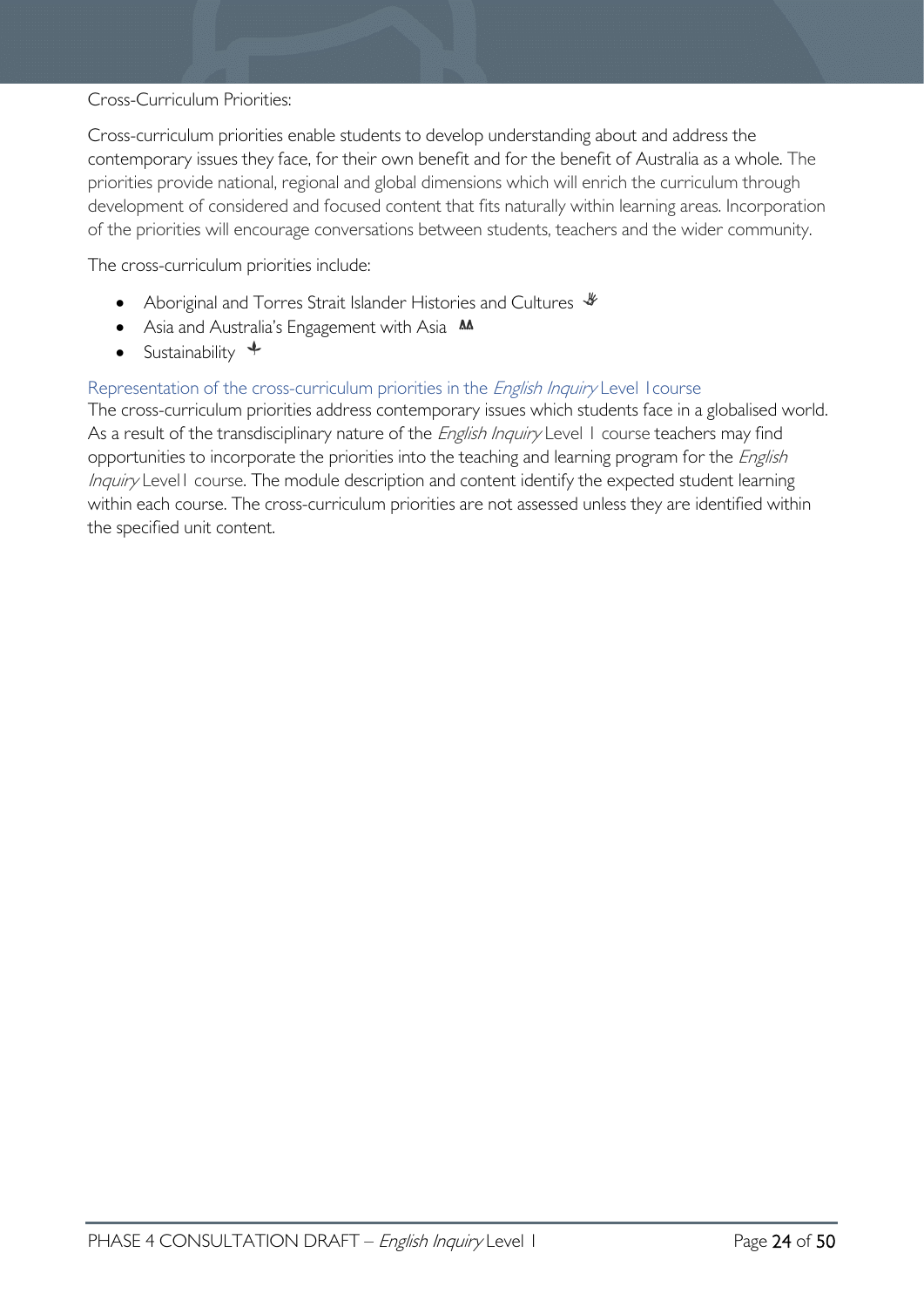# Appendix 5 – Glossary

<span id="page-24-0"></span>

| Term        | Definition                                                                                                                                                                                                                                         | Source<br>Acknowledgement                               | Course<br>Context |
|-------------|----------------------------------------------------------------------------------------------------------------------------------------------------------------------------------------------------------------------------------------------------|---------------------------------------------------------|-------------------|
| apply       | Use, utilise or employ in a particular situation.                                                                                                                                                                                                  | <b>ACARA English</b><br>Glossary                        | assessment        |
| appropriate | Acceptable; suitable or fitting for a particular purpose, circumstance, context, etc.                                                                                                                                                              | Queensland General<br>English Syllabus 2019             | assessment        |
| aspect      | A particular part of a feature of something: a facet, phase or part of a whole                                                                                                                                                                     | Queensland General<br>English Syllabus 2019             | assessment        |
| attitude    | An outlook or a specific feeling about something. Our values underlie our attitudes.<br>Attitudes can be expressed by what we say, do and wear.                                                                                                    | Government of<br>Western Australia<br>School Curriculum | Content MI-3      |
|             |                                                                                                                                                                                                                                                    | and Standards<br>Authority                              |                   |
|             |                                                                                                                                                                                                                                                    | Year II English<br>Glossary                             |                   |
| audience    | The group of readers, listeners or viewers that the writer, designer, filmmaker or speaker is<br>addressing. Audience includes students in the classroom, an individual, the wider community,<br>review writers, critics and the implied audience. | <b>ACARA English</b><br>Glossary                        | content MI-3      |
| basic       | Simple and not complicated, so able to provide the base or starting point from which<br>something can develop.                                                                                                                                     | Cambridge English<br>Dictionary                         | assessment        |
| belief      | The feeling of being certain that something exists or is true.                                                                                                                                                                                     | Cambridge English<br>Dictionary                         | Content MI-3      |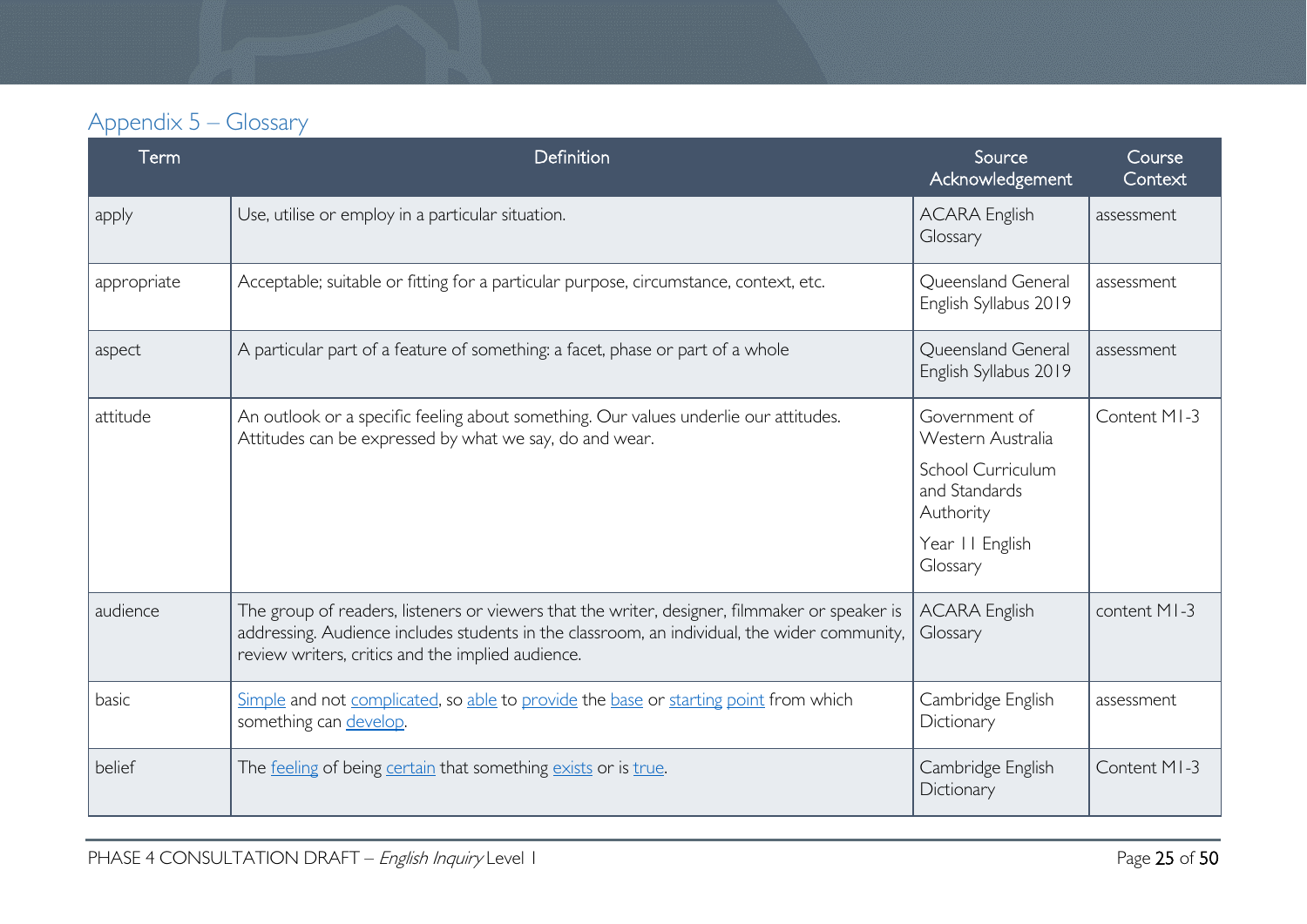| Term                                       | Definition                                                                                                                                                                                                                                                                                                                                                                                                                                                                                                                                                                                                                                                                                                                                                                                                                                                                                       | Source<br>Acknowledgement                   | Course<br>Context         |
|--------------------------------------------|--------------------------------------------------------------------------------------------------------------------------------------------------------------------------------------------------------------------------------------------------------------------------------------------------------------------------------------------------------------------------------------------------------------------------------------------------------------------------------------------------------------------------------------------------------------------------------------------------------------------------------------------------------------------------------------------------------------------------------------------------------------------------------------------------------------------------------------------------------------------------------------------------|---------------------------------------------|---------------------------|
| brainstorm                                 | To suggest a lot of ideas for a future activity very quickly before considering some of them<br>more carefully.                                                                                                                                                                                                                                                                                                                                                                                                                                                                                                                                                                                                                                                                                                                                                                                  | Cambridge English<br>Dictionary             | Content MI-3              |
| clarify                                    | Make clear or intelligible; explain; make a statement or situation less confused and more<br>comprehensible.                                                                                                                                                                                                                                                                                                                                                                                                                                                                                                                                                                                                                                                                                                                                                                                     | Queensland General<br>English Syllabus 2019 | assessment                |
| comprehend                                 | Understand the meaning or nature of; grasp mentally.                                                                                                                                                                                                                                                                                                                                                                                                                                                                                                                                                                                                                                                                                                                                                                                                                                             | Queensland General<br>English Syllabus 2019 | Content MI-3              |
| comprehension<br>and reading<br>strategies | A set of processes used by readers to make meaning from texts.<br>Key comprehension strategies include:<br>activating and using prior knowledge<br>identifying literal information explicitly stated in the text<br>making inferences based on information in the text and their own prior knowledge<br>predicting likely future events in a text<br>visualising by creating mental images of elements in a text<br>summarising and organising information from a text<br>integrating ideas and information in texts<br>critically reflecting on content, structure, language and images used to construct<br>meaning in a text.<br>Reading strategies - limited range<br>use knowledge of letter sounds and common letter patterns to decode words<br>re-read to clarify meaning and read on to confirm meaning<br>adjust reading rate<br>attempt to self-correct when the meaning is disrupted | <b>ACARA English</b><br>Glossary            | content and<br>assessment |
|                                            | use sound, visual and meaning cues, knowledge of high frequency words and topic<br>related vocabulary<br>use skimming and scanning strategies                                                                                                                                                                                                                                                                                                                                                                                                                                                                                                                                                                                                                                                                                                                                                    |                                             |                           |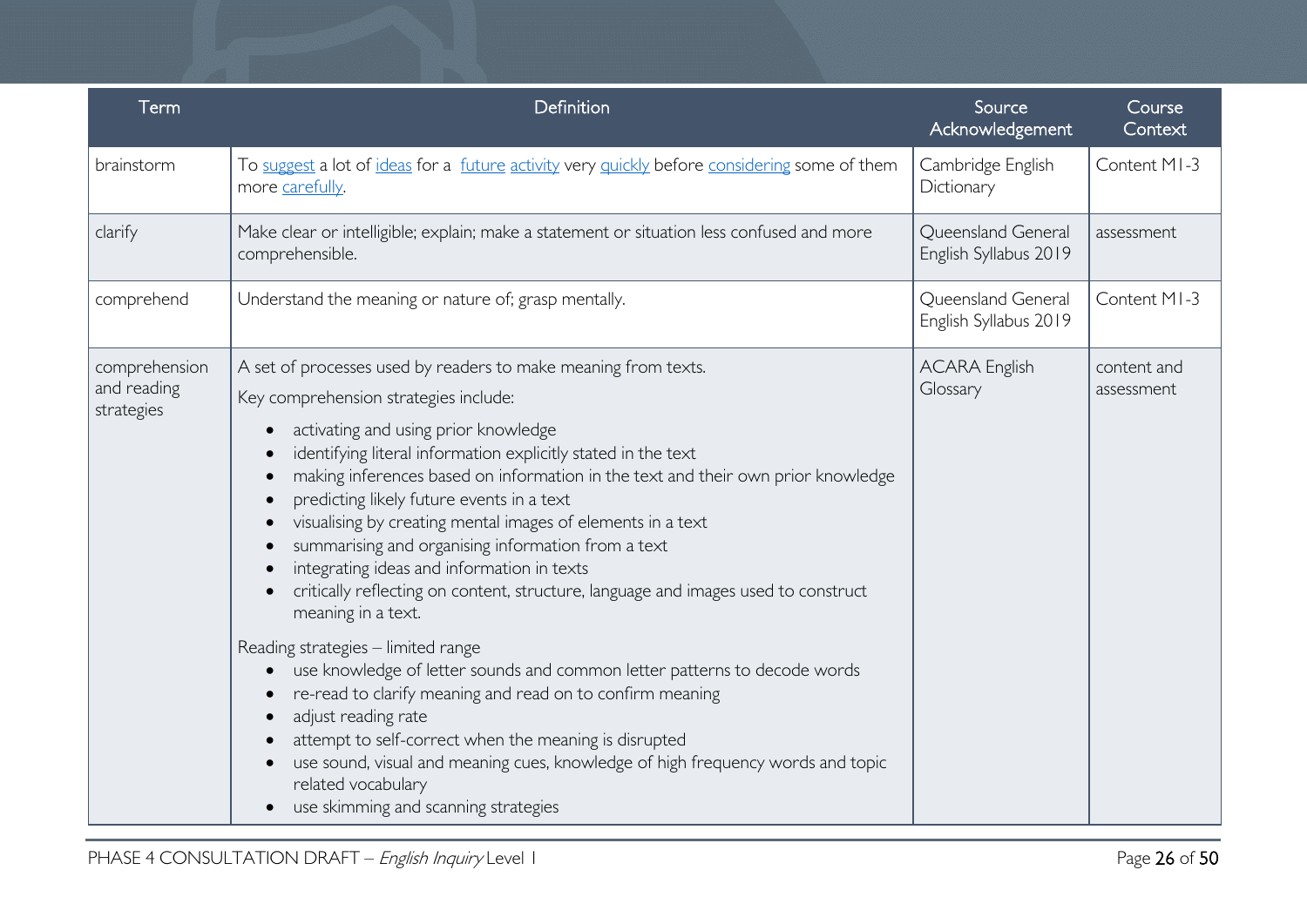| <b>Term</b> | Definition                                                                                                                                                                                                                                                                                                                                                                                                                                                                                                                                                                                                                                                                                                                                                                                                                                                                                                                                                                                                                                                                                                | Source<br>Acknowledgement        | Course<br>Context |
|-------------|-----------------------------------------------------------------------------------------------------------------------------------------------------------------------------------------------------------------------------------------------------------------------------------------------------------------------------------------------------------------------------------------------------------------------------------------------------------------------------------------------------------------------------------------------------------------------------------------------------------------------------------------------------------------------------------------------------------------------------------------------------------------------------------------------------------------------------------------------------------------------------------------------------------------------------------------------------------------------------------------------------------------------------------------------------------------------------------------------------------|----------------------------------|-------------------|
|             | use strategies to locate specific details<br>$\bullet$<br>use knowledge of the topic, sentence patterns and text structure<br>self-question<br>make personal predictions about what might happen next<br>make comparisons with their own experiences to other texts<br>discuss reading strategies used at word and sentence level<br>ask for assistance with some words<br>$\bullet$                                                                                                                                                                                                                                                                                                                                                                                                                                                                                                                                                                                                                                                                                                                      |                                  |                   |
|             | Reading strategies - increasing range<br>break words into chunks<br>$\bullet$<br>use self-correcting methods when reading such as re-reading, reading on, reading<br>back, sub vocalising<br>adjust reading strategies for different texts<br>consider the context of unknown words<br>use sound, visual meaning cues, knowledge of high frequency words and topic<br>related vocabulary<br>use knowledge of grammar, sentence and texts structures, vocabulary<br>predict likely events, actions and outcomes, before and during reading and explain<br>their reasons<br>make connections between themselves and the text, between texts they have read<br>and between texts and their experiences of the world<br>determine importance<br>$\bullet$<br>generate appropriate key words form a text for a specific purpose<br>$\bullet$<br>discuss and compare with others the visual images they create when reading<br>$\bullet$<br>discuss their selection of reading strategies at word, sentence and whole text levels<br>self-monitor and discuss the effectiveness of their own reading strategies |                                  |                   |
| communicate | Convey knowledge and/or understandings to others.                                                                                                                                                                                                                                                                                                                                                                                                                                                                                                                                                                                                                                                                                                                                                                                                                                                                                                                                                                                                                                                         | <b>ACARA English</b><br>Glossary | Content MI-3      |
|             |                                                                                                                                                                                                                                                                                                                                                                                                                                                                                                                                                                                                                                                                                                                                                                                                                                                                                                                                                                                                                                                                                                           |                                  |                   |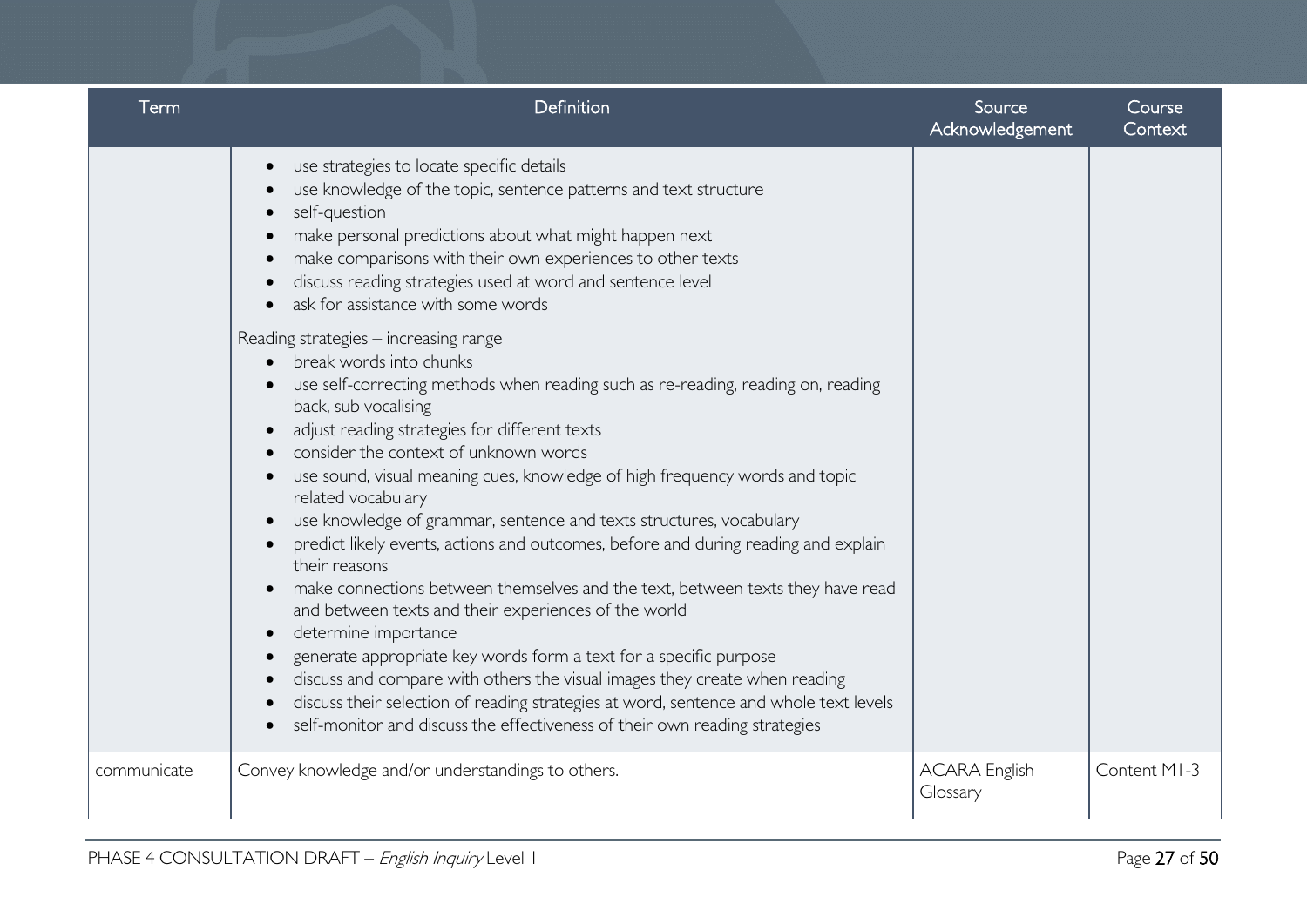| Term                        | Definition                                                                                                                                                                                                                                                                                                                                                                                                                                   | Source<br>Acknowledgement                                            | Course<br>Context         |
|-----------------------------|----------------------------------------------------------------------------------------------------------------------------------------------------------------------------------------------------------------------------------------------------------------------------------------------------------------------------------------------------------------------------------------------------------------------------------------------|----------------------------------------------------------------------|---------------------------|
| communication<br>strategies | Active listening strategies: verbal and non-verbal skills and behaviour used to promote<br>accurate listening.                                                                                                                                                                                                                                                                                                                               | <b>ACARA English</b><br>Glossary                                     | assessment and<br>content |
|                             | Oral interaction skills: interactions, open questions, answers, feedback, exchanges, discussion,<br>and argumentation                                                                                                                                                                                                                                                                                                                        | DoE Good Teaching<br>Literacy 7-10                                   |                           |
|                             | Oral presentation skills:                                                                                                                                                                                                                                                                                                                                                                                                                    |                                                                      |                           |
|                             | Nonverbal – audience contact, body language and poise                                                                                                                                                                                                                                                                                                                                                                                        |                                                                      |                           |
|                             | Delivery – articulation, voice qualities (articulation, volume, intonation, pause)                                                                                                                                                                                                                                                                                                                                                           |                                                                      |                           |
|                             | Content – enthusiasm for topic, topic knowledge, organisation                                                                                                                                                                                                                                                                                                                                                                                |                                                                      |                           |
| connecting                  | Connecting is recognising relationships between texts and between texts and own lives.                                                                                                                                                                                                                                                                                                                                                       | New South Wales<br>English Textual<br>Concepts Learning<br>Processes | Content MI-3              |
|                             | In this course learners make connections between:                                                                                                                                                                                                                                                                                                                                                                                            |                                                                      |                           |
|                             | texts and their own life                                                                                                                                                                                                                                                                                                                                                                                                                     |                                                                      |                           |
|                             | elements of texts, e.g. words and images                                                                                                                                                                                                                                                                                                                                                                                                     |                                                                      |                           |
|                             | common ideas, experiences and stories<br>identifiable links between texts and contexts                                                                                                                                                                                                                                                                                                                                                       |                                                                      |                           |
| consider                    | Formed after careful thought.                                                                                                                                                                                                                                                                                                                                                                                                                | <b>ACARA English</b><br>Glossary                                     | assessment                |
| context                     | The environment in which a text is responded to or created. Context can include the<br>general social, historical and cultural conditions in which a text is responded to and created<br>(the context of culture) or the specific features of its immediate environment (context of<br>situation). The term is also used to refer to the wording surrounding an unfamiliar word<br>that a reader or listener uses to understand its meaning. | <b>ACARA English</b><br>Glossary                                     | content MI-3              |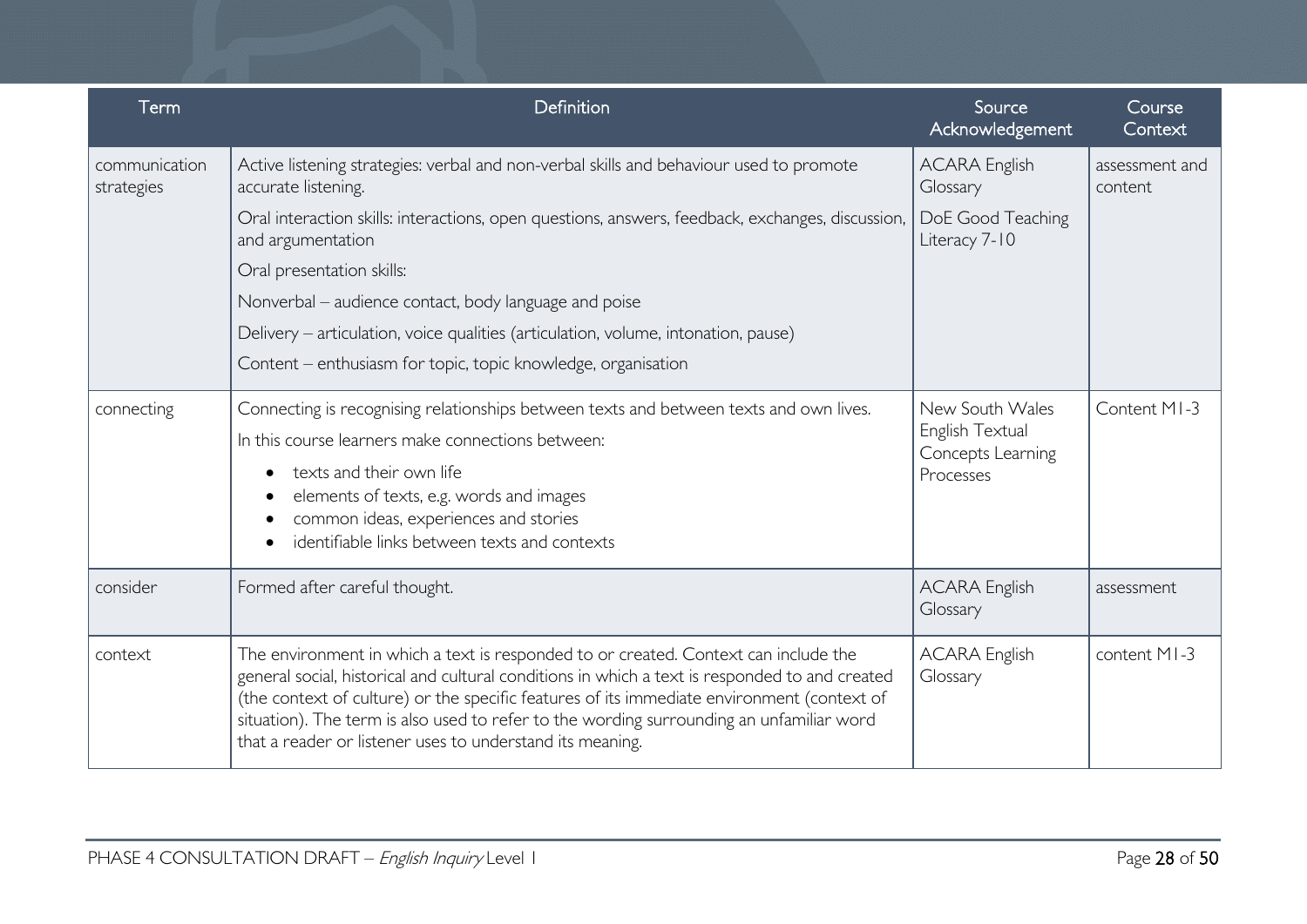| Term                              | Definition                                                                                                                                                                                                                                                                                                                                                                                                                                                              | Source<br>Acknowledgement                                                                                | Course<br>Context |
|-----------------------------------|-------------------------------------------------------------------------------------------------------------------------------------------------------------------------------------------------------------------------------------------------------------------------------------------------------------------------------------------------------------------------------------------------------------------------------------------------------------------------|----------------------------------------------------------------------------------------------------------|-------------------|
| control                           | Shows the exercise of restraint or direction over; held in check; restrained, managed or<br>kept within certain bounds.                                                                                                                                                                                                                                                                                                                                                 | <b>ACARA English</b><br>Glossary                                                                         | assessment        |
| convention                        | An accepted practice that has developed over time and is generally used and understood,<br>for example, the use of specific structural aspects of texts such as in report writing with<br>sections for introduction, background, discussion and recommendations. Conventions can<br>be techniques, features or elements that belong to a genre. In order to belong to a<br>particular genre, a text should adhere to, abide by or follow the conventions of that genre. | Government of<br>Western Australia<br>School Curriculum<br>and Standards<br>Authority<br>Year II English | Content MI-3      |
| create                            | Develop and/or produce spoken, written or multimodal texts in print or digital forms.                                                                                                                                                                                                                                                                                                                                                                                   | Glossary<br><b>ACARA English</b><br>Glossary                                                             | Content MI-3      |
| critical and<br>creative thinking | See General Capabilities.                                                                                                                                                                                                                                                                                                                                                                                                                                               | <b>ACARA</b>                                                                                             | Content MI-3      |
| decide                            | Reach a resolution as a result of consideration; make a choice from a number of<br>alternatives.                                                                                                                                                                                                                                                                                                                                                                        | Queensland General<br>English Syllabus 2019                                                              | assessment        |
| describe                          | Give an account of characteristics or features.                                                                                                                                                                                                                                                                                                                                                                                                                         | <b>ACARA English</b><br>Glossary                                                                         | assessment        |
| develop                           | In English: begin to build an opinion or idea.                                                                                                                                                                                                                                                                                                                                                                                                                          | <b>ACARA English</b><br>Glossary                                                                         | assessment        |
| digital texts                     | Audio, visual or multimodal texts produced through digital or electronic technology, which<br>may be interactive and include animations and/or hyperlinks. Examples of digital texts<br>include DVDs, websites, e-literature.                                                                                                                                                                                                                                           | <b>ACARA English</b><br>Glossary                                                                         | content - texts   |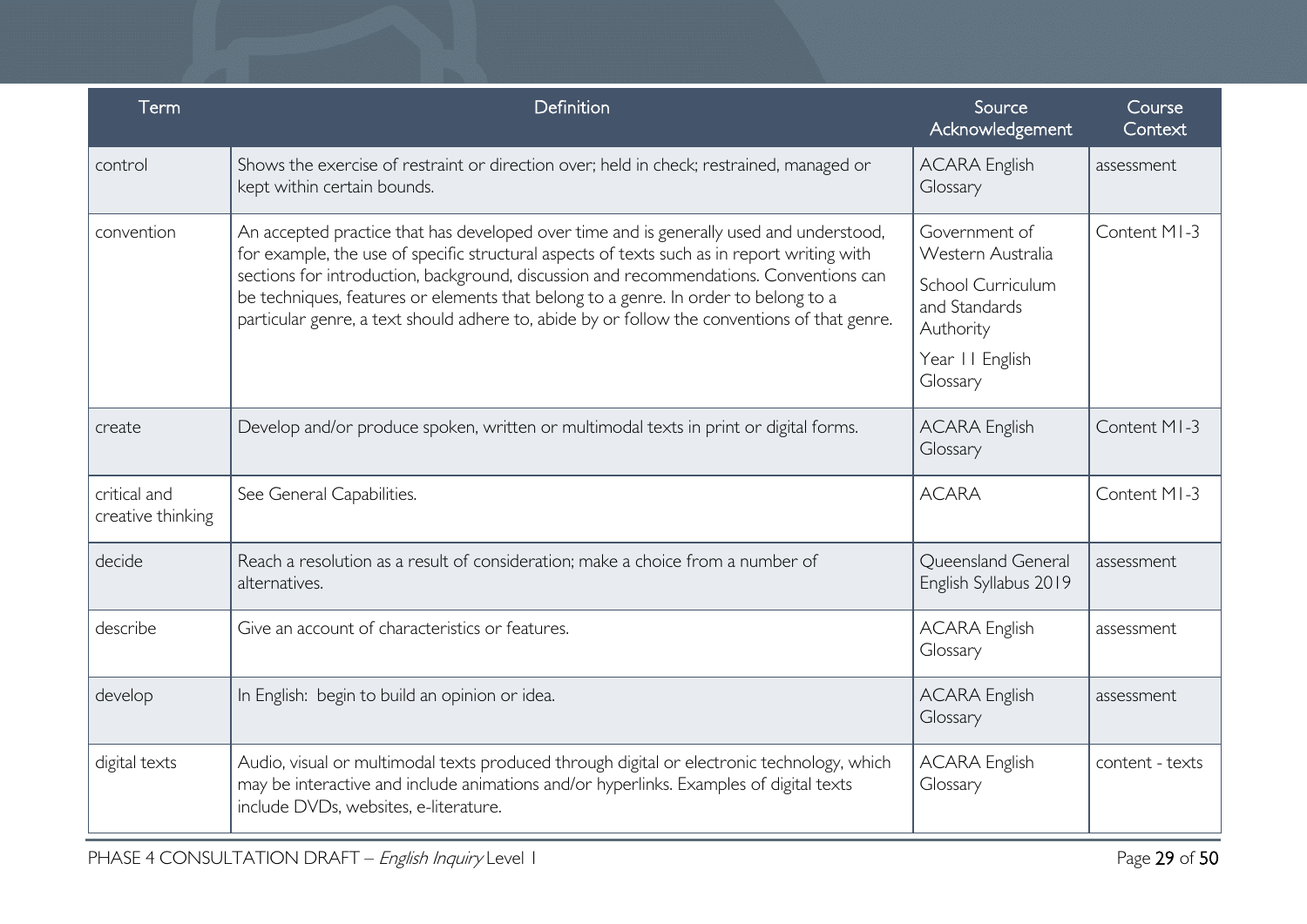| Term                   | Definition                                                                                                                                                                                                                                                                                                                                                                                                                                                             | Source<br>Acknowledgement                                            | Course<br>Context |
|------------------------|------------------------------------------------------------------------------------------------------------------------------------------------------------------------------------------------------------------------------------------------------------------------------------------------------------------------------------------------------------------------------------------------------------------------------------------------------------------------|----------------------------------------------------------------------|-------------------|
| discuss                | Talk or write about a topic, taking into account different issues and ideas.                                                                                                                                                                                                                                                                                                                                                                                           | <b>ACARA English</b><br>Glossary                                     | assessment        |
| diverse                | Of various kinds or forms; different from each other                                                                                                                                                                                                                                                                                                                                                                                                                   | Queensland General<br>English Syllabus 2019                          | content           |
| effective              | successful in producing the intended, desired or expected result; meeting the assigned<br>purpose.                                                                                                                                                                                                                                                                                                                                                                     | Queensland General<br>English Syllabus 2019                          | assessment        |
| element                | A component or constituent part of a complex whole; a fundamental, essential or<br>irreducible part of a composite entity                                                                                                                                                                                                                                                                                                                                              | Queensland General<br>English Syllabus 2019                          | assessment        |
| engage                 | To participate or become involved in.                                                                                                                                                                                                                                                                                                                                                                                                                                  | Cambridge English<br>Dictionary                                      | assessment        |
| engaging critically    | Students engage critically with a text when they make judgements about a text based on<br>systematic analysis.<br>In this course critical engagement involves distinguishing between fact and opinion; learning<br>to interpret basic texts and develop opinions with some reasoning.                                                                                                                                                                                  | New South Wales<br>English Textual<br>Concepts Learning<br>Processes | assessment        |
| engaging<br>personally | Students engage personally when they experience interest, pleasure and personal<br>significance in texts and the ways they are constructed.<br>In this course engaging personally involves developing students' awareness that their choices<br>and preferences for texts and authors are shaped by their own experience and interests.<br>They share different views, infer meaning, express and justify their own opinions and extend<br>their experiences of texts. | New South Wales<br>English Textual<br>Concepts Learning<br>Processes | assessment        |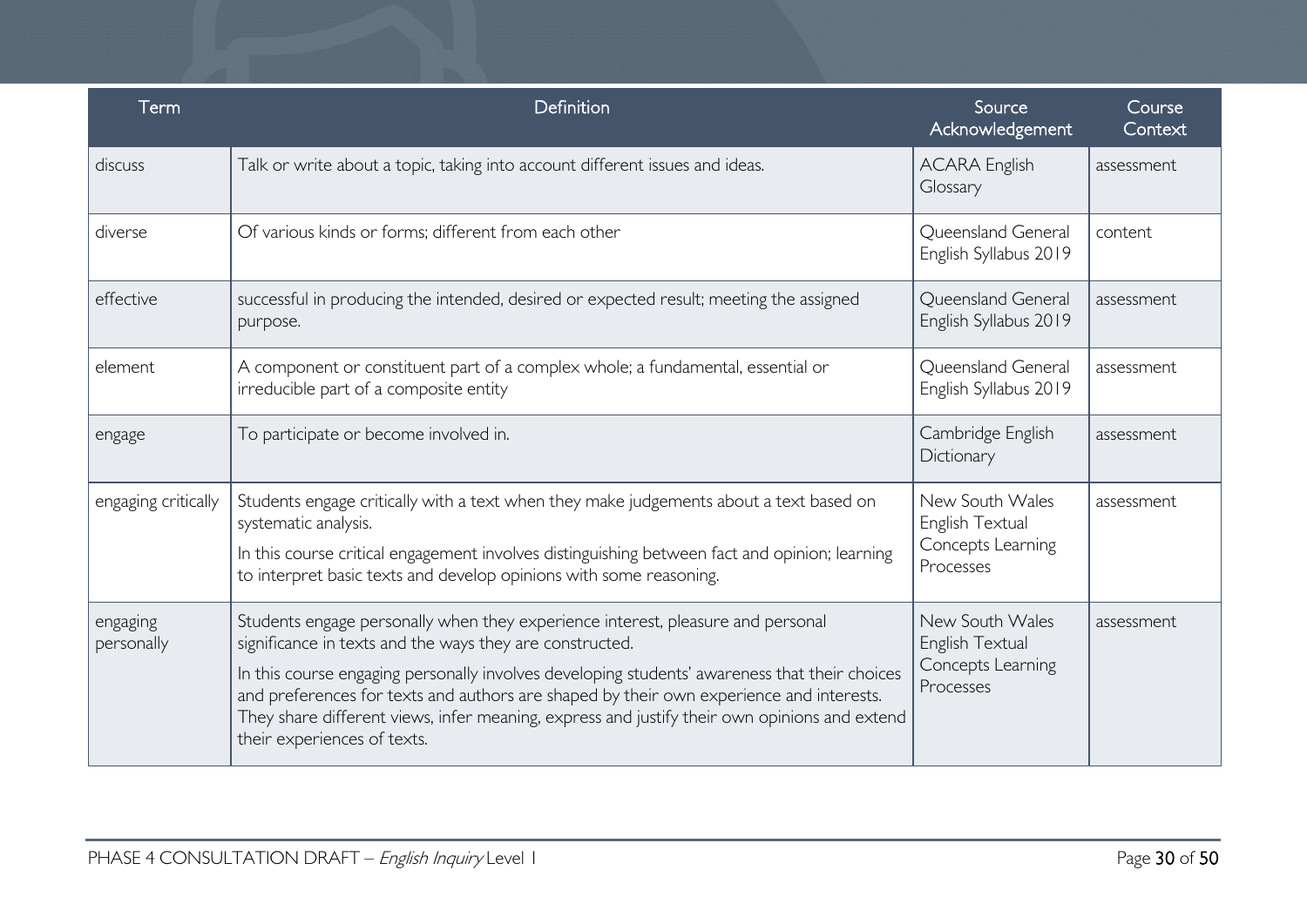| Term                   | Definition                                                                                                                                                                                                                                                                                                        | Source<br>Acknowledgement                   | Course<br>Context |
|------------------------|-------------------------------------------------------------------------------------------------------------------------------------------------------------------------------------------------------------------------------------------------------------------------------------------------------------------|---------------------------------------------|-------------------|
| evaluative<br>language | Positive or negative language that judges the worth of something. It includes language to<br>express feelings and opinions, to make judgments about aspects of people such as their<br>behaviour, and to assess quality of objects such as literary works.                                                        | <b>ACARA English</b><br>Glossary            | assessment        |
|                        | Evaluations can be made explicit (for example, through the use of adjectives as in: 'she's a<br>lovely girl', 'he's an awful man', or 'how wonderful!'), however, they can be left implicit (for<br>example, 'he dropped the ball when he was tackled', or 'Mary put her arm round the child<br>while she wept'). |                                             |                   |
| everyday texts         | Texts that are encountered in people's daily lives; for example, transport schedules, maps,<br>emails, invitations, casual conversations, making an appointment with a doctor/dentist/health<br>centre, an interaction with a retail person, a waiter taking orders, storytelling.                                | <b>ACARA English</b><br>Glossary            | content - texts   |
| examine                | To investigate, inspect or scrutinise; inquire or search into; consider or discuss an argument<br>or concept in a way that uncovers the assumptions and interrelationships of the issue.                                                                                                                          | Queensland General<br>English Syllabus 2019 | assessment        |
| exhibit                | Exhibition refers to projects, presentations or projects through which students exhibit what<br>they have learned, usually as a way of demonstrating whether and to what degree they have<br>achieved expected learning outcomes.                                                                                 | https://www.edglossar<br>y.org/exhibition/  | content           |
|                        | An exhibition may take many forms or text types.                                                                                                                                                                                                                                                                  |                                             |                   |
|                        | In this course 'exhibit' refers to sharing information and or thinking, displaying and/or<br>presenting student work with familiar audiences (peers, classmates).                                                                                                                                                 |                                             |                   |
|                        | Interacting with others is part of this process.                                                                                                                                                                                                                                                                  |                                             |                   |
|                        | Adjustments should be made based on learners' capabilities.                                                                                                                                                                                                                                                       |                                             |                   |
| explore                | To look into both closely and broadly; scrutinise; inquire into or discuss something in detail.                                                                                                                                                                                                                   | Queensland General<br>English Syllabus 2019 | assessment        |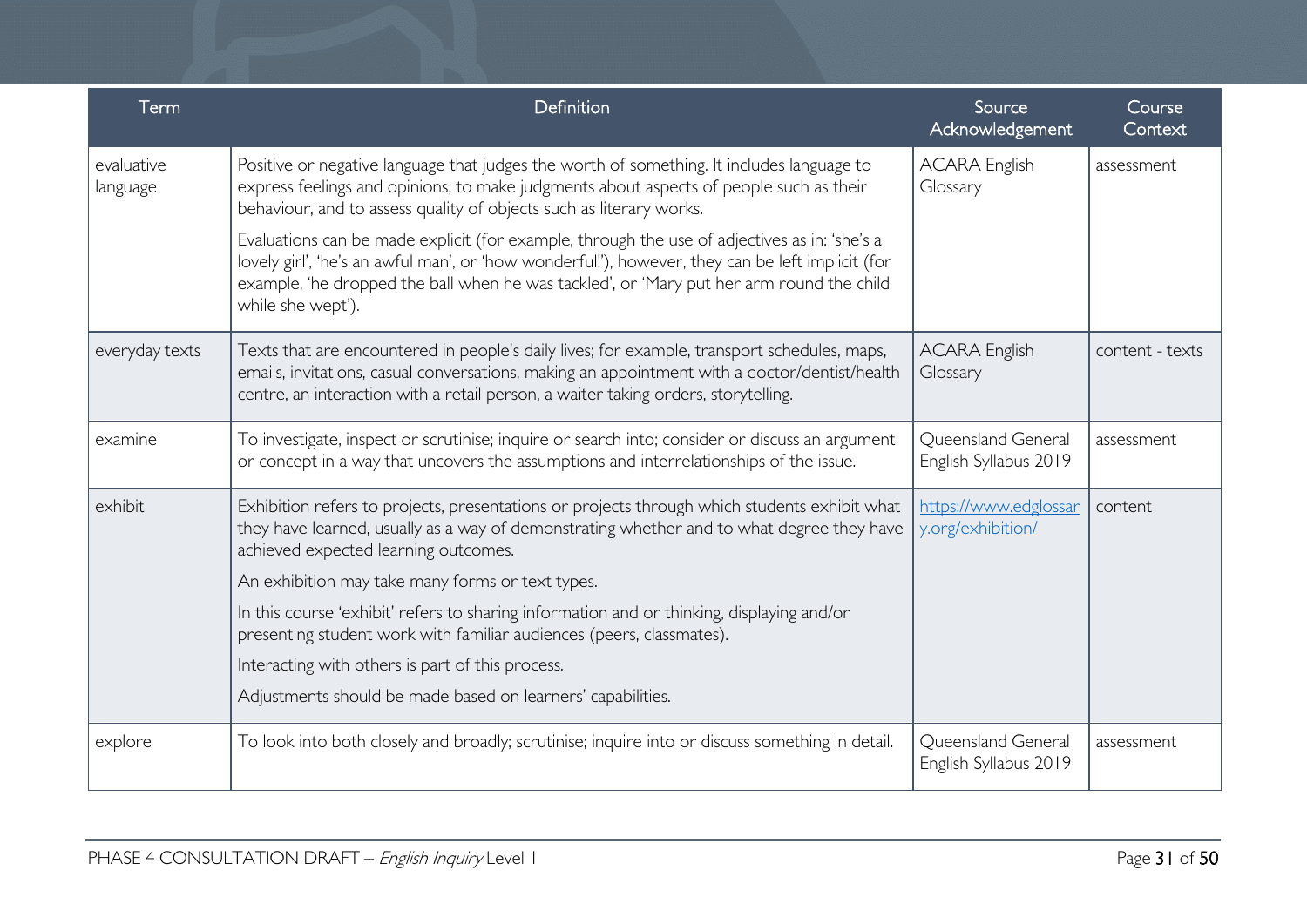| Term        | Definition                                                                                                                                                                                                            | Source<br>Acknowledgement                                                                                            | Course<br>Context         |
|-------------|-----------------------------------------------------------------------------------------------------------------------------------------------------------------------------------------------------------------------|----------------------------------------------------------------------------------------------------------------------|---------------------------|
| express     | To convey, show or communicate (e.g. a thought, opinion, feeling, emotion, idea or<br>viewpoint); in words, art, music or movement, convey or suggest a representation of; depict.                                    | Queensland General<br>English Syllabus 2019                                                                          | assessment                |
| factual     | Relating to or based on facts; concerned with what is actually the case; actually occurring;<br>having verified existence.                                                                                            | Queensland General<br>English Syllabus 2019                                                                          | content and<br>assessment |
| familiar    | Previously encountered in prior learning activities.                                                                                                                                                                  | <b>ACARA English</b><br>Glossary                                                                                     | assessment                |
| fundamental | Forming a necessary base or core; of central importance; affecting or relating to the<br>essential nature of something; part of a foundation or basis                                                                 | Queensland General<br>English Syllabus 2019                                                                          | content                   |
| grammar     | The language we use and the description of language as a system. In describing language,<br>attention is paid to both structure (form) and meaning (function) at the level of the word,<br>the sentence and the text. | <b>ACARA English</b><br>Glossary                                                                                     | content                   |
| idea        | In this course, the word has an open meaning and can be interpreted as understandings,<br>thoughts, notions, opinions, views or beliefs.                                                                              | Government of<br>Western Australia<br>School Curriculum<br>and Standards<br>Authority<br>Year II English<br>Glossary | content                   |
| ideate      | To think of an idea or ideas.                                                                                                                                                                                         | Cambridge English<br>Dictionary                                                                                      | content                   |
| identify    | Establish or indicate who or what someone or something is.                                                                                                                                                            | <b>ACARA English</b><br>Glossary                                                                                     | assessment                |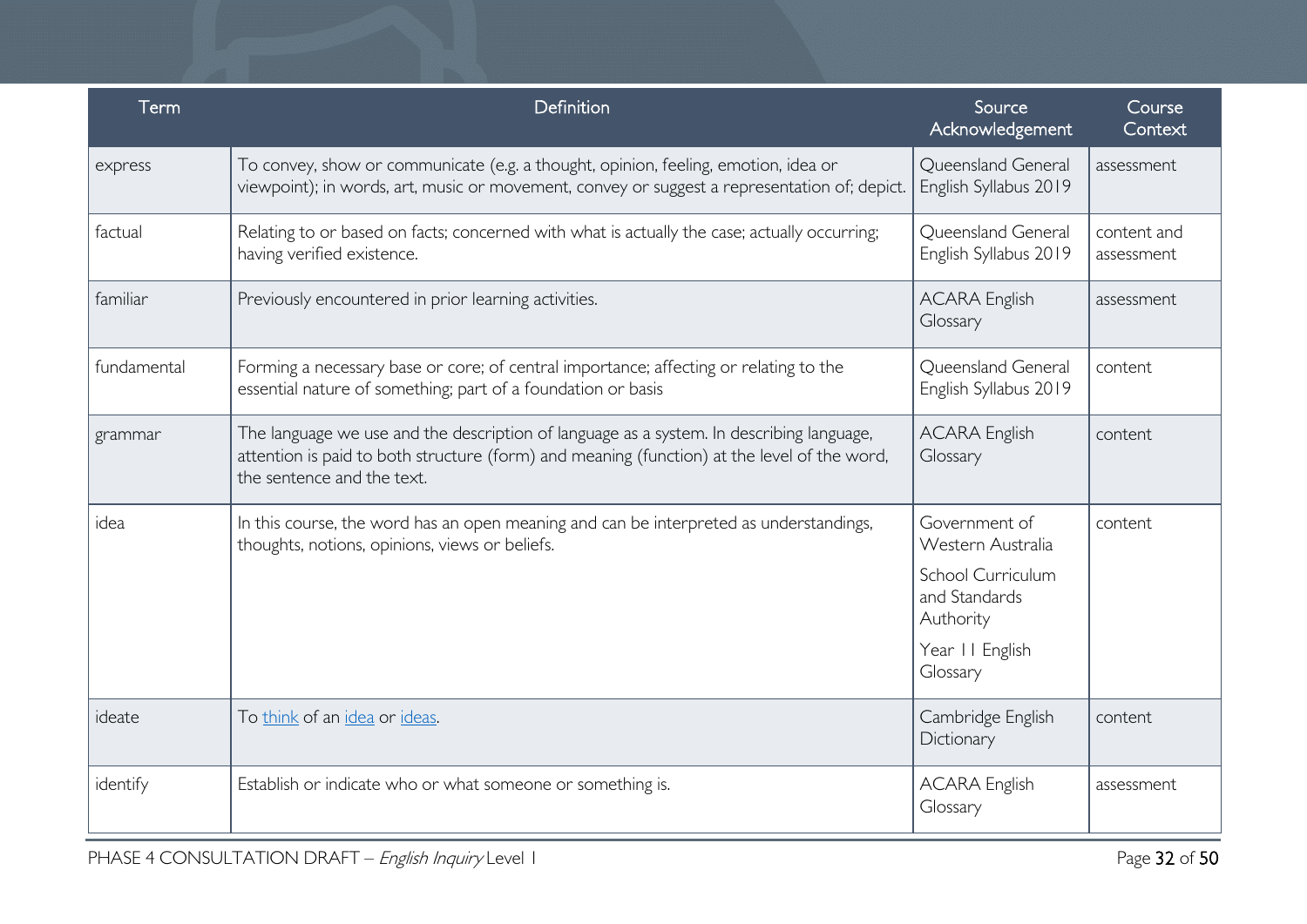| Term             | <b>Definition</b>                                       | Source<br>Acknowledgement | Course<br>Context |
|------------------|---------------------------------------------------------|---------------------------|-------------------|
| inquiry learning | See appendix 7                                          |                           | content           |
|                  | inquiry processes   See Learning Processes - appendix 7 |                           | content           |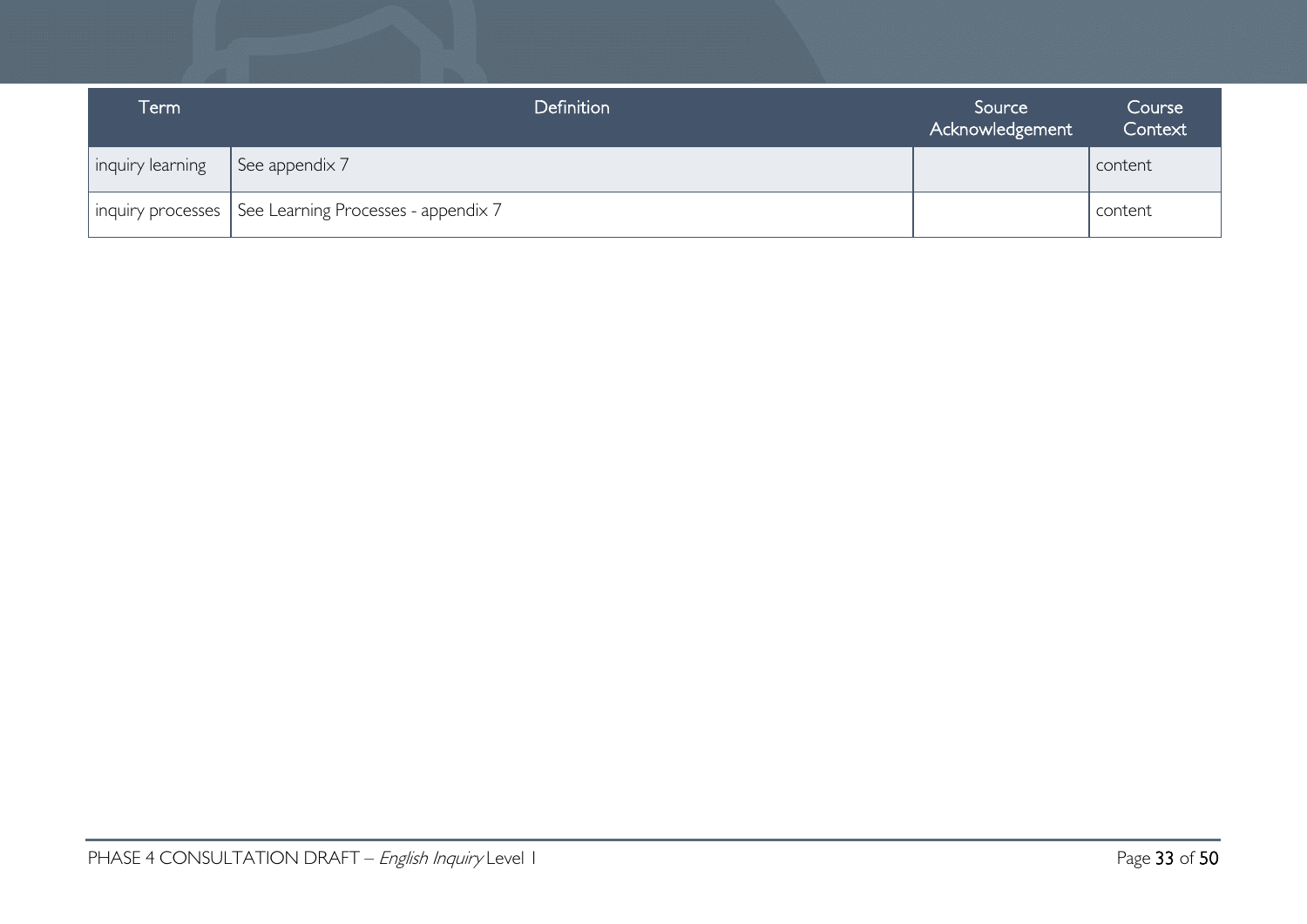| Term                      | Definition                                                                                                                                                                                                                                                                                                                                                                                                                                                                                                                                                                                                                                                                                                                                                                                                                                                                                                                                                                                                                                                                                                                                                                                      | Source<br>Acknowledgement                                                                                                                                                                                                                         | Course<br>Context |
|---------------------------|-------------------------------------------------------------------------------------------------------------------------------------------------------------------------------------------------------------------------------------------------------------------------------------------------------------------------------------------------------------------------------------------------------------------------------------------------------------------------------------------------------------------------------------------------------------------------------------------------------------------------------------------------------------------------------------------------------------------------------------------------------------------------------------------------------------------------------------------------------------------------------------------------------------------------------------------------------------------------------------------------------------------------------------------------------------------------------------------------------------------------------------------------------------------------------------------------|---------------------------------------------------------------------------------------------------------------------------------------------------------------------------------------------------------------------------------------------------|-------------------|
| inquiry skills<br>(basic) | Students need to:<br>identify what they want to know and what they can achieve.<br>pose researchable questions.<br>brainstorm (ideate).<br>locate appropriate sources of information.<br>gather, sort and organise information.<br>engage personally, make connections with texts and between texts.<br>engage critically – make judgements about texts and the ways they are constructed<br>through basic analysis.<br>experimenting- apply knowledge and skills creatively and critically to develop deep<br>understanding: experimenting with language, form, mode and medium to express<br>ideas and opinions.<br>make decisions and put ideas into action.<br>present (exhibiting) information in appropriate ways.<br>reflect on what they have learned and the inquiry process.<br>apply their knowledge.<br>In this course they do this through the key elements of transdisciplinary learning:<br>engage and ideate<br>connect and apply<br>exhibit and reflect<br>In turn inquiry skills are enacted and developed through the following learning processes:<br>Understanding<br>$\bullet$<br>Connecting<br>Engaging critically<br>Engaging personally<br>Reflecting<br>Experimenting | Focus on Inquiry Jeni<br>Wilson and Lesly<br>Wing Jan and the<br>New South Wales<br><b>Textual Concepts;</b><br>Learning Processes:<br>http://englishtextualco<br>ncepts.nsw.edu.au/con<br>tent/about-processes-<br>and-learning-<br>progressions | content           |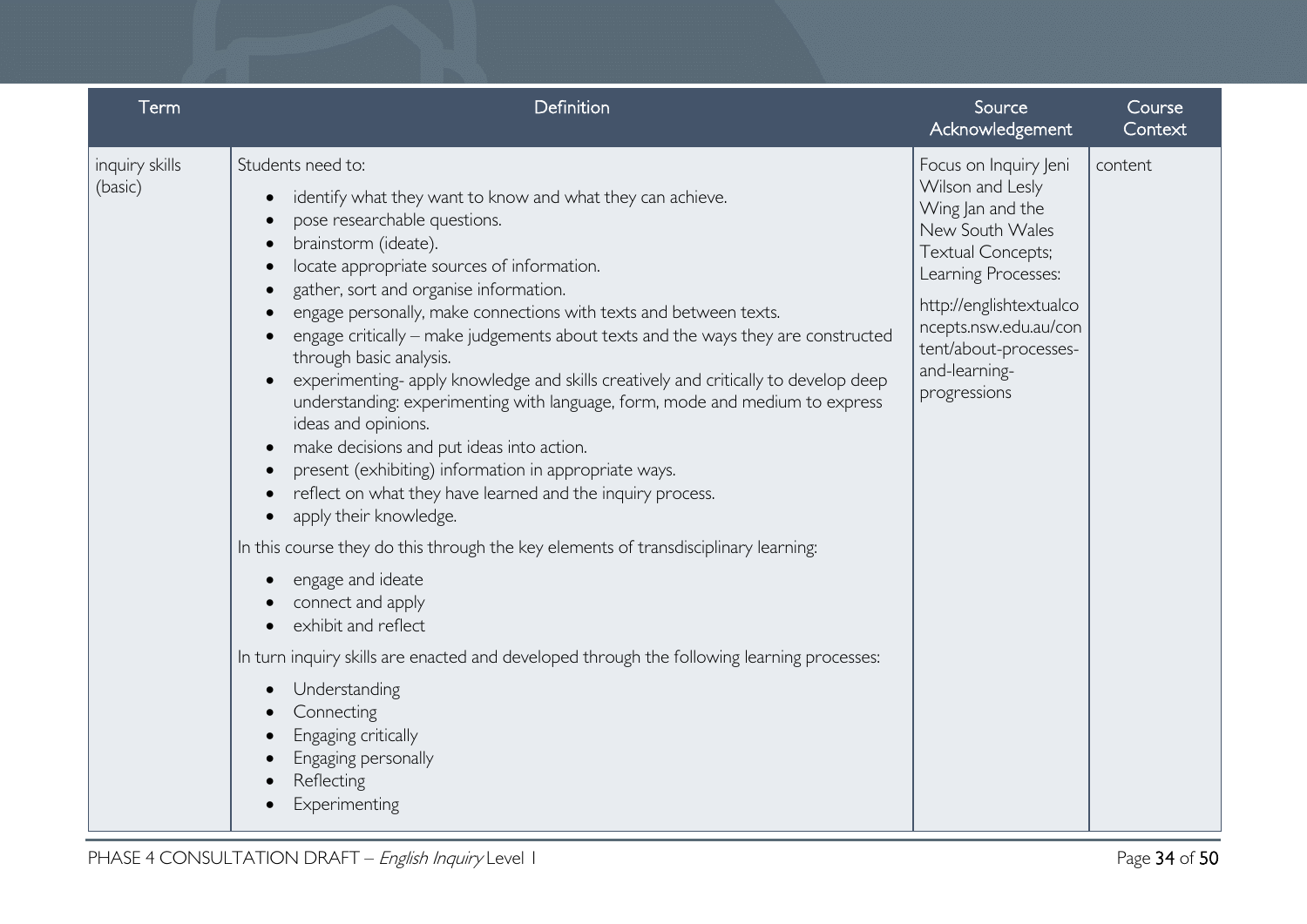| Term              | Definition                                                                                                                                                                                                                                                                                                                                                                                                          | Source<br>Acknowledgement                       | Course<br>Context |
|-------------------|---------------------------------------------------------------------------------------------------------------------------------------------------------------------------------------------------------------------------------------------------------------------------------------------------------------------------------------------------------------------------------------------------------------------|-------------------------------------------------|-------------------|
| <i>issues</i>     | Matters of personal or public concern that are in dispute; things which directly or indirectly<br>affect a person or members of a society and are considered to be problems. Many issues                                                                                                                                                                                                                            | Government of<br>Western Australia              | content           |
|                   | are raised in texts and it is for the reader/audience to identify these.                                                                                                                                                                                                                                                                                                                                            | School Curriculum<br>and Standards<br>Authority |                   |
|                   |                                                                                                                                                                                                                                                                                                                                                                                                                     | Year II English<br>Glossary                     |                   |
| intend            | In this course, the word has an open meaning and can be interpreted as understandings,<br>thoughts, notions, opinions, views or beliefs.                                                                                                                                                                                                                                                                            | Queensland General<br>English Syllabus 2019     | assessment        |
| interpret         | Draw meaning from.                                                                                                                                                                                                                                                                                                                                                                                                  | Government of<br>Western Australia              | assessment        |
|                   |                                                                                                                                                                                                                                                                                                                                                                                                                     | School Curriculum<br>and Standards<br>Authority |                   |
| key               | Of crucial importance.                                                                                                                                                                                                                                                                                                                                                                                              | Queensland General<br>English Syllabus 2019     | assessment        |
| language features | The features of language that support meaning (for example, sentence structure, noun<br>group/phrase, vocabulary, punctuation, figurative language, framing, camera angles). Choices<br>in language features and text structures together define a type of text and shape its<br>meaning. These choices vary according to the purpose of a text, its subject matter, audience,<br>and mode or medium of production. | <b>ACARA English</b><br>Glossary                | assessment        |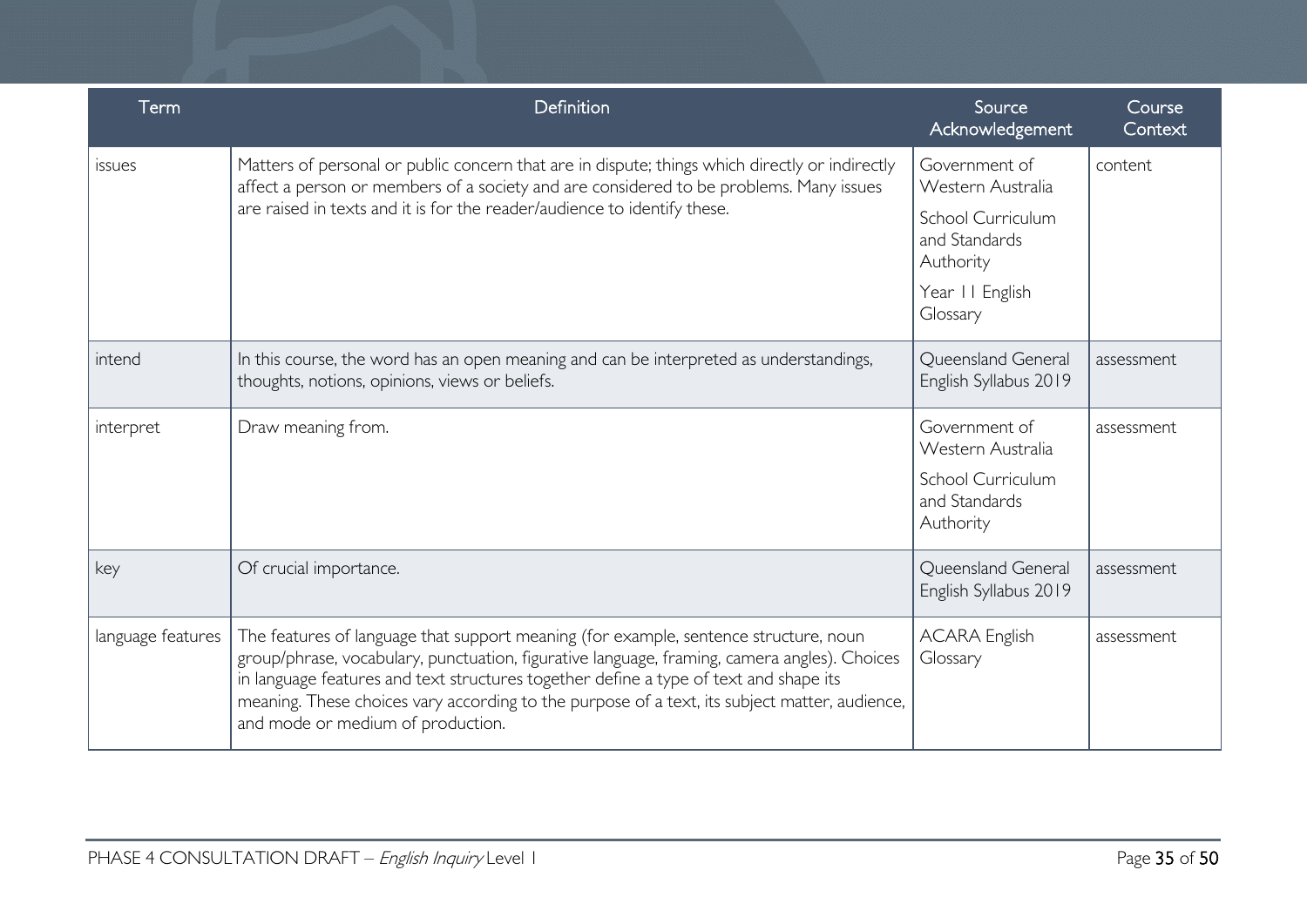| Term                                         | Definition                                                                                                                                                                                                                                                                                                                                                                                               | Source<br>Acknowledgement                   | Course<br>Context |
|----------------------------------------------|----------------------------------------------------------------------------------------------------------------------------------------------------------------------------------------------------------------------------------------------------------------------------------------------------------------------------------------------------------------------------------------------------------|---------------------------------------------|-------------------|
| layout                                       | The spatial arrangement of print and graphics on a page or screen, including size of font,<br>positioning of illustrations, inclusion of captions, labels, headings, bullet points, borders and<br>text boxes.                                                                                                                                                                                           | <b>ACARA English</b><br>Glossary            | content           |
| listen                                       | To use the sense of hearing as well as a range of active behaviours to comprehend<br>information received through gesture, body language and other sensory systems.                                                                                                                                                                                                                                      | <b>ACARA English</b><br>Glossary            | content           |
| locate                                       | Identify where something is found.                                                                                                                                                                                                                                                                                                                                                                       | <b>ACARA English</b><br>Glossary            | content           |
| medium                                       | A resource used in the production of texts, including tools and materials used (for example,<br>digital text and a computer, writing and a pen or a typewriter).                                                                                                                                                                                                                                         | <b>ACARA English</b><br>Glossary            | content           |
| mode                                         | The various processes of communication: listening, speaking, reading/viewing and<br>writing/creating. Modes are also used to refer to the semiotic (meaning-making) resources<br>associated with these communicative processes, such as sound, print, image and gesture.                                                                                                                                 | <b>ACARA English</b><br>Glossary            |                   |
| conventions/mod<br>e appropriate<br>features | Include:<br>written, e.g. conventional spelling and punctuation<br>spoken/signed, e.g. pronunciation, phrasing and pausing, audibility and clarity, volume,<br>pace, silence<br>non-verbal, e.g. facial expressions, gestures, proximity, stance, movement<br>complementary features, including digital features such as graphics, still and moving<br>images, design elements, music and sound effects. | Queensland General<br>English Syllabus 2019 | content           |
| modding                                      | the activity of making changes to computer or games software or equipment, in order to<br>create your own version.                                                                                                                                                                                                                                                                                       | Cambridge English<br>Dictionary             | content - texts   |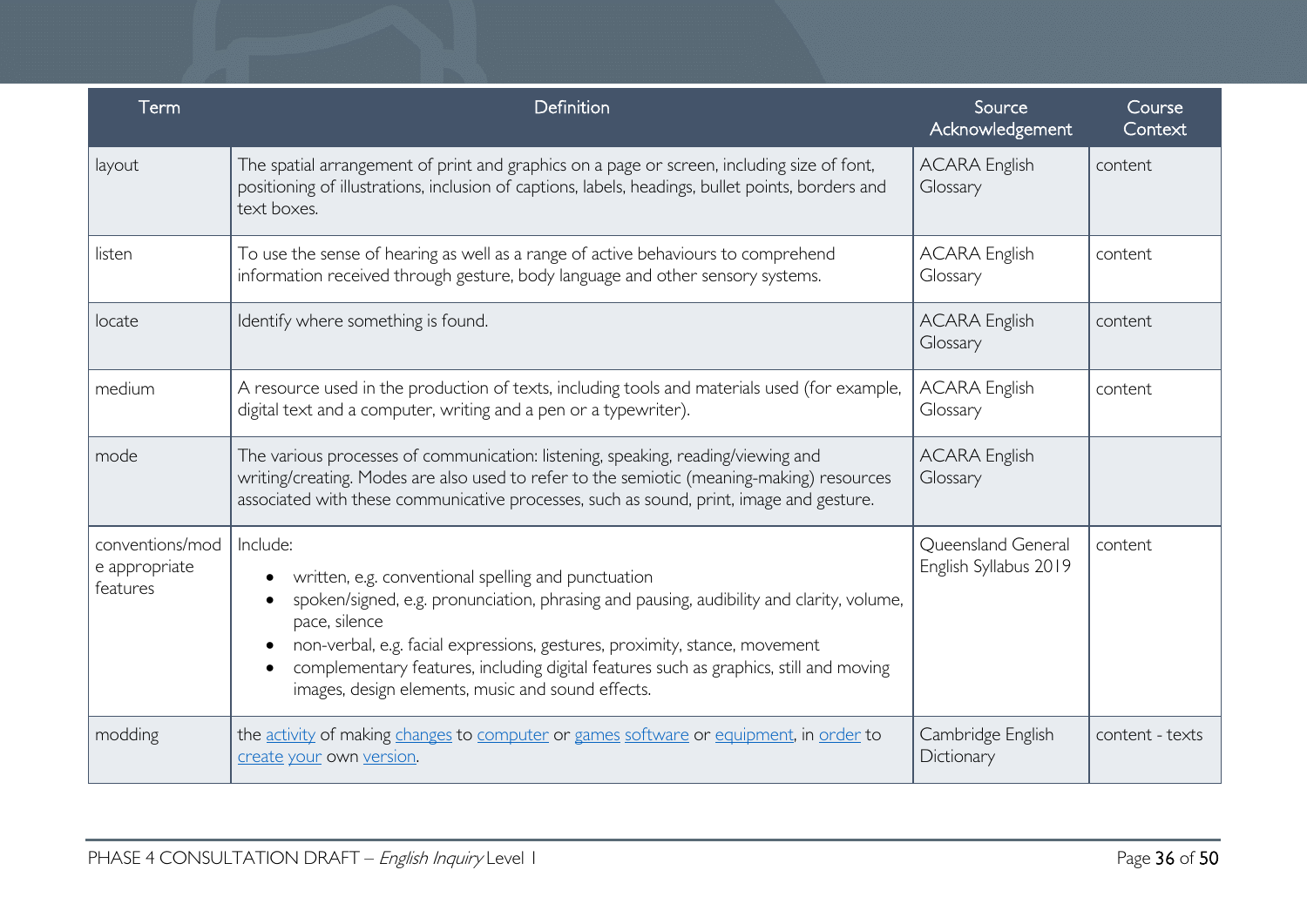| Term                                | Definition                                                                                                                                                                                                                                                                                        | Source<br>Acknowledgement                                                             | Course<br>Context |
|-------------------------------------|---------------------------------------------------------------------------------------------------------------------------------------------------------------------------------------------------------------------------------------------------------------------------------------------------|---------------------------------------------------------------------------------------|-------------------|
| multimodal                          | Uses a combination of at least two modes (e.g. spoken, written), delivered at the same time,<br>to communicate ideas and information to a live or virtual audience, for a particular purpose;<br>the selected modes are integrated so that each mode contributes significantly to the<br>response | Queensland General<br>English Syllabus 2019                                           | content           |
| multimodal text                     | A combination of two or more communication modes (for example, print, image and<br>spoken text, as in film or computer presentations).                                                                                                                                                            | <b>ACARA English</b><br>Glossary                                                      | content           |
| nonverbal<br>communication/c<br>ues | Behaviours, other than words, that transmit meaning (for example, body language, inflexion,<br>eye contact, posture).                                                                                                                                                                             | <b>ACARA English</b><br>Glossary                                                      | content           |
| obvious                             | Clearly perceptible or evident; easily seen, recognised or understood.                                                                                                                                                                                                                            | Queensland General<br>English Syllabus 2019                                           | assessment        |
| opinion                             | A thought or belief about something or someone.                                                                                                                                                                                                                                                   | Cambridge English<br>Dictionary                                                       | content           |
| organise                            | Arrange, order; form as or into a whole consisting of interdependent or coordinated parts,<br>especially for harmonious or united action.                                                                                                                                                         | Queensland General<br>English Syllabus 2019                                           | assessment        |
| outline                             | Sketch in general terms; indicate the main features of.                                                                                                                                                                                                                                           | Government of<br>Western Australia<br>School Curriculum<br>and Standards<br>Authority | assessment        |
| particular                          | Distinguished or different from others or from the ordinary; noteworthy.                                                                                                                                                                                                                          | Queensland General<br>English Syllabus 2019                                           | assessment        |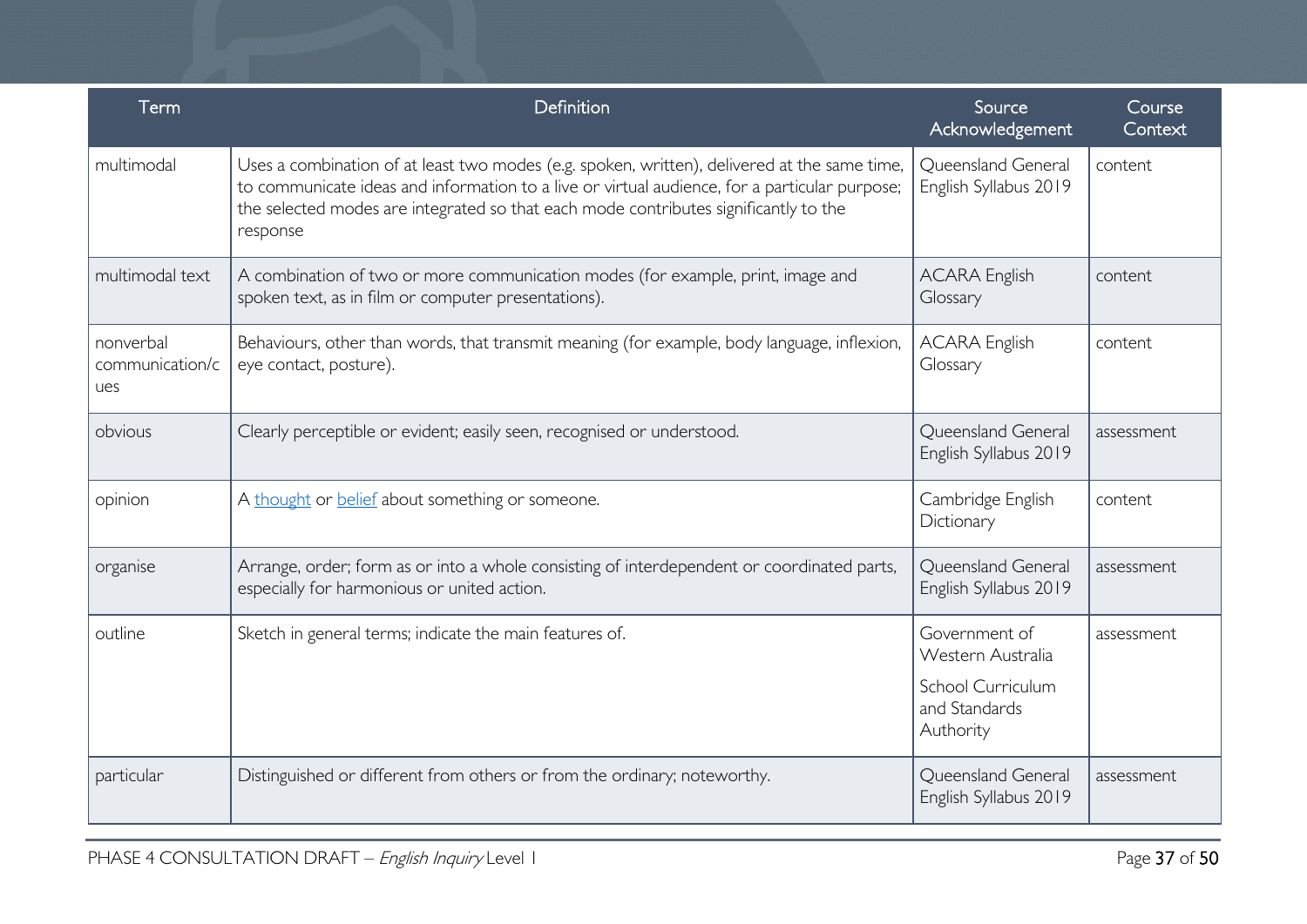| Term          | Definition                                                                                                                                                                                                                                                                                                                                                                                                                                                                                                                                                                                                                                                                                                                       | Source<br>Acknowledgement                                                             | Course<br>Context |
|---------------|----------------------------------------------------------------------------------------------------------------------------------------------------------------------------------------------------------------------------------------------------------------------------------------------------------------------------------------------------------------------------------------------------------------------------------------------------------------------------------------------------------------------------------------------------------------------------------------------------------------------------------------------------------------------------------------------------------------------------------|---------------------------------------------------------------------------------------|-------------------|
| persuasive    | Capable of changing someone's ideas, opinions or beliefs; appearing worthy of approval or<br>acceptance; (of an argument or statement) communicating reasonably or credibly.                                                                                                                                                                                                                                                                                                                                                                                                                                                                                                                                                     | Queensland General<br>English Syllabus 2019                                           | assessment        |
| point of view | The opinion or viewpoint expressed by an individual in a text, for example an author, a<br>narrator, a character or an implied reader.                                                                                                                                                                                                                                                                                                                                                                                                                                                                                                                                                                                           | <b>ACARA English</b><br>Glossary                                                      | content           |
| presentation  | A talk or by other means to give information about something.                                                                                                                                                                                                                                                                                                                                                                                                                                                                                                                                                                                                                                                                    | Cambridge English<br>Dictionary                                                       | content           |
| produce       | Producing is another word for creating meaning, constructing or creating texts and those<br>texts might be written or multimodal. There is a range of non-fiction forms that students<br>use to produce texts; for example, transactional texts: lists or applications; informative texts:<br>reports or investigations; expository texts: essays; and persuasive texts: letters to the editor<br>or documentaries. Students may produce fiction texts; for example, short stories, blogs,<br>poetry, plays, short films or YouTube stories/uploads. Students might engage in discussions,<br>role plays, interview scenarios, debates, public speaking and slideshow presentations in live,<br>recorded and online environments | Government of<br>Western Australia<br>School Curriculum<br>and Standards<br>Authority | content           |
| pronunciation | The way a word or language is spoken. This may vary regionally (for example, American<br>English, British English), socially (by social class of speakers, their age, educational<br>background, sexual orientation) and according to the setting (for example, formal, informal).                                                                                                                                                                                                                                                                                                                                                                                                                                               | <b>ACARA English</b><br>Glossary                                                      |                   |
| read          | To process words, symbols or actions to derive and/or construct meaning. Reading includes<br>interpreting, critically analysing and reflecting upon the meaning of a wide range of written<br>and visual, print and non-print texts.                                                                                                                                                                                                                                                                                                                                                                                                                                                                                             | <b>ACARA English</b><br>Glossary                                                      | content           |
| recognise     | recall particular features of information from knowledge                                                                                                                                                                                                                                                                                                                                                                                                                                                                                                                                                                                                                                                                         | Queensland General<br>English Syllabus 2019                                           | assessment        |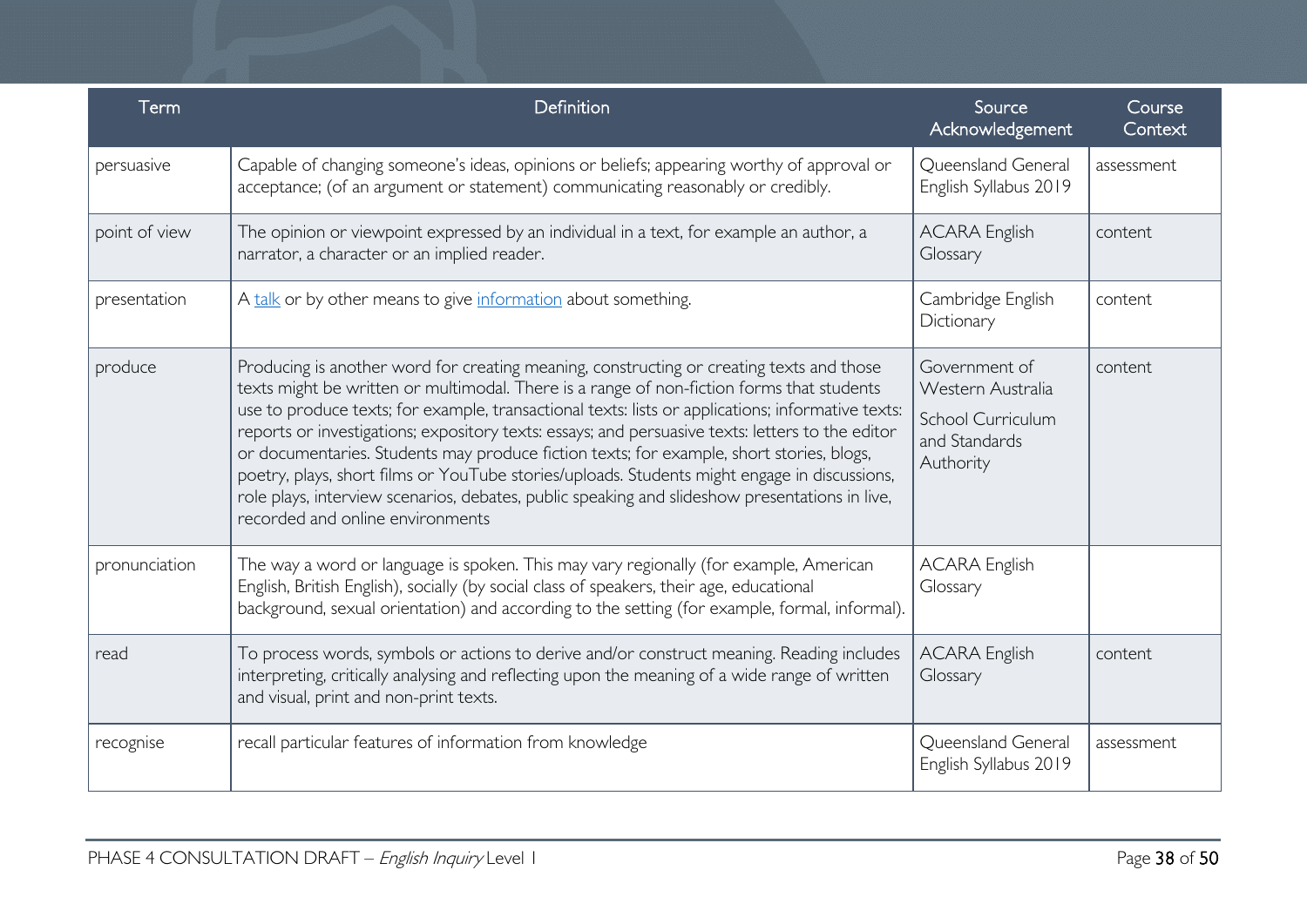| Term           | Definition                                                                                                                                                                                                                                                                                                 | Source<br>Acknowledgement                                                             | Course<br>Context |
|----------------|------------------------------------------------------------------------------------------------------------------------------------------------------------------------------------------------------------------------------------------------------------------------------------------------------------|---------------------------------------------------------------------------------------|-------------------|
| reflect        | think about deeply and carefully<br>In this course learners use reflective thinking to consider why things happen and what can<br>be learnt from these experiences.                                                                                                                                        | Queensland General<br>English Syllabus 2019                                           | content           |
| register       | The degree of formality or informality of language used for a particular purpose or in a<br>particular social setting.                                                                                                                                                                                     | <b>ACARA English</b><br>Glossary                                                      | content           |
| relevant       | bearing upon or connected with the matter in hand; to the purpose; applicable and<br>pertinent; having a direct bearing on                                                                                                                                                                                 | Queensland General<br>English Syllabus 2019                                           | assessment        |
| represent      | Use words, images, symbols or signs to convey meaning.                                                                                                                                                                                                                                                     | <b>ACARA English</b><br>Glossary                                                      | assessment        |
| representation | Representation refers to the way people, events, issues or subjects are presented in a text.<br>The term implies that texts are not mirrors of the real world; they are constructions of<br>'reality'. These constructions are partially shaped through the writer's use of conventions<br>and techniques. | Government of<br>Western Australia<br>School Curriculum<br>and Standards<br>Authority | content           |
|                |                                                                                                                                                                                                                                                                                                            | Year II English<br>Glossary                                                           |                   |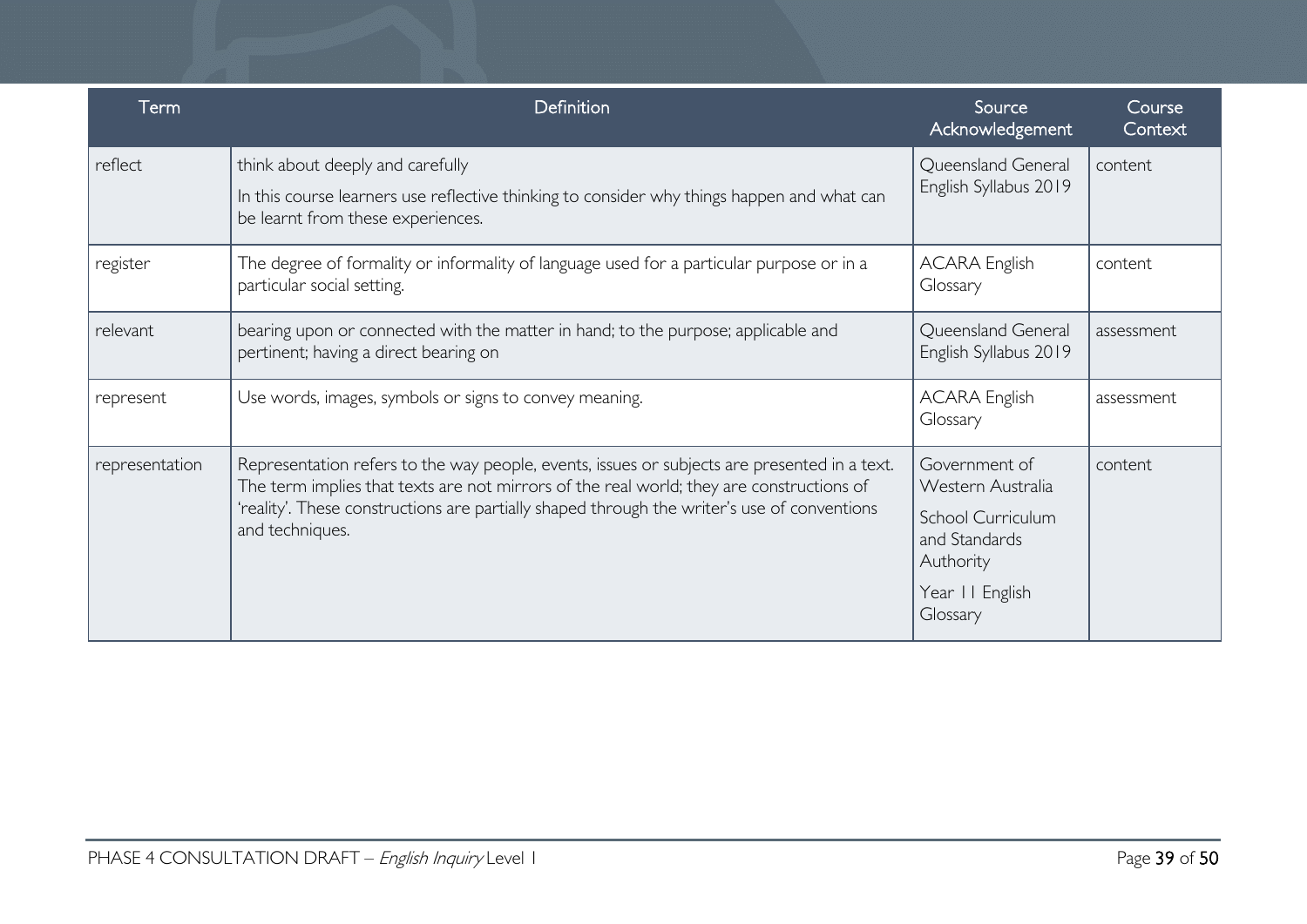| Term            | Definition                                                                                                                                                                                                                                           | Source<br>Acknowledgement                       | Course<br>Context |
|-----------------|------------------------------------------------------------------------------------------------------------------------------------------------------------------------------------------------------------------------------------------------------|-------------------------------------------------|-------------------|
| respond to      | Provide an answer; reply.                                                                                                                                                                                                                            | Government of<br>Western Australia              | content           |
|                 |                                                                                                                                                                                                                                                      | School Curriculum<br>and Standards<br>Authority |                   |
|                 |                                                                                                                                                                                                                                                      | Year II English<br>Glossary                     |                   |
| review          | To think or talk about something again, in order to make changes to it or to make a decision<br>about it.                                                                                                                                            | Cambridge English<br>Dictionary                 | assessment        |
| revise          | To look at or consider again an idea, piece of writing, etc. in order to correct or improve it.                                                                                                                                                      | Cambridge English<br>Dictionary                 | assessment        |
| routine         | Often encountered, previously experienced; commonplace; customary and regular; well-<br>practised; performed as part of a regular procedure, rather than for a special reason                                                                        | Queensland General<br>English Syllabus 2019     | content           |
| sequence        | Place in a continuous or connected series; arrange in a particular order                                                                                                                                                                             | Queensland General<br>English Syllabus 2019     | content           |
| simple          | Easy to understand, deal with and use; not complex or complicated; plain; not elaborate or<br>artificial; may concern a single or basic aspect; involving few elements, components or steps                                                          | Queensland General<br>English Syllabus 2019     | assessment        |
| specific        | Clearly defined or identified; precise and clear in making statements or issuing instructions;<br>having a special application or reference; explicit, or definite; peculiar or proper to<br>something, as qualities, characteristics, effects, etc. | Queensland General<br>English Syllabus 2019     | assessment        |
| straightforward | Without difficulty; uncomplicated; direct; easy to do or understand.                                                                                                                                                                                 | Queensland General<br>English Syllabus 2019     | assessment        |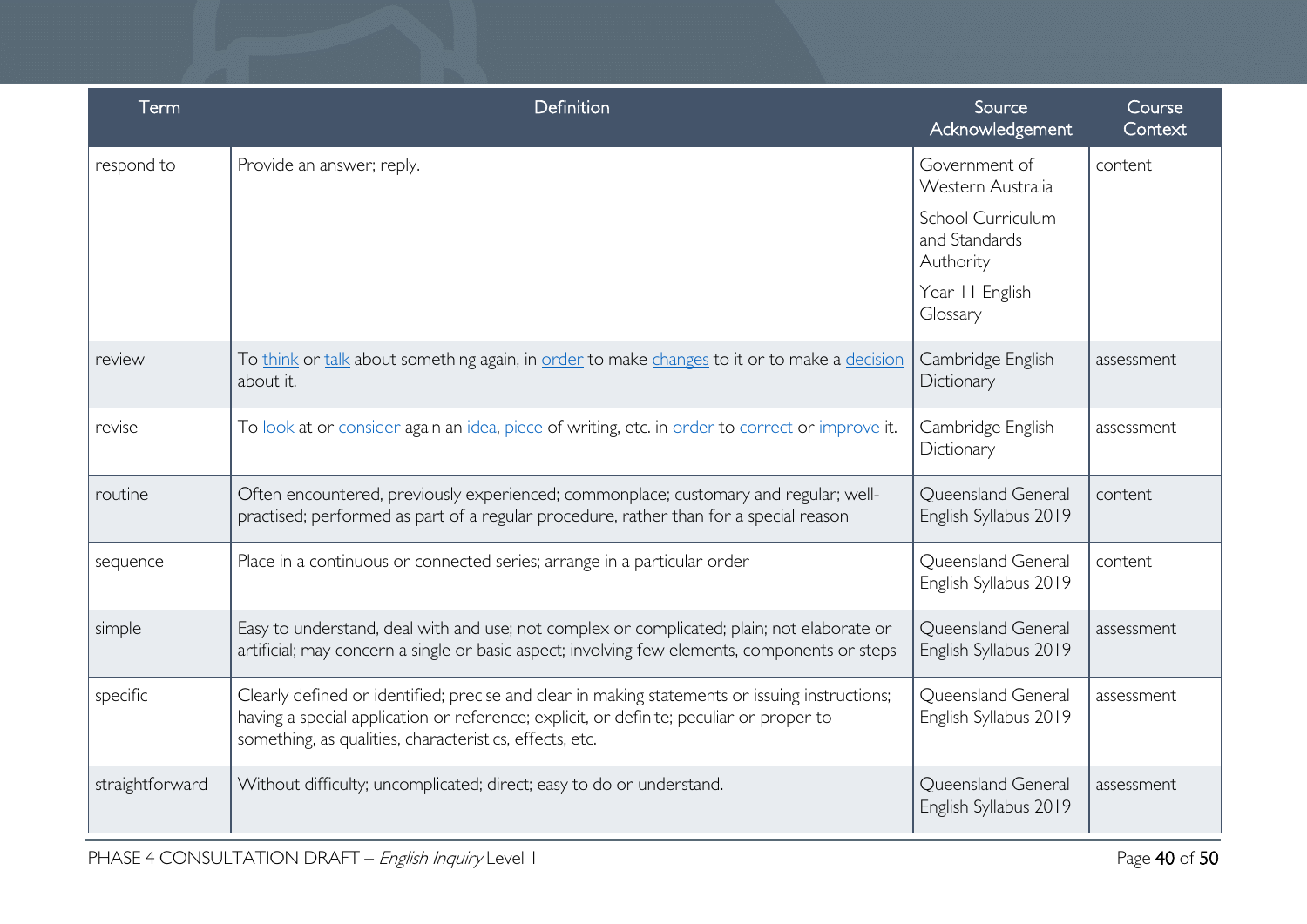| Term                   | Definition                                                                                                                                                                                                                                                                                              | Source<br>Acknowledgement                   | Course<br>Context |
|------------------------|---------------------------------------------------------------------------------------------------------------------------------------------------------------------------------------------------------------------------------------------------------------------------------------------------------|---------------------------------------------|-------------------|
| structure              | verb<br>give a pattern, organisation or arrangement to; construct or arrange according to a plan;<br>noun<br>in English, arrangement of words into larger units, e.g. phrases, clauses, sentences,<br>paragraphs and whole texts, in line with cultural, intercultural and textual conventions          | Queensland General<br>English Syllabus 2019 | assessment        |
| structured             | Arranged in a given organised sequence.                                                                                                                                                                                                                                                                 | <b>ACARA English</b><br>Glossary            | assessment        |
| supported              | Corroborated; given greater credibility by providing evidence.                                                                                                                                                                                                                                          | Queensland General<br>English Syllabus 2019 | assessment        |
| symbolise              | Represent or identify by a symbol or symbols.                                                                                                                                                                                                                                                           | Queensland General<br>English Syllabus 2019 | content           |
| text                   | Communication of meaning produced in any medium that incorporates language, including<br>sound, print, film, digital and multimedia representations; texts include written, spoken,<br>nonverbal or visual communication of meaning; they may be extended unified works or<br>series of related pieces. | Queensland General<br>English Syllabus 2019 | content           |
| textual<br>conventions | See conventions and mode appropriate features                                                                                                                                                                                                                                                           |                                             | content           |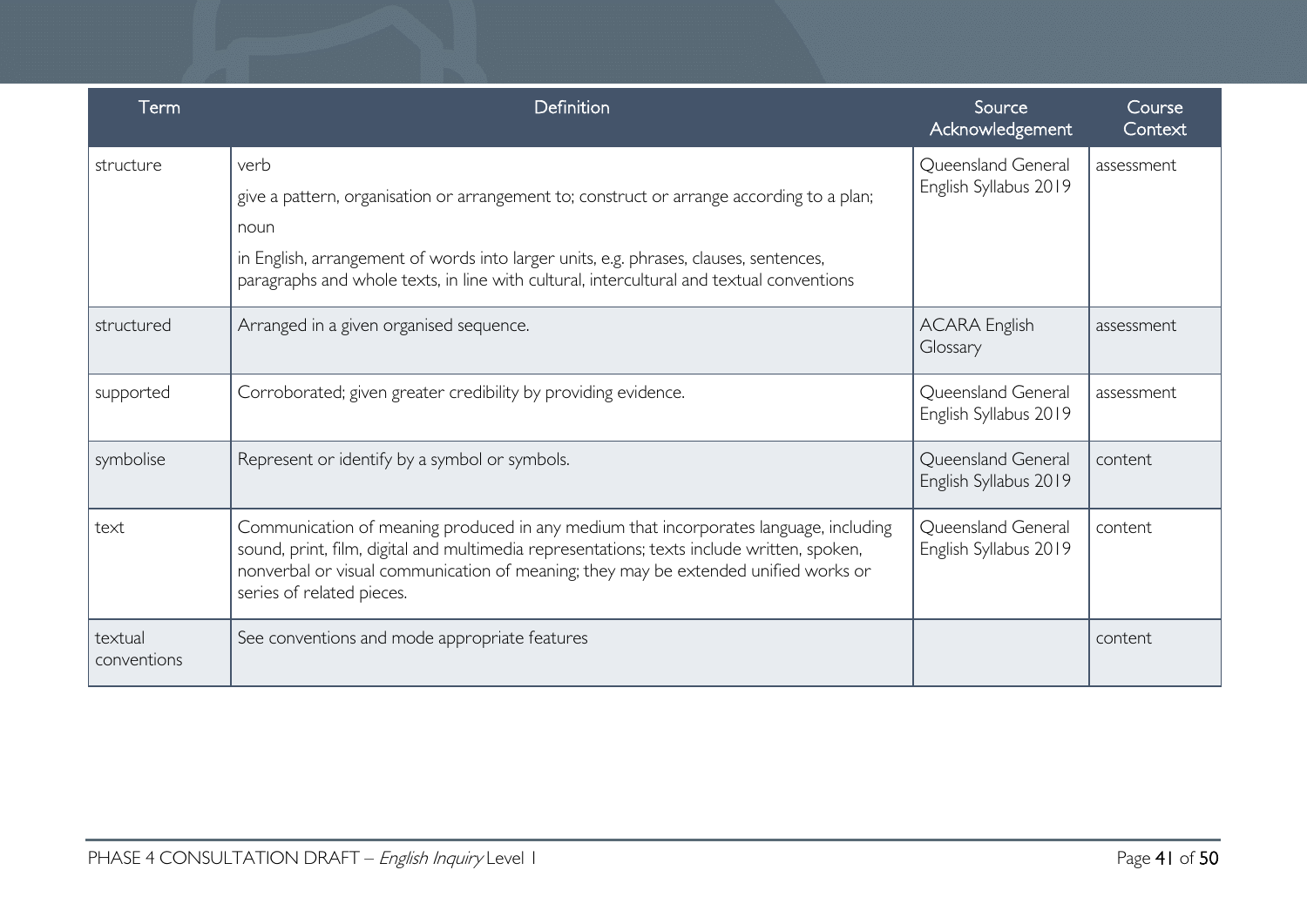| Term             | <b>Definition</b>                                                                                                                                                                                                                                                                                                                                                                                                                                                                          | Source<br>Acknowledgement        | Course<br>Context |
|------------------|--------------------------------------------------------------------------------------------------------------------------------------------------------------------------------------------------------------------------------------------------------------------------------------------------------------------------------------------------------------------------------------------------------------------------------------------------------------------------------------------|----------------------------------|-------------------|
| text structure/s | The ways in which information is organised in different types of texts (for example, chapter<br>headings, subheadings, tables of contents, indexes and glossaries, overviews, introductory<br>and concluding paragraphs, sequencing, topic sentences, taxonomies, cause and effect).<br>Choices in text structures and language features together define a text type and shape its<br>meaning. Examples of text structures in literary texts include sonnets, monologues and<br>hypertext. | <b>ACARA English</b><br>Glossary | content           |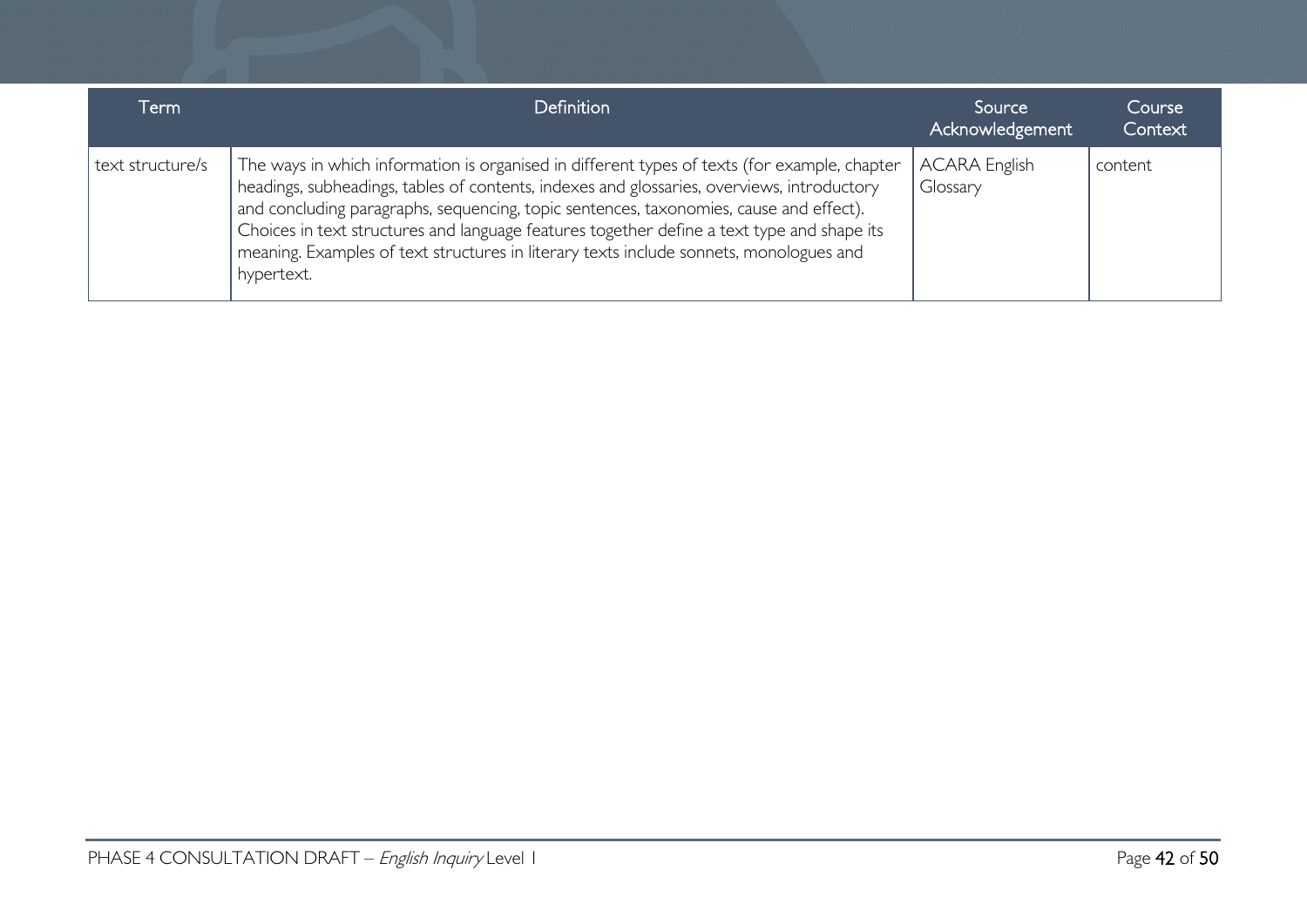| Term       | Definition                                                                                                                                                                                                                                                                                                                                                                           | Source<br>Acknowledgement        | Course<br>Context |
|------------|--------------------------------------------------------------------------------------------------------------------------------------------------------------------------------------------------------------------------------------------------------------------------------------------------------------------------------------------------------------------------------------|----------------------------------|-------------------|
| text types | Classifications of texts according to the particular purposes they are designed to achieve. In<br>general, in the senior courses in the English curriculum, texts are classified as imaginative,<br>interpretive, persuasive or analytical types of texts, although these distinctions are neither<br>static nor discrete and particular texts can belong to more than one category. | <b>ACARA English</b><br>Glossary | content           |
|            | Analytical texts                                                                                                                                                                                                                                                                                                                                                                     |                                  |                   |
|            | Texts whose primary purpose is to identify, examine and draw conclusions about<br>the elements or components that make up other texts. Analytical texts develop an<br>argument or consider or advance an interpretation. Examples of these texts include<br>commentaries, essays in criticism, reflective or discursive responses and reviews.                                       |                                  |                   |
|            | Imaginative texts                                                                                                                                                                                                                                                                                                                                                                    |                                  |                   |
|            | Texts whose primary purpose is to entertain or provoke thought through their<br>imaginative use of literary elements. They are recognised for their form, style and<br>artistic or aesthetic value. These texts include novels, traditional tales, poetry, stories,<br>plays, fiction for young adults and children, including picture books, and multimodal<br>texts, such as film. |                                  |                   |
|            | Interpretive texts                                                                                                                                                                                                                                                                                                                                                                   |                                  |                   |
|            | Texts whose primary purpose is to explain and interpret personalities, events, ideas,<br>representations or concepts. They include autobiography, biography, feature articles,<br>documentary, satire and allegory.                                                                                                                                                                  |                                  |                   |
|            | Persuasive texts                                                                                                                                                                                                                                                                                                                                                                     |                                  |                   |
|            | Texts whose primary purpose is to put forward a viewpoint and persuade a reader,<br>viewer or listener. They form a significant part of modern communication in both<br>print and digital environments. They include advertising, debates, arguments,<br>discussions, polemics and essays and articles.                                                                              |                                  |                   |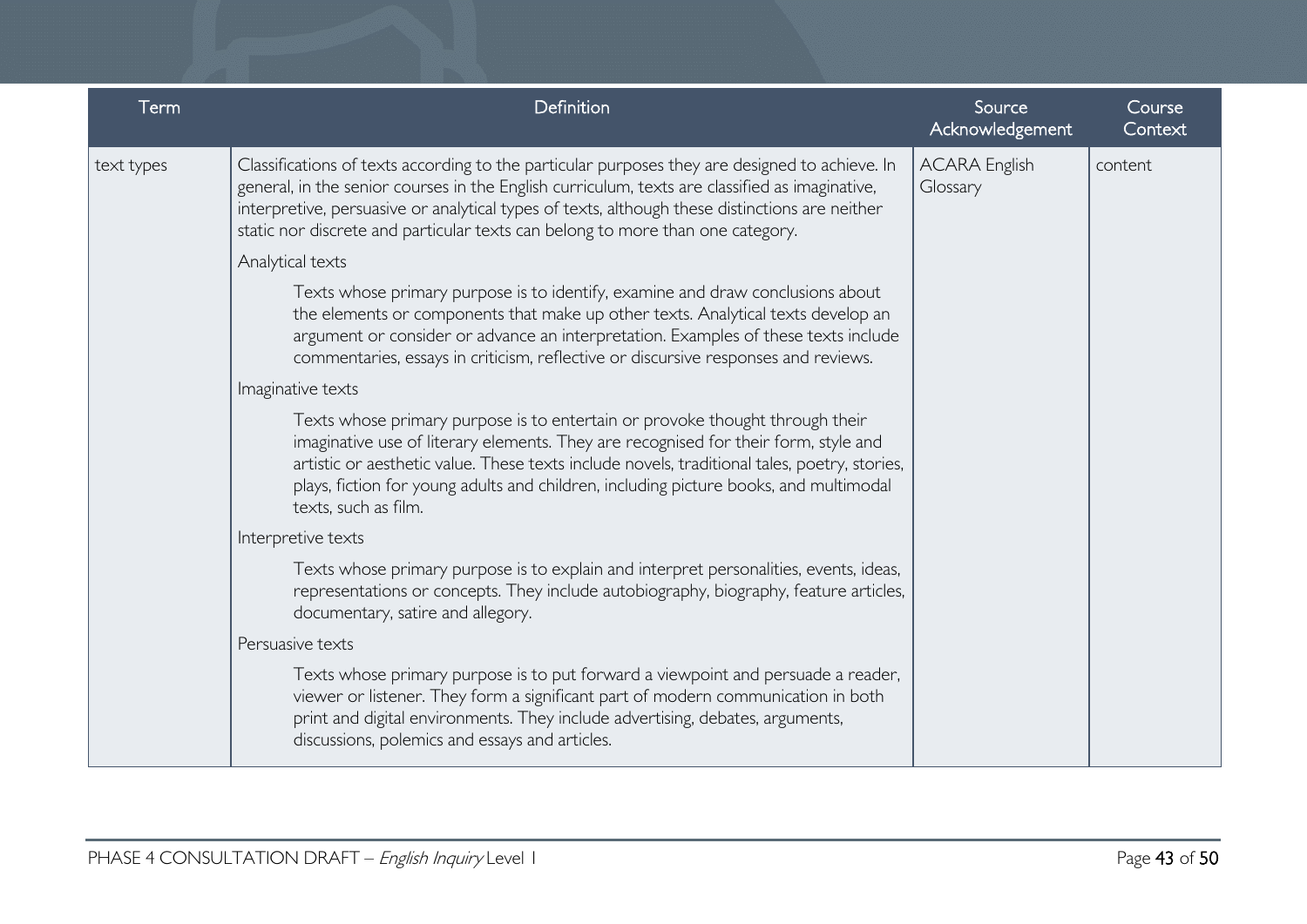| Term                       | Definition                                                                                                                                                                                                                                                                                                                                                                                                                                                                                                                                                                                           | Source<br>Acknowledgement                       | Course<br>Context |
|----------------------------|------------------------------------------------------------------------------------------------------------------------------------------------------------------------------------------------------------------------------------------------------------------------------------------------------------------------------------------------------------------------------------------------------------------------------------------------------------------------------------------------------------------------------------------------------------------------------------------------------|-------------------------------------------------|-------------------|
| text types:<br>affiliative | Affiliative texts are those texts which involve "memberships, formal and informal, in online<br>communities centered around various forms of media" (Jenkins et. al. 2006) - largely, social<br>media sites/platforms - while collaborative texts involve people working together, formally<br>or informally, online "to complete tasks and develop new knowledge (such as through<br>Wikipedia, alternative reality games, spoiling)" (Jenkins et. al. 2006), and can be aided by<br>specialised 'collaboration software' or accomplished via social media (for example, as with<br>crowdsourcing). | Jenkins et. al. 2006                            | content           |
| theme                      | An idea, concern or argument developed in a text; a recurring element (for example, the<br>subject of a text may be love, and its theme could be how love involves sacrifice). A work<br>may have more than one theme.                                                                                                                                                                                                                                                                                                                                                                               | Government of<br>Western Australia              | content           |
|                            |                                                                                                                                                                                                                                                                                                                                                                                                                                                                                                                                                                                                      | School Curriculum<br>and Standards<br>Authority |                   |
|                            |                                                                                                                                                                                                                                                                                                                                                                                                                                                                                                                                                                                                      | Year II English<br>Glossary                     |                   |
| topic                      | A division of, or sub-section within a module; all topics/sub-topics within a module are<br>interrelated.                                                                                                                                                                                                                                                                                                                                                                                                                                                                                            | Queensland General<br>English Syllabus 2019     | content           |
| transdisciplinary          | Transdisciplinary - pertaining to or involving more than one discipline.                                                                                                                                                                                                                                                                                                                                                                                                                                                                                                                             | Years 9-12 Project<br>DoE Tasmania              | content           |
| unfamiliar                 | Not previously encountered in prior learning activities.                                                                                                                                                                                                                                                                                                                                                                                                                                                                                                                                             | <b>ACARA English</b><br>Glossary                | assessment        |
| use                        | Operate or put into effect; apply knowledge or rules to put theory into practice                                                                                                                                                                                                                                                                                                                                                                                                                                                                                                                     | Queensland General<br>English Syllabus 2019     | assessment        |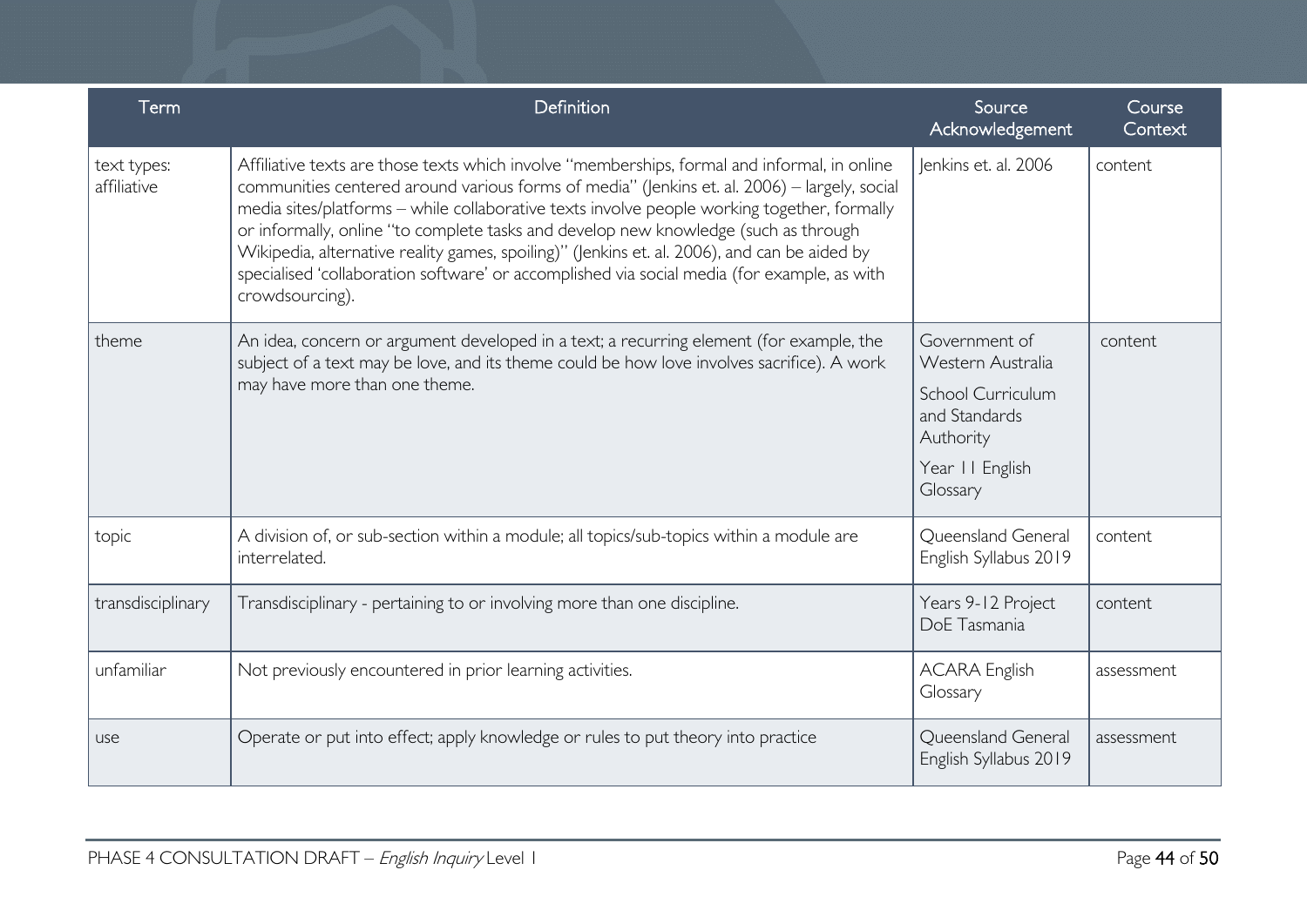| Term   | Definition                                                                                                                                                                                                                                                                                                                                                                                                                                                                                      | Source<br>Acknowledgement                                                                                            | Course<br>Context |
|--------|-------------------------------------------------------------------------------------------------------------------------------------------------------------------------------------------------------------------------------------------------------------------------------------------------------------------------------------------------------------------------------------------------------------------------------------------------------------------------------------------------|----------------------------------------------------------------------------------------------------------------------|-------------------|
| values | Characteristics, qualities, philosophical and emotional stances, e.g. moral principles or<br>standards often shared with others in a cultural group.                                                                                                                                                                                                                                                                                                                                            | Queensland General<br>English Syllabus 2019                                                                          | content           |
| view   | Observe with purpose, understanding and critical awareness. Some students participate in<br>viewing activities by listening to an adult or peer describing the visual features of text,<br>diagrams, pictures and multimedia.                                                                                                                                                                                                                                                                   | <b>ACARA English</b><br>Glossary                                                                                     | content           |
| voice  | Voice, in a literary sense, is the distinct personality of a piece of writing.<br>Voice can be created through the use of syntax, punctuation, vocabulary choices, persona<br>and dialogue.<br>Texts often contain 'multiple voices'. These are the views, positions, ideas and perspectives<br>of individuals or groups.<br>It is important to recognise the various voices in a text, how they relate to one another, and<br>how the creator of a text uses these to shape audience response. | Government of<br>Western Australia<br>School Curriculum<br>and Standards<br>Authority<br>Year II English<br>Glossary | content           |
| word   | A single distinct element of speech or writing that communicates meaning.                                                                                                                                                                                                                                                                                                                                                                                                                       | <b>ACARA English</b><br>Glossary                                                                                     | content           |
| write  | Plan, compose, edit and publish texts in print or digital forms. Writing usually involves<br>activities using pencils, pens, word processors; and/or using drawings, models, photos to<br>represent text; and/or using a scribe to record responses or produce recorded responses.                                                                                                                                                                                                              | <b>ACARA English</b><br>Glossary                                                                                     | content           |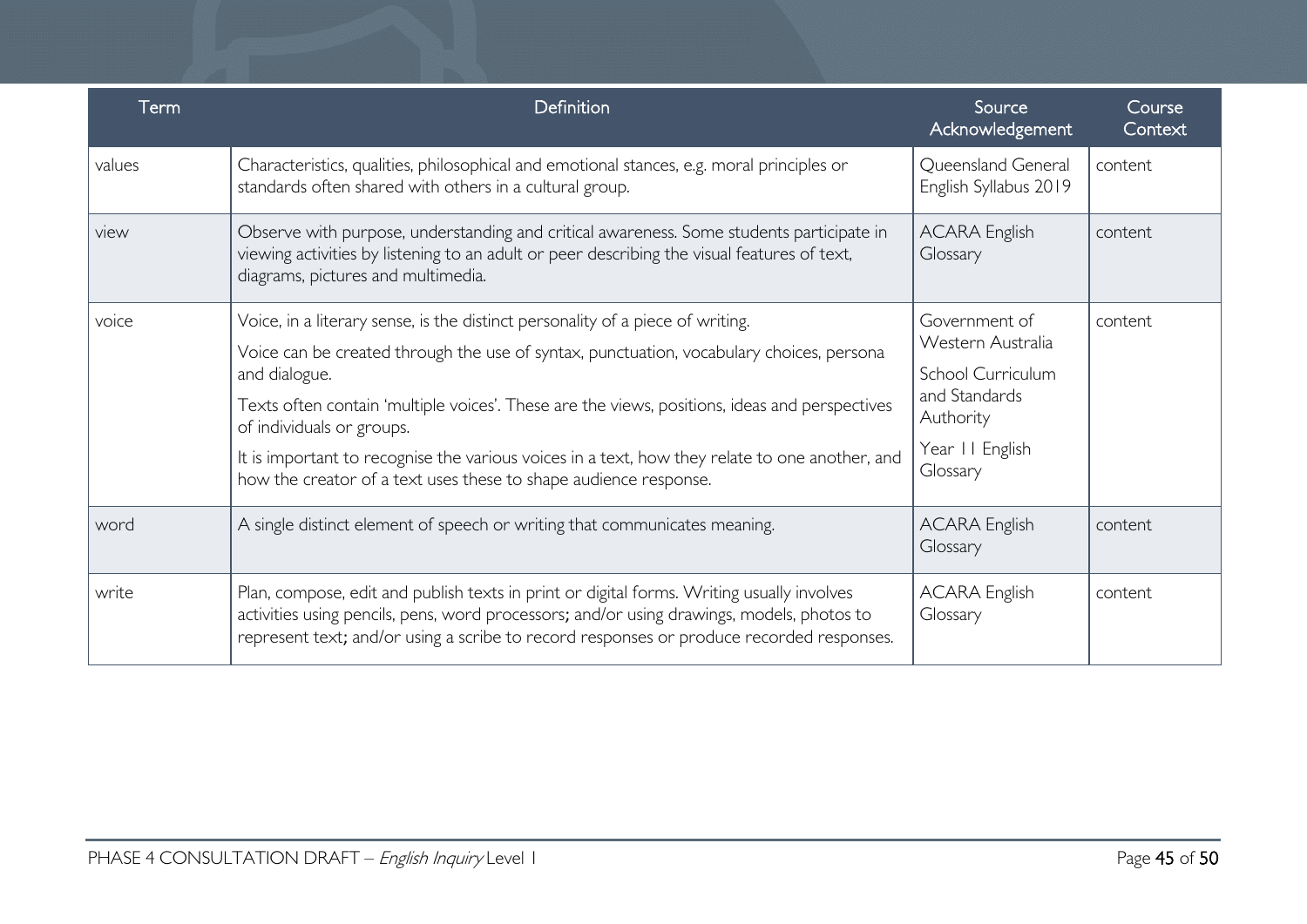| Term            | <b>Definition</b>                                                                                                                                                                                                                                                                                                                                                                                                                                                                                                                                                                                                                                                                                                                                                                                                                                                           | Source<br>Acknowledgement                                  | Course<br>Context         |
|-----------------|-----------------------------------------------------------------------------------------------------------------------------------------------------------------------------------------------------------------------------------------------------------------------------------------------------------------------------------------------------------------------------------------------------------------------------------------------------------------------------------------------------------------------------------------------------------------------------------------------------------------------------------------------------------------------------------------------------------------------------------------------------------------------------------------------------------------------------------------------------------------------------|------------------------------------------------------------|---------------------------|
| writing process | The writing process usually takes the form of:<br>Planning and rehearsing: the generation, selection and sorting of ideas to write<br>about, consideration of purpose and audience which will influence genre selection<br>and organisation.<br>Drafting or composing: the recording of ideas with attention to meaning making,<br>grammar, spelling, punctuation and handwriting (or keyboarding).<br>Revising: the revisiting of the text (often as a result of feedback from peers and/or<br>the teacher) to improve and enhance the writing.<br>Editing and proofreading: the polishing of the draft in readiness for publication,<br>which includes editing for spelling, text layout, grammar, capitalisation and<br>punctuation.<br>Publishing: the preparation of the text for sharing with an audience, with attention<br>given to the form and style of the text. | Victorian State<br>Government<br>Education and<br>Training | content and<br>assessment |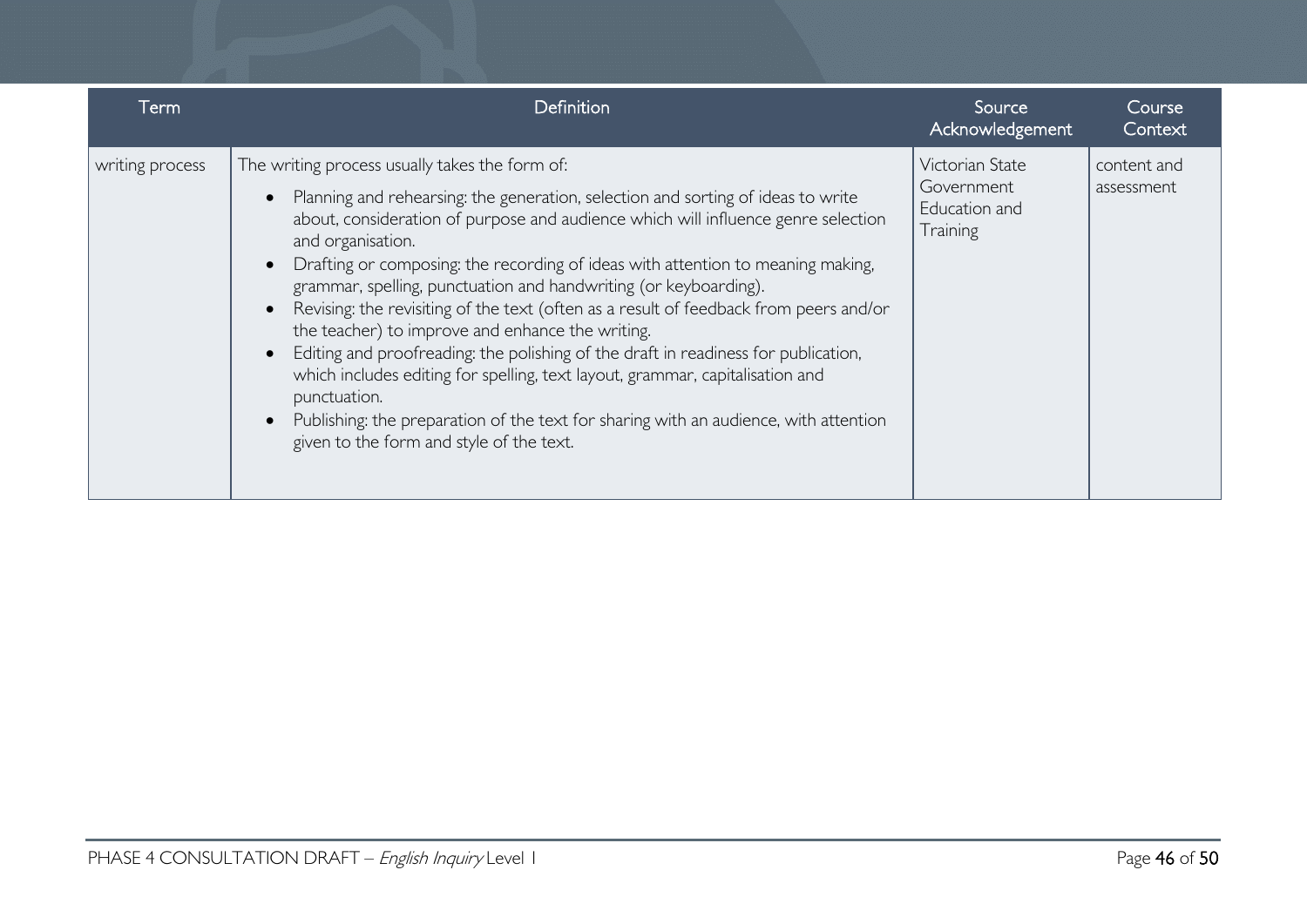# <span id="page-46-0"></span>Appendix 6 – Text Requirements (reading, viewing, speaking and listening)

Learners will engage with at least three short texts in each module.

The texts selected *must* be contemporary, engaging and accessible for level one learners.

Texts will be selected on the basis of student interests and learning needs.

Through inquiry learning students will select their own texts to read, view or listen to as part of the learning process.

### <span id="page-46-1"></span>Text selections

Teaching and learning opportunities which draw from a diverse range of simple text types can assist students to broaden and develop their own language skills.

Opportunities may be provided for students to:

- read, view and listen to simple creative expressive texts, informative and persuasive texts, academic texts, everyday texts or work texts
- produce simple contemporary texts, including print and multimodal texts, imaginative, informative and persuasive texts, in media, every-day and workplace contexts.

Where appropriate, the selection of texts should give students experience of the following:

- accessible types of text drawn from prose fiction, drama, poetry, nonfiction, film, media and digital texts
- integrated modes of reading, writing, listening, speaking, viewing and representing as appropriate.

Where appropriate, learners should engage with short texts or extracts from:

- accessible literary texts written about intercultural experiences and the peoples and cultures of Asia
- accessible Australian texts, including texts by Aboriginal authors and those that give insights into diverse experiences of Aboriginal and/or Torres Strait Islander Peoples
- accessible texts with a wide range of cultural, social and gender perspectives, and popular and youth cultures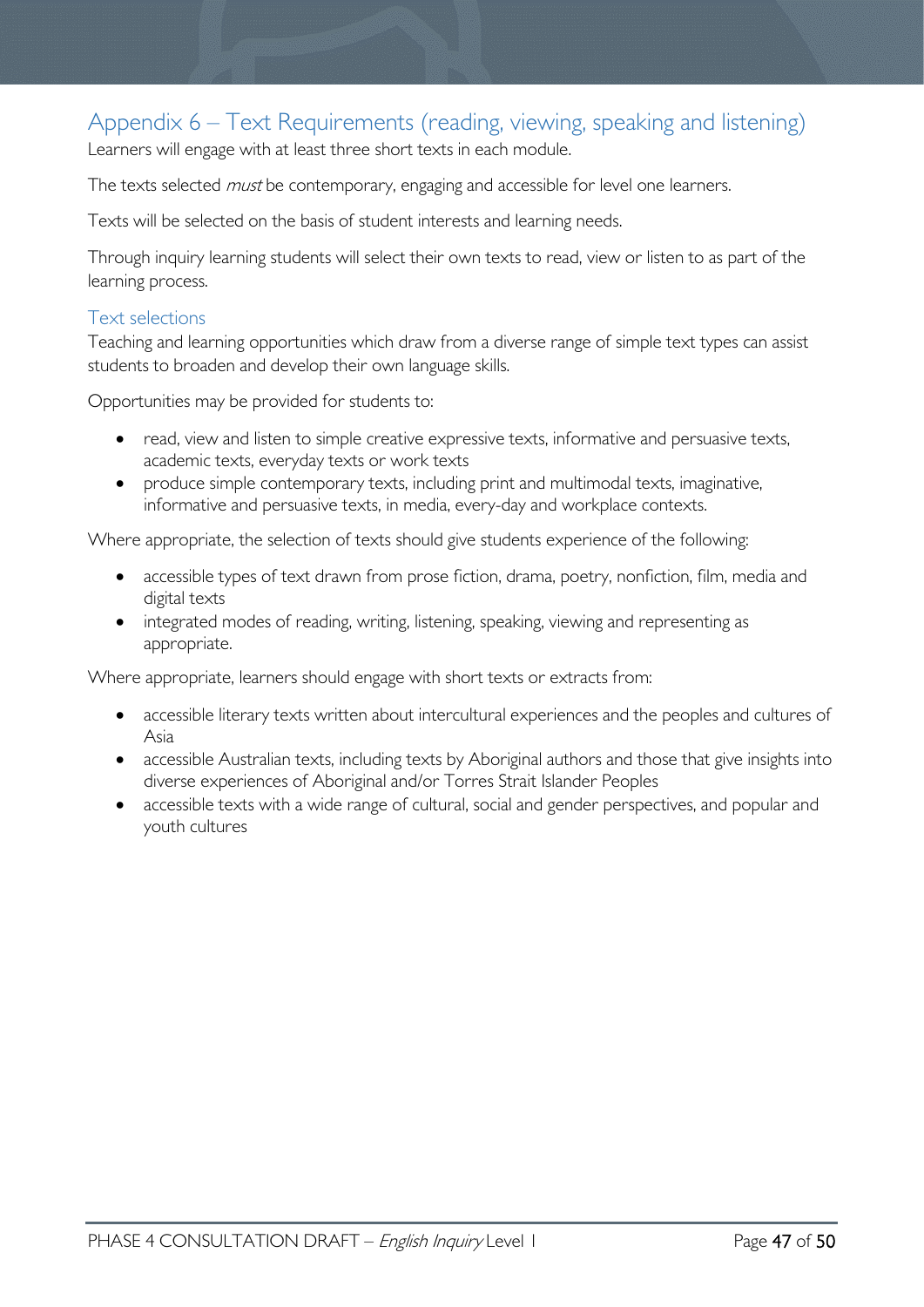| Creative expressive texts                                                                                                                                                                                                                                                                                                                                                                                                                             | Informative and persuasive<br>texts                                                                                   | Affiliative and collaborative<br>texts or workplace texts                                                                                                                                                                                                 |
|-------------------------------------------------------------------------------------------------------------------------------------------------------------------------------------------------------------------------------------------------------------------------------------------------------------------------------------------------------------------------------------------------------------------------------------------------------|-----------------------------------------------------------------------------------------------------------------------|-----------------------------------------------------------------------------------------------------------------------------------------------------------------------------------------------------------------------------------------------------------|
| Film (fiction, non-fiction,<br>experimental; feature,<br>short micro; cinema,<br>DVD or straight-to-web<br>release)<br>TV episode (free-to-air<br>or streamed; or series<br>straight to<br>web/YouTube);<br>webisodes)<br>Animation (long or short,<br>fiction, nonfiction or<br>experimental; free-to-air<br>or streamed).<br>Games<br>Webcomics<br>Music Videos, lyrics<br>Fan fiction, fanzines, fan<br>videos<br>Sampling, mashups and<br>modding | Blogs and Vlogs<br>Podcasts<br>$\bullet$<br><b>TEDTalks</b><br>$\bullet$<br>Photographic Essays<br>Websites and pages | Facebook, Myspace,<br>Instagram, TikTok<br>E-mail<br>$\bullet$<br>SMS, Twitter<br>Message boards, Chat<br>Rooms,<br>Forums<br>Game clans/Fan clans<br>Collaborative games<br>Collaborative platforms<br>$\bullet$<br>(such as Wikipedia or<br>Googledocs) |

#### <span id="page-47-0"></span>Additional examples of contemporary text types

# <span id="page-47-1"></span>Appendix 7 – Transdisciplinary Connections

The following outlines possible *suggestions* for transdisciplinary/multidisciplinary or interdisciplinary connections which can be made with English.

The focus of each module enables connections between English and other discipline areas as identified below or by applying the English course content in different contexts: every day personal, community participation, learning and work.

### <span id="page-47-2"></span>Core Module 1: Representing Australian Identity

#### Suggestions:

- English: Cultural identity and storytelling.
- Arts: Cultural identity and artistic expression
- History: Cultural identity changes over time
- Geography: Cultural identity and place
- Civics and Citizenship: Cultural identity and shared beliefs and values
- Technologies: Cultural identity and design solutions
- Work Studies: Cultural identity and workplace culture
- Community: Cultural identity and celebrations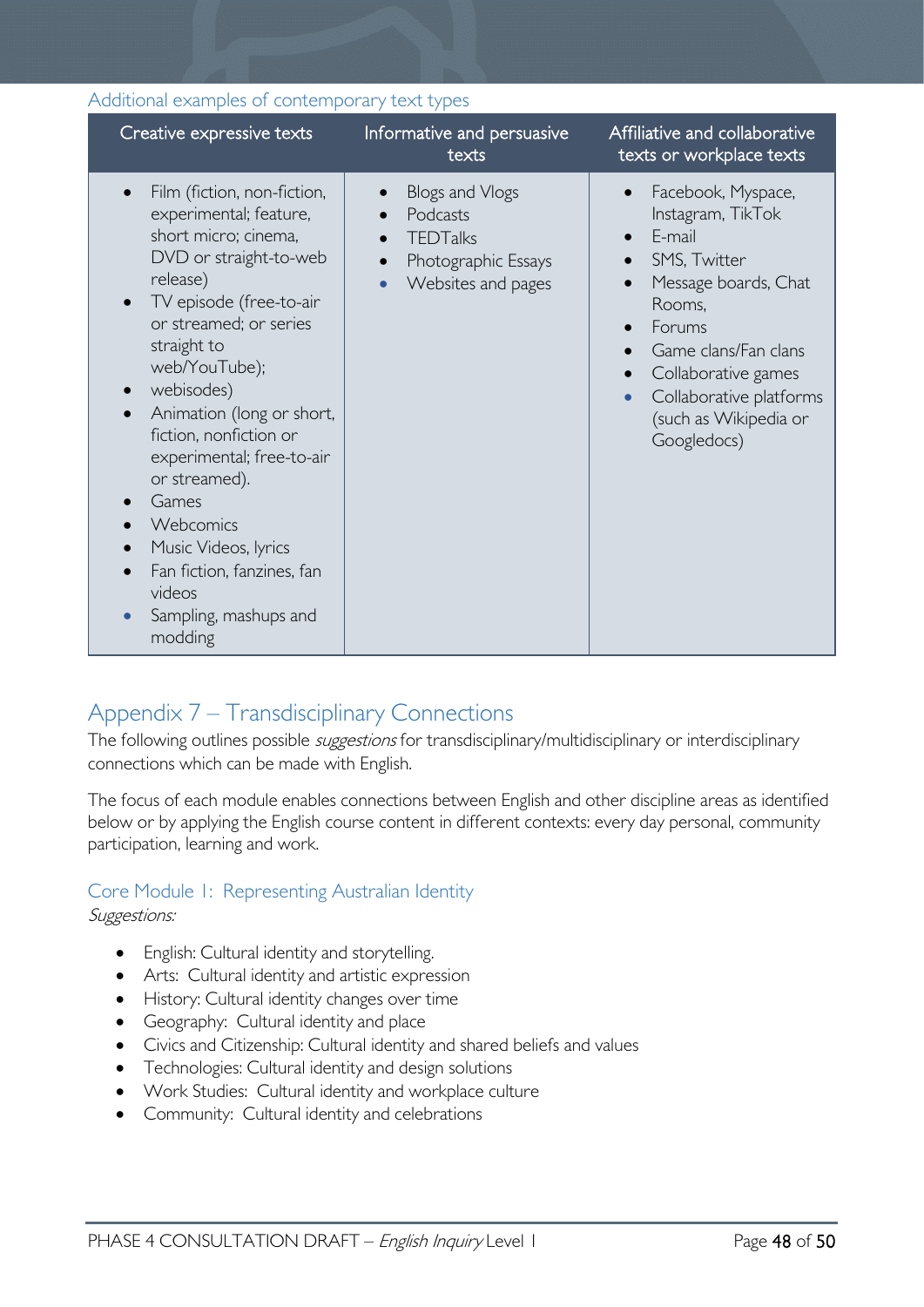<span id="page-48-0"></span>

| Core Module 2: Exploring themes through texts |                                                       |  |  |  |
|-----------------------------------------------|-------------------------------------------------------|--|--|--|
| Power:                                        | <b>Discovery</b>                                      |  |  |  |
| Multidisciplinary $-$ e.g.<br>$\bullet$       | Multidisciplinary $-$ e.g.                            |  |  |  |
| What is power?                                | The impact of discovery discoveries can:              |  |  |  |
| Truth:                                        | lead to new worlds<br>$\bullet$                       |  |  |  |
| Multidisciplinary– e.g.<br>$\bullet$          | stimulate new ideas or speculation about<br>$\bullet$ |  |  |  |
| What is truly "real" and what is not?         | future possibilities                                  |  |  |  |
| Survival                                      | • offer new understandings and renewed                |  |  |  |
| Multidisciplinary -- e.g.<br>$\bullet$        | perceptions of ourselves and others                   |  |  |  |
| Choice, adaptation and change                 | transform the lives of individuals or<br>$\bullet$    |  |  |  |
|                                               | society in general.                                   |  |  |  |

# <span id="page-48-1"></span>Core Module 3: English and issues: social, community and global

Multidisciplinary – e.g.

- Sharing the planet
- Homelessness
- Crime
- Work: standards and behaviour, occupational and health safety problems, fly-in, fly-out advantages and disadvantages
- Community/social issues

# <span id="page-48-2"></span>Appendix 8 – Models of inquiry

In the context of this course a broad range of inquiry-based learning approaches, processes and models may be applied: shared, personal or negotiated, integrated, action-driven or problem or issue based. Student agency is enabled through engagement in the inquiry process, as such providers must provide opportunity for student voice and choice.

In *English Inquiry* Level 1

• In Modules 1 to 3 (in consideration of the interests and needs of the learners), providers will determine how inquiry-based learning is implemented – model and duration.

Or

• Module 3 (as the culminating module) may integrate a short personal inquiry (individual or group) within the context of an integrated or shared inquiry tied to the focus of the module to enable student agency.

Providers will determine the duration of both the integrated or shared inquiry and personal/negotiated inquiry.

The Learning Processes identified in the New South Wales textual concepts provide a pedagogical means of implementing a shared or integrated inquiry: Understanding, Engaging Personally, Connecting, Engaging Critically, Experimenting and Reflecting.

In a shared inquiry the provider usually determines the focus and questions, and some aspects may be negotiated by the learners. The inquiry is characterised by shared experiences, i.e. the class undertakes similar tasks together. At some stages, small groups and individuals may work on different aspects.

A shared inquiry may or may not be integrated.